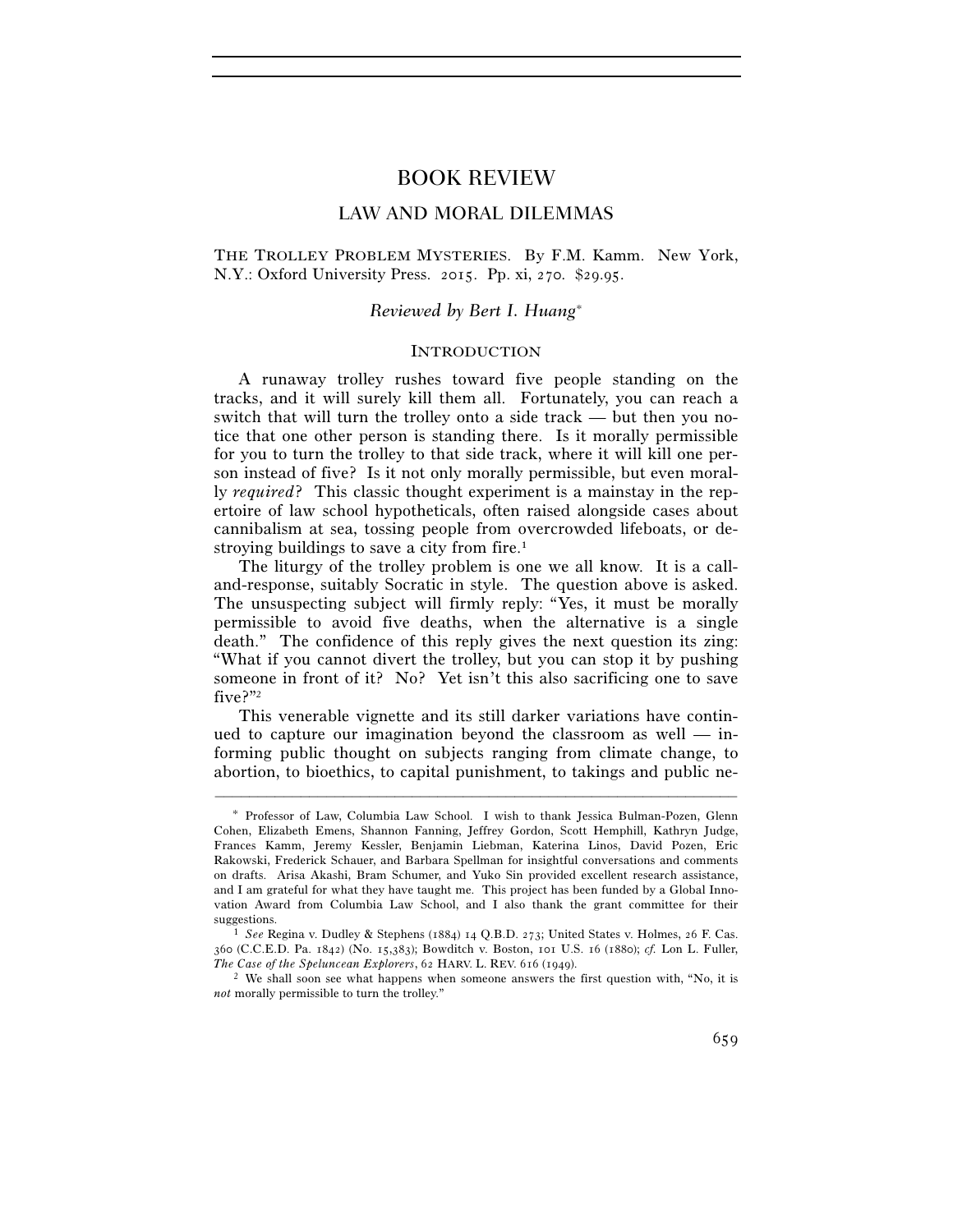660 *HARVARD LAW REVIEW* [Vol. 130:659

cessity, to killing in wartime, and to torture.3 At a higher level of abstraction, it is invoked in controversies over how to mark the ethical boundaries of contested modes of regulation: When should consequentialist approaches to law or policy (such as cost-benefit analysis, optimal deterrence, and social-welfare aggregation) be trumped by deontological commands (such as "do not kill"), and vice versa?<sup>4</sup>

Professor Frances Myrna Kamm, a moral philosopher who for decades has been a leading analyst of this thought experiment,<sup>5</sup> has now published her richly stimulating Tanner Lectures. Joining her lectures as chapters in the book are a trio of rigorous and unrelenting responses from a panel of philosophers — Professors Judith Jarvis Thomson, Thomas Hurka, and Shelly Kagan — as well as an introduction by legal scholar Professor Eric Rakowski.

The book captures a moment of intellectual unrest arising from a sudden about-face by Thomson — a "founding mother" of the trolley problem  $(p, 21)$  — concerning one of the core premises underlying a generation of trolley debates. In short, Thomson, who first established the standard view that it is morally permissible for a bystander to turn

<sup>3</sup> *See, e.g.*, Daniel Epps, *The Consequences of Error in Criminal Justice*, 128 HARV. L. REV. 1065, 1134–35 (2015) (relating the trolley problem to criminal punishment); Susan S. Kuo, *Disaster Tradeoffs: The Doubtful Case for Public Necessity*, 54 B.C. L. REV. 127, 137–40 (2013) (using the trolley problem to discuss the public necessity exception to just compensation for takings); Lawrence Summers & Richard Zeckhauser, *Policymaking for Posterity*, 37 J. RISK & UNCER-TAINTY 115, 122–23 (2008) (using the trolley problem to discuss climate change policy); Cass R. Sunstein & Adrian Vermeule, *Is Capital Punishment Morally Required? Acts, Omissions, and Life-Life Tradeoffs*, 58 STAN. L. REV. 703, 742–43 (2005) (drawing implications for capital punishment from the trolley problem); Carol S. Steiker, *No, Capital Punishment Is Not Morally Required: Deterrence, Deontology, and the Death Penalty*, 58 STAN. L. REV. 751, 760–62 (2005) (responding to Sunstein & Vermeule, *supra*); Suzanne Uniacke, *The Doctrine of Double Effect*, *in* PRINCIPLES OF HEALTH CARE ETHICS 263 (Richard E. Ashcroft et al. eds., 2007) (discussing the trolley problem in relation to questions of health care ethics and bioethics, including euthanasia); David Edmonds, Lessons in Morality at West Point, BBC (Sept. 18, 2010, 12:04 PM), http:// news.bbc.co.uk/2/hi/9006784.stm [https://perma.cc/H4RG-3NM8] (discussing use of the trolley problem to teach cadets the ethics of collateral damage in war); David Ropeik, *The Ethics of Climate Change Denial*, BIG THINK (Feb. 2, 2012), http://bigthink.com/risk-reason-and-reality/the -ethics-of-climate-change-denial-2 [https://perma.cc/72KA-4LDE] (using the trolley problem to discuss climate change). 4 *See, e.g.*, DOUGLAS A. KYSAR, REGULATING FROM NOWHERE <sup>25</sup>–36 (2010); Mark

Kelman, *Saving Lives, Saving from Death, Saving from Dying: Reflections on "Over-Valuing" Identifiable Victims*, 11 YALE J. HEALTH POL'Y L. & ETHICS 51, 59–60 (2011); Eric Rakowski, *Taking and Saving Lives*, 93 COLUM. L. REV. 1063, 1063–65 (1993); Cass R. Sunstein, *Moral Heuristics*, 28 BEHAV. & BRAIN SCI. 531, 541 (2005); *see also* John Mikhail, *Moral Heuristics or Moral Competence? Reflections on Sunstein*, 28 BEHAV. & BRAIN SCI. 557, 557 (2005).<br><sup>5</sup> As one of her commentators, Professor Shelly Kagan, put it: "I think it fair to say that no

one has worked harder to solve the trolley problem than Kamm has. Over the years she has probably examined hundreds of different cases, and she has struggled mightily to produce a principle that matches our intuitions about those cases . . ." (p. 155).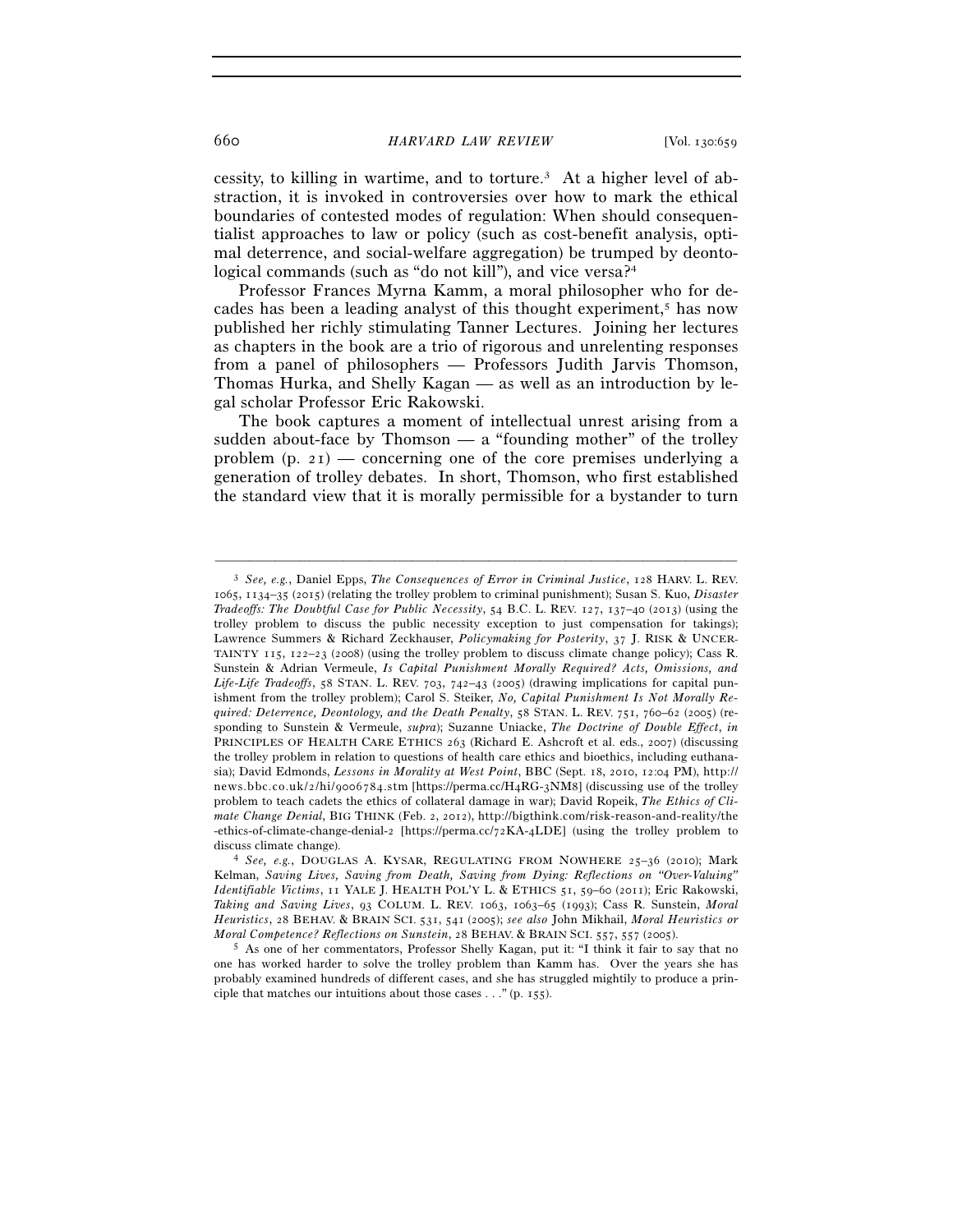the trolley, now argues that it is *not*. 6 But if turning the trolley is just as verboten as pushing someone in front of it, there is no curious contrast to reconcile — so what remains of the trolley problem?7

The beating heart of this book is a fresh, and often raw, analytical quarrel between Kamm and Thomson about this reversal — and about how much of the trolley problem continues to exist.8 As Rakowski observes, "[t]his is a truly remarkable exchange between the two leading contributors to this moral philosophical debate"; no doubt "these lectures, commentaries, and replies [will be] absolutely invaluable for future work on the trolley problem"  $(p, 5)$ .

The book's timing is impeccable. It arrives just as the trolley problem is gaining newfound attention in the public discourse, due in part to its uncanny resemblance to emergent questions about how to program autonomous vehicles — such as military drones or driverless cars — to act ethically.<sup>10</sup> If your self-driving Volvo may have to decide whether to swerve hard into a wall, killing you, in order to avoid an accident that will kill five others, what should it do?

At this moment of special vitality for the classic thought experiment, I wish to broach a topic that the current trolley debates have tended to neglect: *Can our intuitions about moral dilemmas be influenced by the presence of the law?*

This gap in the philosophical discourse is set in sharp relief by the ample attention paid by lawyers — and by the public — to questions of how and when the law can influence moral beliefs and social norms. Think of Prohibition, *Brown v. Board of Education*, or same-sex marriage. Not surprisingly, legal scholars have long theorized about the law's role as a source of moral or ethical knowledge.<sup>11</sup> Some empirical

–––––––––––––––––––––––––––––––––––––––––––––––––––––––––––––

any length" in the book (p. 7 n.4).<br><sup>10</sup> *See infra* notes 69–71 and accompanying text.<br><sup>11</sup> The literature is vast, but for a brief review, see Kenworthey Bilz & Janice Nadler, *Law*,

 $6$  Her reasoning will be detailed below, in Part I, but it is useful to note here that Thomson's reversal concerns only whether a bystander may turn the trolley. Her answer continues to be "yes" when the person facing the decision is the *driver* of the trolley. 7 As Thomson puts it, "I therefore now conclude that there isn't really any such thing as the

<sup>[</sup>bystander version of the] trolley problem" (p. 117). 8 As Kamm describes part of her motivation: "When a major figure whose past work on a

problem has been admired and served as a basis for subsequent work . . . changes her mind, one wants to be sure that the reversal is justified, especially since so many still believe there is a Trolley Problem and continue to produce work dealing with it" (p. 50 n.19). 9 Yet as Rakowski also notes in his introduction, "[c]onsequentialist views are not discussed at

*Psychology, and Morality*, 50 PSYCHOL. LEARNING & MOTIVATION 101, 107–13 (2009), noting relevant work of legal scholars and cataloguing hypothesized mechanisms for law's influence on moral cognition. Of course, there is also a voluminous literature debating how the law affects *behaviors* (possibly through morality-related signals), as opposed to how the law influences moral beliefs directly; two recent works offer critical surveys of the major theories. *See* RICHARD H. MCADAMS, THE EXPRESSIVE POWERS OF LAW (2015); FREDERICK SCHAUER, THE FORCE OF LAW (2015). For oft-cited early works, see TOM R. TYLER, WHY PEOPLE OBEY THE LAW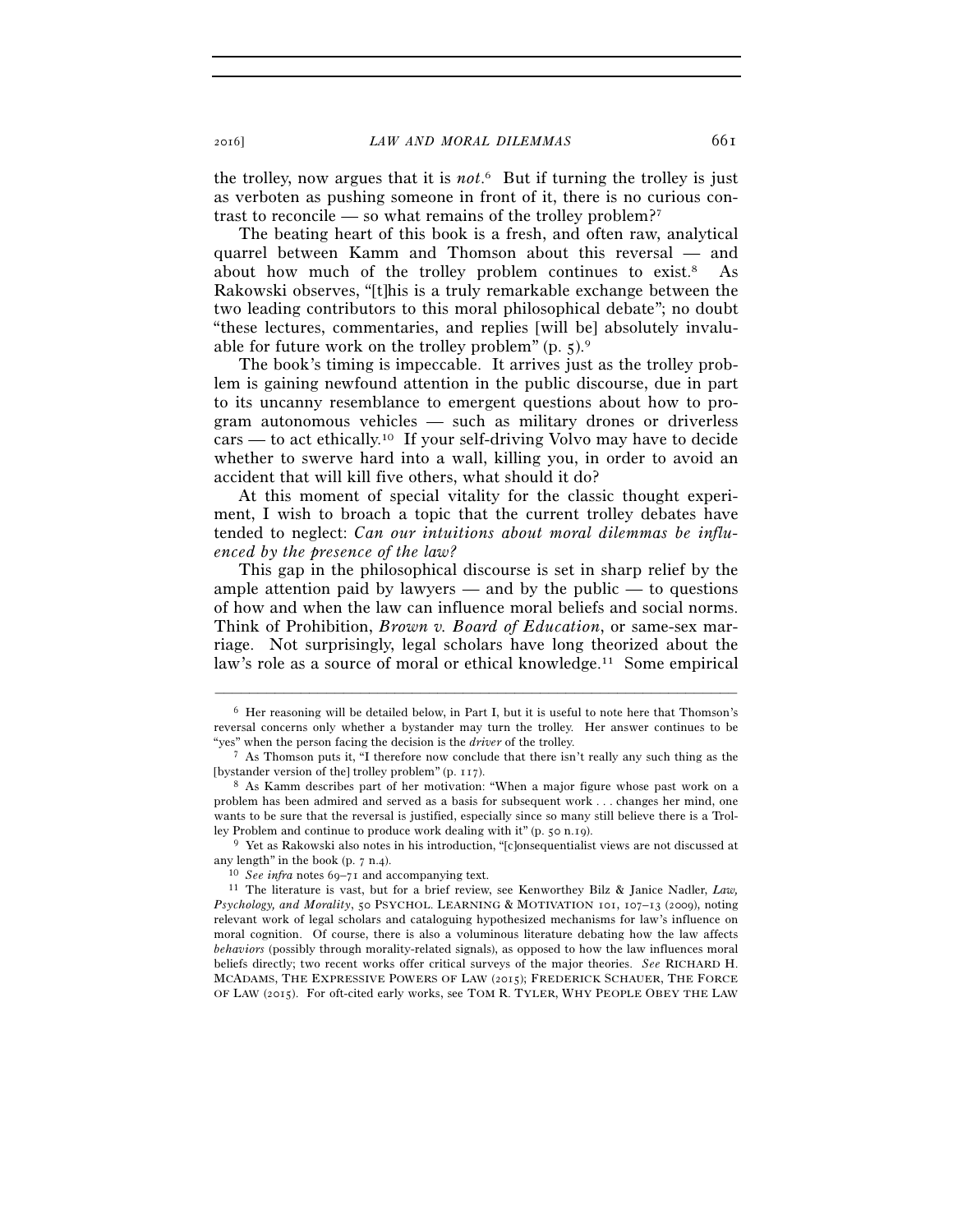research on the potential for law to directly influence moral beliefs has also been done<sup>12</sup> — but it appears to be scarce in the context of moral dilemmas such as the trolley problem.13

By conducting a set of randomized survey experiments, I hope to jumpstart this line of inquiry.14 Moral dilemmas are an especially intriguing domain for the study of law's potential influence. They are pervasive in the real world in the form of tragic choices or other harmharm tradeoffs and are often regulated by law or policy.<sup>15</sup> Moreover, they have a peculiar structure: they pose a contest between deeply felt moral commands. We must save the five. We must not kill the one. These are not mild suggestions. If the law does move the moral needle in such a case, it would be doing so where potent moral intuitions normally govern — a possibility these new experiments aim to test.

Part I elaborates on the exchanges between Kamm and her commentators, highlighting questions raised by their debates about the stability of moral intuitions. Part II explains the design of two experiments I conducted, in which survey subjects are asked their moral in-

–––––––––––––––––––––––––––––––––––––––––––––––––––––––––––––

"[u]nfortunately, the empirical evidence supporting the claim that law is a persuasive informational source that directly influences [moral] attitudes is thin," *id.* at 109, and identifying two experimental studies from the 1960s, neither of which focuses specifically on moral dilemmas). A more recent nonexperimental study that did involve moral dilemmas found that in the Netherlands, survey subjects reported moral intuitions corresponding to the act/omission distinction in a variety of scenarios (including the trolley problem) — even though a widely supported Dutch law did not make such a distinction between active and passive euthanasia. M.D. Hauser, F. Tonnaer & M. Cima, *When Moral Intuitions Are Immune to the Law: A Case Study of Euthanasia and the* 

*Act-Omission Distinction in the Netherlands*, 9 J. COGNITION & CULTURE <sup>149</sup>, 151, 154 (2009). 14 This approach of using randomized survey experiments follows a growing body of research in experimental philosophy and moral psychology that has studied trolley-type moral dilemmas in depth (but to my knowledge has not yet focused on the influence of law as an exogenous factor). As I observe below, several of these studies are particularly relevant to arguments raised in the book. *See infra* notes 57–58 and accompanying text.<br><sup>15</sup> The canonical reference is GUIDO CALABRESI & PHILIP BOBBITT, TRAGIC CHOICES

(1978). The universe of moral and ethical dilemmas extends beyond such harm-harm tradeoffs, of course. *See, e.g.*, I. Glenn Cohen, *Rationing Legal Services*, 5 J. LEGAL ANALYSIS 221 (2013) (applying principles developed in bioethics to ethical dilemmas arising from the rationing of legal services); Lani Guinier, *The Supreme Court, 2007 Term — Foreword: Demosprudence Through Dissent*, 122 HARV. L. REV. 4, 66 (2008) (describing a case in which "Justice Stevens admits his own moral dilemma" in that he "now believes that the death penalty is wrong, but feels bound by the Court's precedent").

<sup>(</sup>1990); Dan M. Kahan, *Social Influence, Social Meaning, and Deterrence*, 83 VA. L. REV. 349 (1997); Lawrence Lessig, *The Regulation of Social Meaning*, 62 U. CHI. L. REV. 943 (1995); Cass R. Sunstein, *Social Norms and Social Roles*, 96 COLUM. L. REV. 903 (1996). 12 *See* Kenworthey Bilz & Janice Nadler, *Law, Moral Attitudes, and Behavioral Change*, *in*

THE OXFORD HANDBOOK OF BEHAVIORAL ECONOMICS AND THE LAW 241, 253–58 (Eyal Zamir & Doron Teichman eds., 2014) (surveying quantitative literature and case studies). For widely cited qualitative accounts, see, for example, MICHAEL J. KLARMAN, FROM JIM CROW TO CIVIL RIGHTS (2006); GERALD N. ROSENBERG, THE HOLLOW HOPE: CAN COURTS BRING ABOUT SOCIAL CHANGE? (2d ed. 2008). 13 Bilz & Nadler, *supra* note 11, at 109–10 (surveying empirical literature, noting that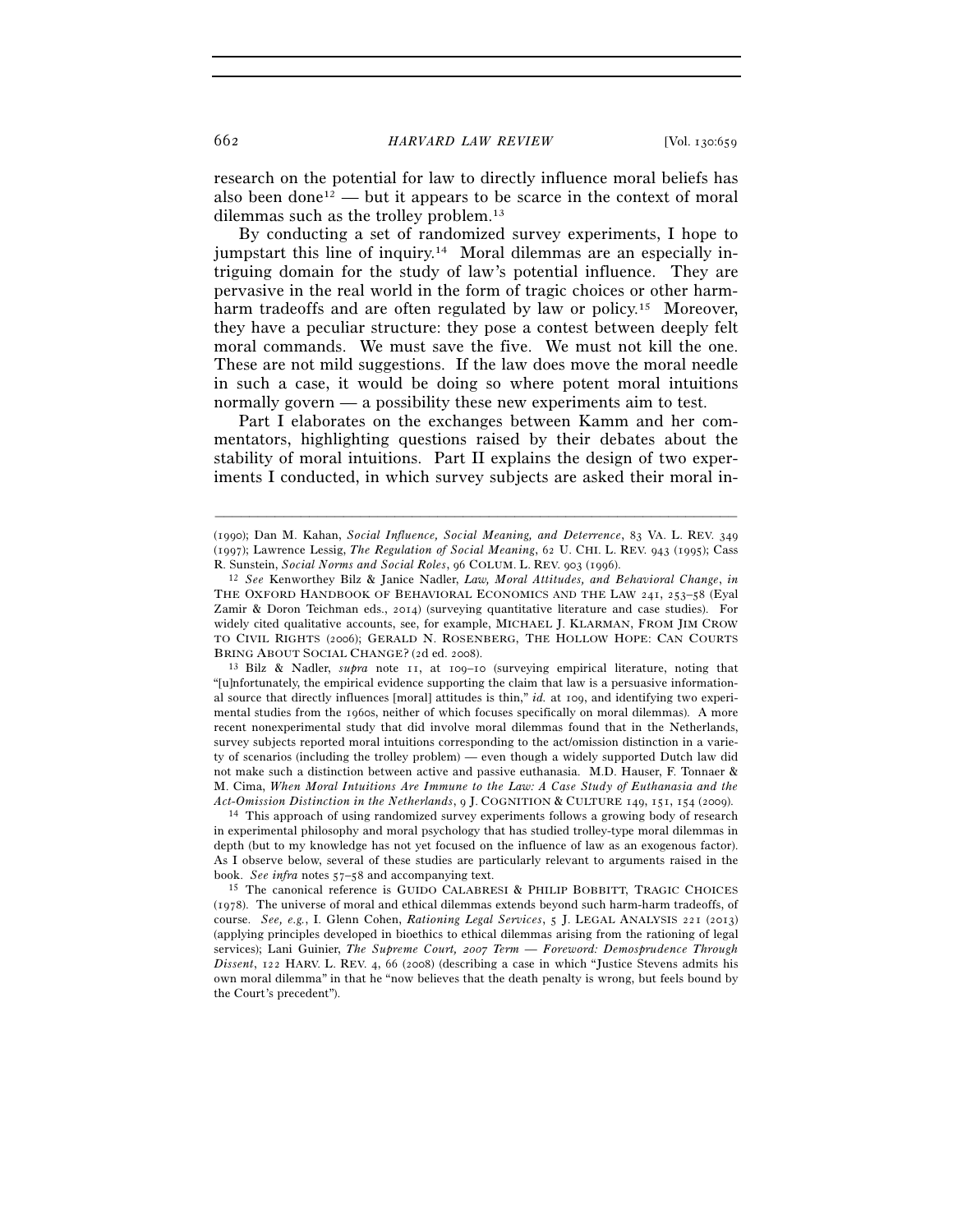tuitions about trolley scenarios that include randomly assigned information about what the law says. The first experiment follows the standard trolley scenario, with a bystander standing at the switch; the law variously criminalizes or justifies turning the trolley. The second replaces the bystander with a railroad engineer, whose official role includes duties regulated by the law.16 By varying what the law says, these experiments together explore the role of law — and in particular, the law of roles — in shaping our moral intuitions.

Part III reports the findings, which offer evidence that the presence of law *can* influence our intuitions about the trolley dilemma.17 Telling subjects that turning the trolley constitutes criminal homicide increases the number who say that doing so is morally prohibited. In comparison, telling subjects that the law requires the engineer to minimize casualties reduces the number who say that turning the trolley is morally prohibited; it also increases the number who say that doing so is morally required. Moreover, the content of the law appears able to exert some influence even when subjects are told that the law will not be enforced.18

Part III also suggests lines of questioning — for the trolley debates, for empirical research, and for legal design — raised by the following concern: What if the moral intuitions we can observe have already been shaped by people's impressions, however vague or subconscious, about what the *law* expects?

More pragmatic questions arise, as well. In the context of selfdriving cars, for example, should regulators hasten to announce that the role of the engineers who program such cars is to minimize casualties — before the public's moral intuitions start to be forged by a series

<sup>–––––––––––––––––––––––––––––––––––––––––––––––––––––––––––––</sup> 16 This change in personnel is motivated by arguments that Kamm presents in her chapter focusing on the question "who turn[s] the trolley" (pp.  $11-56$ ), as will be explained below.<br><sup>17</sup> As will be apparent from the experiments, by the "presence of law" I mean that their trolley

scenarios directly supply information about the law's imperatives and permissions. In this study, the focus is on primary rules of conduct for nonlegal actors, rules that are readily understood as part of what one might call positive law, human law, or first-stage law. *Cf.* SCHAUER, *supra* note 11, at 70 (borrowing the term "first-stage law" from Professor Ruth Gavison to mean "what the ordinary person and the ordinary official take to be law," and framing the following inquiry: "whether we call the category first-stage law, positive law, human law, or something else, a persistent issue is whether people should and do act in accordance with the mandates of the components of that category"). The term "law" will take this usage throughout, setting aside usages that refer to natural law or higher law. 18 This finding is one small step toward addressing the need for research, pressed by Professor

Frederick Schauer in recent work, that distinguishes between the law's influence through its substantive content and its influence through the threat of sanctions. *See id.* at 72–73 ("[W]e do not know how much of law's effect on moral and policy attitudes is a function of law's sanctionindependent content and how much is a function of the emphasis supplied by the sanction.").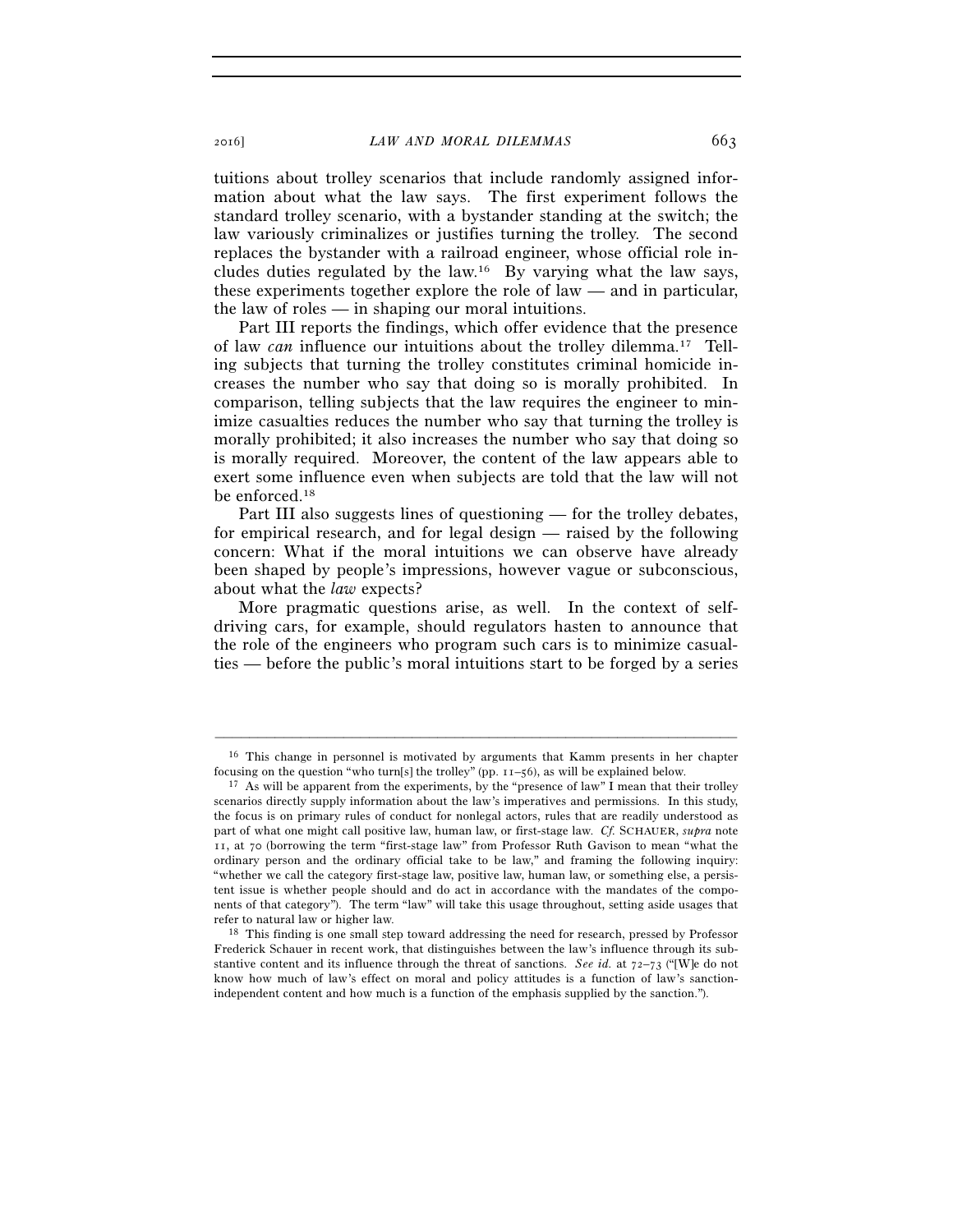of tragic accidents?19 The Conclusion points to questions for further research concerning the possible mechanisms of law's influence.

### I. THE NEW TROLLEY DEBATES

The trolley problem has intrigued moral and ethical theorists ever since Thomson coined the term forty years ago.<sup>20</sup> Legal and philosophical thinkers have long puzzled over the contrasts between what our moral intuitions say about the most basic variation — whether a bystander may turn the trolley<sup>21</sup> — and other dilemmas with seemingly similar structures. For example, may a transplant surgeon sacrifice one healthy patient, so as to harvest the organs needed to save five others? If not, then why is turning the trolley permissible?

Such conflicting intuitive judgments are taken by trolley problem enthusiasts as a sort of moral raw data.<sup>22</sup> The contrast between what is so plainly right in one case and so plainly wrong in another forces us to articulate reasons — moral principles — to fit and justify how our intuitions shift so dramatically from case to case.23 From such fertile

–––––––––––––––––––––––––––––––––––––––––––––––––––––––––––––

 $21$  This version is often among the first thought experiments that students of law, ethics, moral philosophy, or moral psychology encounter. *See, e.g.*, Michael Sandel, *Justice: What's the Right Thing to Do? Episode or "The Moral Side of Murder," YOUTUBE (Sept. 4, 2009), https://www* . youtube.com/watch?v=kBdfcR-8hEY [https://perma.cc/RB23-VJK7] (opening lines in the first day of Professor Michael Sandel's moral reasoning class for college students, called "Justice"); *see also* BBC Radio 4, *The Trolley Problem*, YOUTUBE (Nov. 18, 2014), https://www.youtube.com /watch?v=bOpf6KcWYyw [https://perma.cc/2CEZ-E9B5] (video primer introducing philosophical debates about the trolley problem).<br><sup>22</sup> As Kamm once explained, "people who have responses to cases are a natural source of data

is a pair of firm beliefs about moral duties or permissions in particular circumstances. The trolley

<sup>&</sup>lt;sup>19</sup> Indeed, one might readily see the newly released federal guidelines as an advance signal to the public of the moral acceptability of self-driving cars — given that 35,000 people died last year in auto accidents, 94 percent of which resulted from human error. *See, e.g.*, Cecilia Kang, *Self-Driving Cars Gain Powerful Ally: The Government*, N.Y. TIMES (Sept. 19, 2016), http://w w w .nytimes.com/2016/09/20/technology/self-driving-cars-guidelines.html [https://perma.cc/98ZE - Q K 6 K]; Barack Obama, *Self-Driving, Yes, but Also Safe*, PITTSBURGH POST-GAZETTE (Sept. 19, 2016, 8:00 PM), http://www.post-gazette.com/opinion/Op-Ed/2016/09/19/Barack-Obama-Self -driving-yes-but-also-safe/stories/201609200027 [https://perma.cc/N7LG-APUR]. 20 *See* Judith Jarvis Thomson, *Killing, Letting Die, and the Trolley Problem*, 59 MONIST <sup>204</sup>

<sup>(</sup>1976); Judith Jarvis Thomson, Comment, *The Trolley Problem*, 94 YALE L.J. 1395 (1985) [hereinafter Thomson, *The Trolley Problem*]. Thomson's articles respond to Professor Philippa Foot, who introduced one version of the trolley (or tram) scenario in making an argument about abortion to save the life of the mother. Philippa Foot, *The Problem of Abortion and the Doctrine of the Double Effect*, 5 OXFORD REV. 5 (1967), *reprinted in* PHILIPPA FOOT, VIRTUES AND VICES AND OTHER ESSAYS IN MORAL PHILOSOPHY 19, 23–24 (2002).

from which we can isolate the reasons and principles underlying their responses." F.M. KAMM, INTRICATE ETHICS 8 n.4 (2007). "The idea [is] that the responses come from and reveal some underlying psychologically real structure  $\dots$ ." *Id.* For a concise exposition of a skeptical view that such raw data have normative value (for determining what our moral principles should be), as opposed to having only descriptive value (for understanding our moral psychology), see Peter Singer, *Ethics and Intuitions*, 9 J. ETHICS 331 (2005).<br><sup>23</sup> As Rakowski neatly explains the standard method: "The foundation of the trolley problem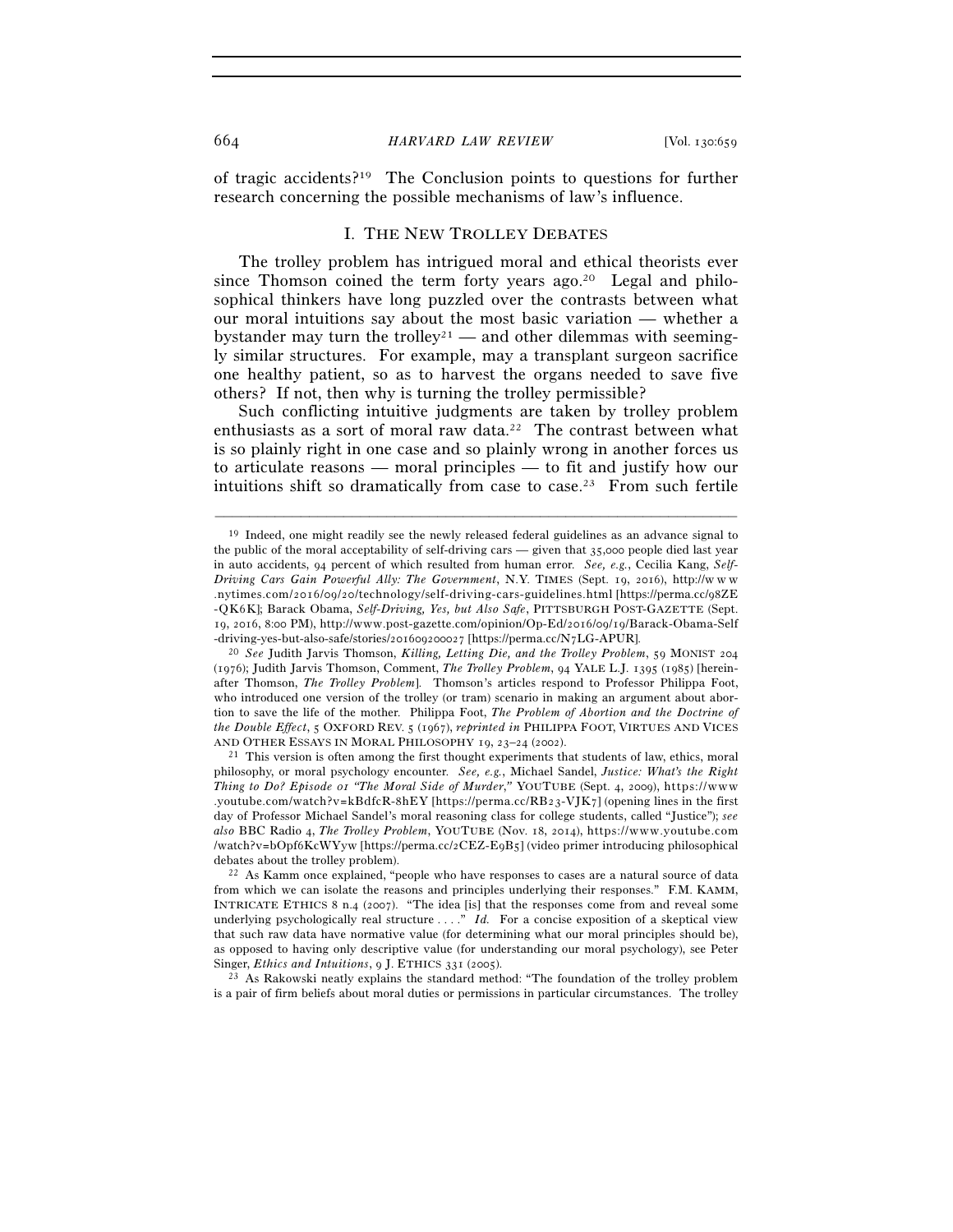juxtapositions have sprung dense forests of argument about distinctions that should (or should not) matter.<sup>24</sup> Some of these distinctions would sound familiar to any lawyer; for example, act versus omission, positive versus negative duties, and intended harms versus foreseen side effects.

One might have guessed that a generation's worth of philosophical debate ought to have settled at least the most basic principles by now. But true to its name, *The Trolley Problem Mysteries* proves the opposite. If anything, the most fundamental questions may be even more unsettled now than ever before.

## *A. A Surprising Turn*

At the core of this book is a fierce, fundamental debate between Kamm and Thomson. The controversy arises because Thomson has recently reversed her position on the most central trolley case, $2<sup>5</sup>$  the benchmark against which all variations are measured: whether a bystander standing by the switch is morally permitted to change the trolley's course, sacrificing one to save five.26 The standard view, which she herself argued when she invented this bystander variation, says "yes."27

But Thomson now says "no," based on new reasoning that I will soon relate.<sup>28</sup> Let's first pause, though, to take note of what is at stake. If her new position prevails, it could upend much of the existing trolley problem literature.29 Recall how the canonical contrasts of the

–––––––––––––––––––––––––––––––––––––––––––––––––––––––––––––

her commentators. *See infra* note 51 and accompanying text. 24 Meanwhile, research in experimental philosophy and moral psychology has also investigated whether such distinctions do (or do not) matter, in fact, to people's moral intuitions. *See infra* notes 54–55 and accompanying text.<br><sup>25</sup> See Judith Jarvis Thomson, *Turning the Trolley*, 36 PHIL. & PUB. AFF. 359, 366 (2008).<br><sup>26</sup> This is the same scenario that opened this Review; it is also the centerpiece of the expe

ments reported below. Throughout this Review, as in the book's core debates, it is assumed that the people whose lives are at stake are generic or equal in any possible morally relevant sense. In other words, none of them is the bystander's mother, and none of them is any more likely to cure cancer someday than any other. 27 *See* Thomson, *supra* note 20, at 1397 ("Of course you will kill one if you [turn the trolley].

But I should think you may turn it all the same."). 28 *See* Thomson, *supra* note 25, at 366. 29 As Kamm puts it: "The most striking claim offered by Thomson in her 2008 article is that

she now believes that it is not permissible for a mere bystander to redirect the trolley. Indeed, in that article Thomson reversed herself, claiming that it is not any more permissible for the bystander to redirect the trolley toward the one than to topple the fat man to stop the trolley; and

driver *should*, or *may*, turn the trolley from five to one. The doctor *may not* remove parts of one person's body to save five other people. What moral principle or set of principles best accounts for these beliefs? We want the principles we endorse and our reactions to cases to cohere" (p. 5). In typical trolley-style reasoning, if the judgment in an individual case turns out to be an outlier that cannot be reconciled with proposed principles that neatly fit and justify many other cases, then the analyst may consider changing her judgment in the outlier case; how readily she should revise individual case judgments, however, turns out to be a point of dispute between Kamm and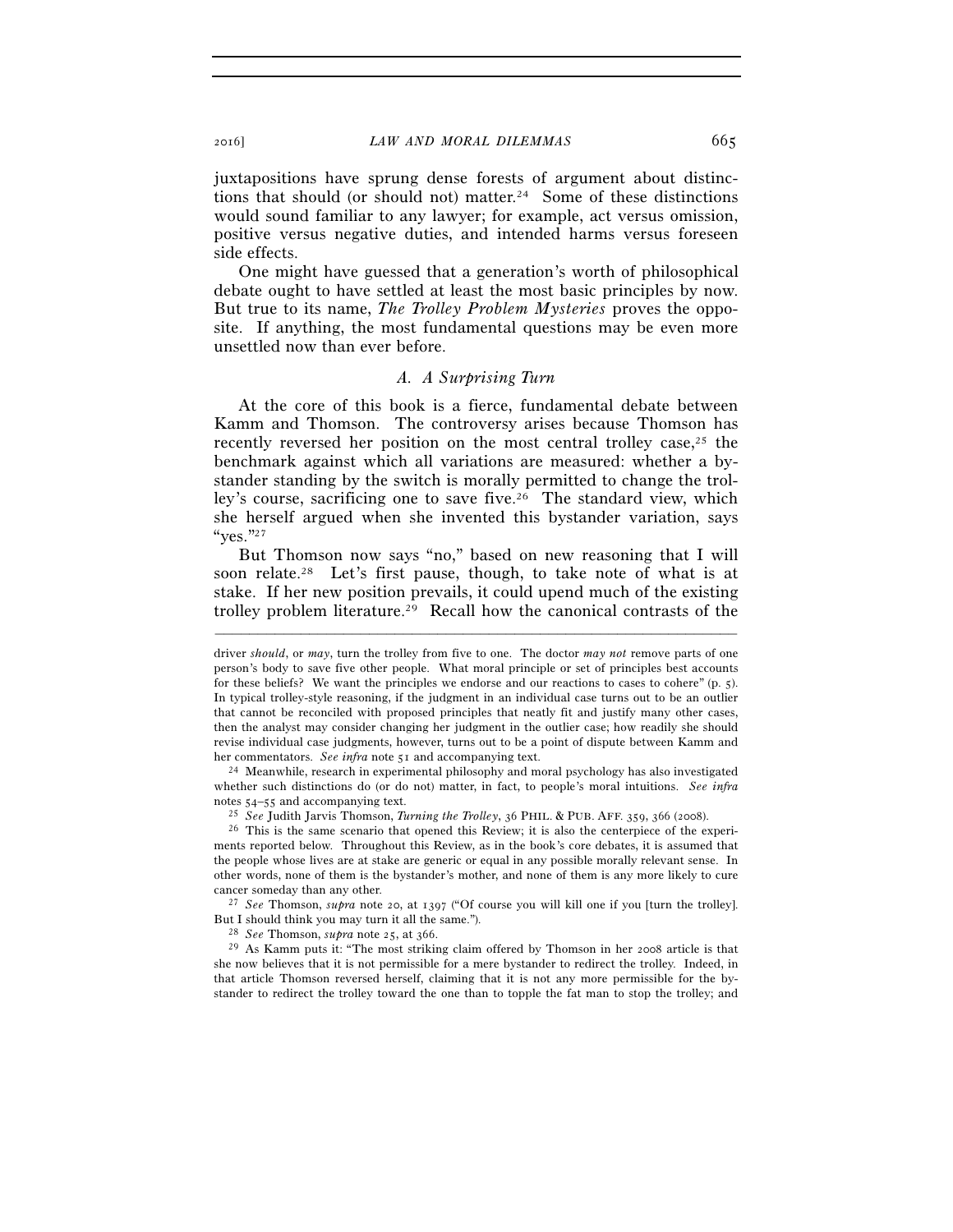### 666 *HARVARD LAW REVIEW* [Vol. 130:659

trolley problem rely on an emphatic "yes" (that turning the trolley is morally permissible) as the answer to the original case. That answer is what creates the tension with other classic scenarios in which the answer is just as emphatically "no": pushing someone in front of the trolley, or harvesting organs from a healthy patient. But if turning the trolley is also deemed *not* to be permissible, what is left to explain?30 All these judgments would be aligned, and no fancy constructs would be needed to reconcile them.

It is not much exaggeration, then, for Kamm to wryly observe that Thomson's new position equates to saying "there is no trolley problem"  $(p, 21)^{31}$  But Kamm refuses to acquiesce in such an inglorious demise. Her hope is to "resurrect the trolley problem" (p. 14). As her book title indicates, she continues to believe that this thought experiment serves up mysteries to be resolved. Accordingly, she spends much of the book, including most of her first lecture and a good portion of her second, defending the conventional assumption against Thomson's recantation.

In brief, Thomson's new argument goes like this. Imagine that our beleaguered bystander now faces a moral dilemma with *three* dreadful options: he can let the trolley kill five workmen, turn the trolley to kill one other workman, or turn the trolley to kill *himself*. 32 He can't be morally required to sacrifice himself, Thomson posits.33 But if that is true, then he also should not be permitted to sacrifice someone else. This is "because neither he nor [the lone workman] is required to pay the cost of saving the five, and therefore if he wants the cost paid, he must pay it himself" (p. 117). But then, what about the original twooptions case, in which bystander *cannot* sacrifice himself? "All the same," Thomson argues, "he may not throw the switch so that it kills Workman because neither he nor Workman is required to pay the cost of saving the five, and therefore, since he can't pay the cost himself (whether or not he would like to), he must let the five die" (p. 117).

<sup>–––––––––––––––––––––––––––––––––––––––––––––––––––––––––––––</sup> therefore, she, a founding mother of the trolley problem, believes there is no trolley problem . . ."  $(p, 21)$ .

<sup>&</sup>lt;sup>30</sup> Thus Kagan sees Thomson as making the case for "abandoning the very intuition that got us started thinking about the trolley problem in the first place!" (p. 164).<br> $31$  Thomson also characterizes her change of position as implying that "there isn't really any

such thing as the [bystander version of the] trolley problem" (p. 117). Not everyone would lament the disappearance of the trolley problem, it might be noted. *See* Barbara H. Fried, *What* Does *Matter? The Case for Killing the Trolley Problem (or Letting It Die)*, 62 PHIL. Q. 505, 506 (2012) (arguing that typical trolley-like thought experiments are limited in real-world relevance because they do not cover cases of "uncertain risk of accidental harm to generally unidentified others" created by "prima facie permissible" activities, such as driving cars, but rather focus on tradeoffs of one harm for another under hypothetical conditions of certainty about choices, causation, and victim identities). 32 *See* Thomson, *supra* note 25, at 364. 33 *Id.* at 365.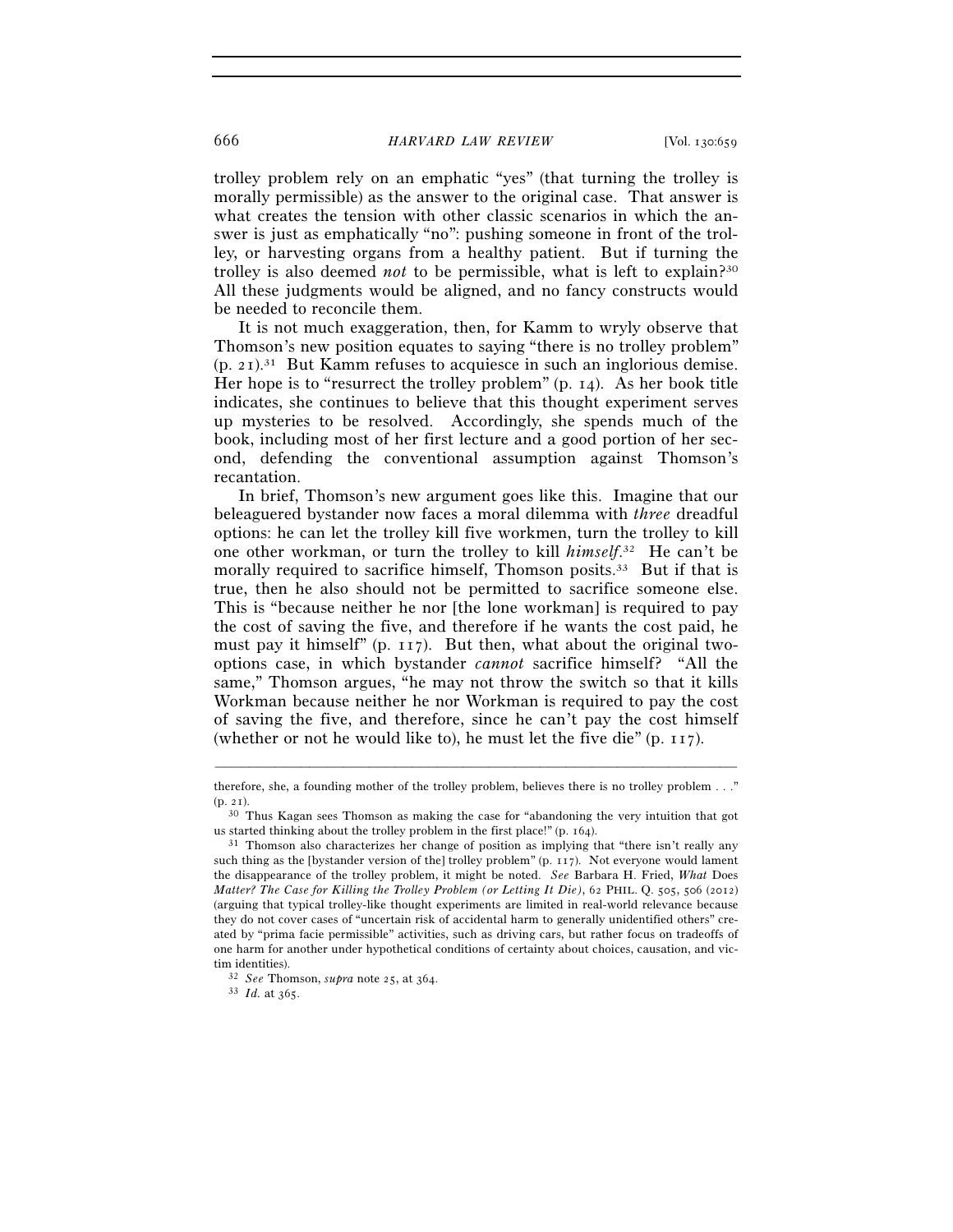The path of this argument requires several steps, and Kamm suspects that they are too loosely connected. She urges the reader to mind the gaps in Thomson's logic, and to be wary of leaping across them blithely. What makes it safe, for instance, to draw conclusions about the standard two-options case based on the three-options case?<sup>34</sup> Why is it relevant whether the bystander would be willing to sacrifice himself if he could, in a case where he simply cannot?<sup>35</sup> And why should it matter if the potential victim would in theory be required to sacrifice himself if *he* could?36

But that is only one piece of Kamm's strategy for preserving the mysteries of the trolley problem. She has titled her first lecture "Who Turned the Trolley?,"37 and as her strategy unfolds, we see why she is pressing this inquiry into "*who* done it" (p. 14). First, she reminds us that the original trolley problem, as proposed by Professor Philippa Foot, concerned whether the *driver* of the trolley may turn it (pp. 11– 12). If we view the driver's choice as between killing one or killing five, then it seems the answer must be "yes." And if it remains an easy call that the driver may turn the trolley (never mind what Thomson now says about the bystander's choice), then certain puzzling conflicts do survive. For instance: If the driver may turn the trolley, to kill one instead of killing five, then why do we think he is barred from stopping the trolley by hitting a switch that topples someone in its path? (pp. 21–22).

Kamm further reminds us why Thomson invented the bystander variation in the first place. Unlike the driver, if a mere bystander does nothing, it seems hard to say that he has *killed* the five; rather, he has let them die. By saying that he may turn the trolley, then, we are say-

<sup>34</sup> As Kamm pointedly observes: "For example, if we have three choices, among letting a murder occur or stopping it by killing the murderer or stopping it by shooting him in the leg, it is impermissible to kill him. However, this does not mean it is impermissible to kill him if that is one's only alternative to letting the murder occur" (p. 23). Thomson's reply suggests that she does not end up resting much of her argument on such a move: "I supplied the three-options case primarily in order to bring out more vividly the consideration that makes it impermissible for the bystander to kill Workman in the two-options case — namely, that neither the bystander nor Workman is required to pay the cost of saving the five" (p. 118). Kamm is "surprised" by this reply, as the three-options case then seems to her to do very little work (p. 175); she reminds us that Thomson's three-options case also played a further role, in serving up the intuition that "if one can oneself pay a cost to do a good deed, other things equal, one may not make someone else pay it" — a principle that Kamm finds ungrounded (p. 175).<br><sup>35</sup> Kamm observes, more generally: "It may, of course, be impermissible to impose costs on

others without their consent, but I do not think, contrary to Thomson, that a good argument for showing this is that one will not or would not oneself *volunteer* to pay the costs" (p. 28).<br><sup>36</sup> As Kamm puts it, "taking someone's life without his consent involves imposing a cost on

another, and this is not the same as demanding that the other person impose the cost on himself altruistically when the bystander will not or would not impose the cost on himself altruistically" (p. 28). 37 *Cf.* Thomson, *supra* note 25 (entitled *Turning the Trolley*).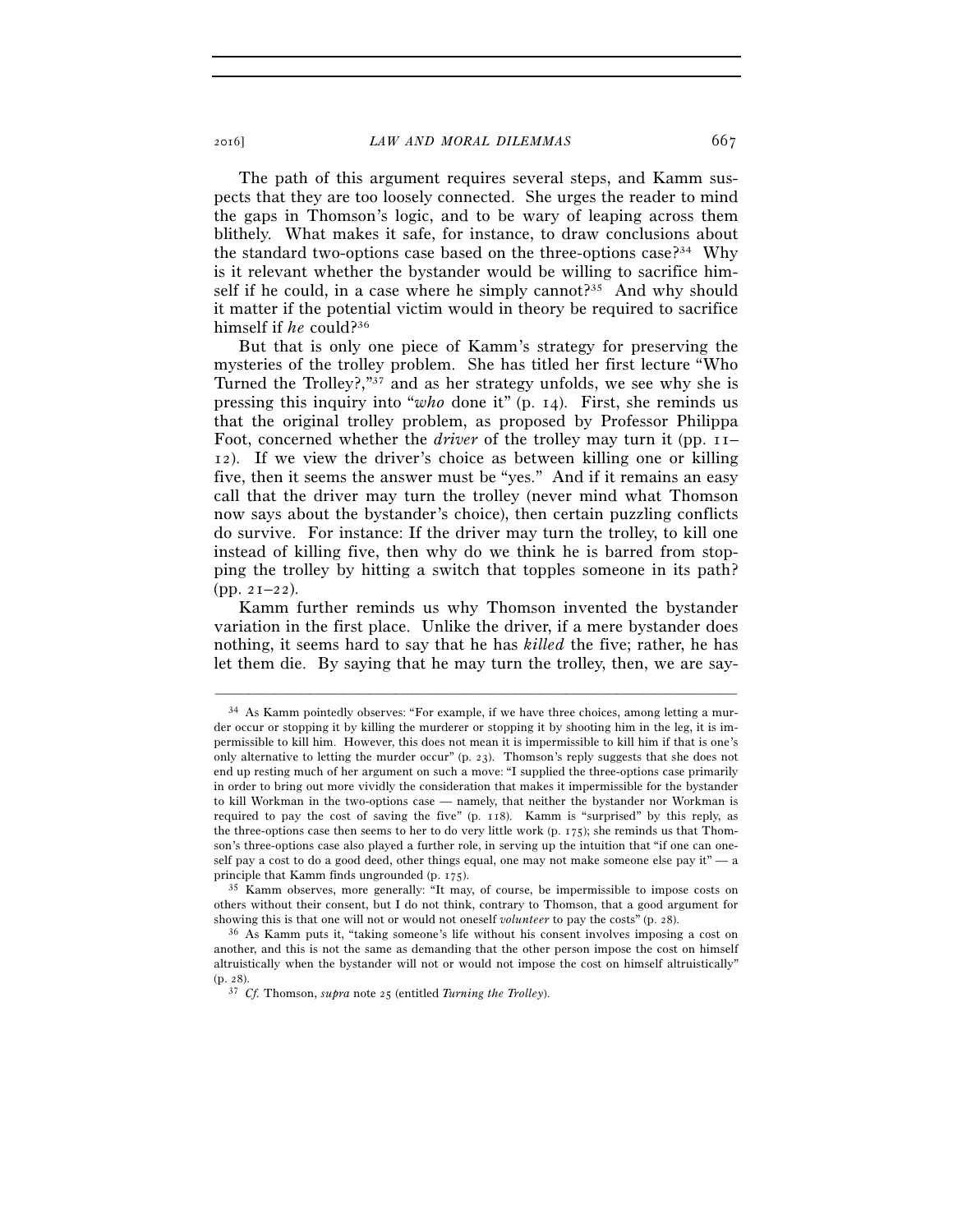ing that it is morally permissible to kill one in order to avoid letting five die. Maybe so, but this undermines what would have been an easy story for why we think a transplant surgeon may *not* harvest a healthy patient's organs to save five others — that killing is worse than letting someone die.38 Thus Thomson's bystander case came to stand for a bedrock analytical point: that our intuitive judgments cannot be explained simply by giving more moral weight to a negative duty (not to kill) than to a positive duty (to save, or not let die).39

Yet now Thomson has reversed course, saying that the bystander may not turn the trolley after all. Meanwhile, she also concludes that the driver not only may, but must, turn the trolley.40 To justify this stark contrast between the bystander and the driver, she fully endorses the negative/positive duties distinction she herself so famously deflated forty years earlier.<sup>41</sup>

In response, Kamm offers a challenging invention of her own: suppose that the bystander is actually the driver, who was accidentally thrown from the trolley but happened to land next to the switch (p. 19).42 This "bystanding driver" variation, which blurs the two roles, serves as a sort of stress test for the negative/positive duties distinction. Kamm thinks the bystanding driver *is* permitted to turn the trolley just as the bystander is, and just as the original driver is.43 But for Thomson, the question is a trickier one: given the sharp divide she draws between the bystander (who may not kill one, rather than let five die) and the driver (who must kill one, rather than kill five), how would she deal with this hybrid case of the bystanding driver?<sup>44</sup>

<sup>43</sup> Kamm does allow for one possible difference between the driver and the bystander, in that the driver might be *required* to turn the trolley (as Thomson believes) (p. 16).<br><sup>44</sup> Thomson does not take up the invitation to address this hybrid in her chapter but it is pos-

sible to imagine how each of the possible answers might leave her with some explaining to do. If Thomson is to say that the bystanding driver must turn the trolley, then she would have to either let up on the kill/let die distinction, or else argue that the bystanding driver would not merely be letting the five die in the same sense as the pure bystander (as Kamm posits), but would be killing them in some relevant sense — perhaps necessitating a new moral category for such "killer let die" cases. Moreover, this answer would also create a contrast to be reconciled, because Kamm and Thomson agree that sacrificing the one would be prohibited in another "killer let die" case — the

<sup>–––––––––––––––––––––––––––––––––––––––––––––––––––––––––––––</sup> <sup>38</sup> Likewise, what about the bystander who pushes someone in front of the trolley to stop it — isn't he also killing one to avoid letting five die?

 $39$  For convenience of exposition, I will follow the book's lead and refer to the distinction as one between negative and positive duties (or between killing and letting die), setting aside related distinctions such as doing/allowing or act/omission.<br><sup>40</sup> Thomson, *supra* note 25, at 372.<br><sup>41</sup> Thomson grappled with this contrast in detail in her 2008 article, explaining there that

<sup>&</sup>quot;[t]his difference between [the driver] and the bystander is obviously due to the fact that whereas [the driver] kills five if he does nothing, the bystander instead lets five die." *Id.*

<sup>42</sup> Kamm labels this hybrid case as one of "killer let die," to indicate that although one might say that the driver would become in some sense the killer of the five if he did not turn the trolley, at the moment of decision he is choosing only whether to let them die (p. 20). This is in contrast to both the pure bystander case (a "let die" case) and the original driver case (a "kill" case).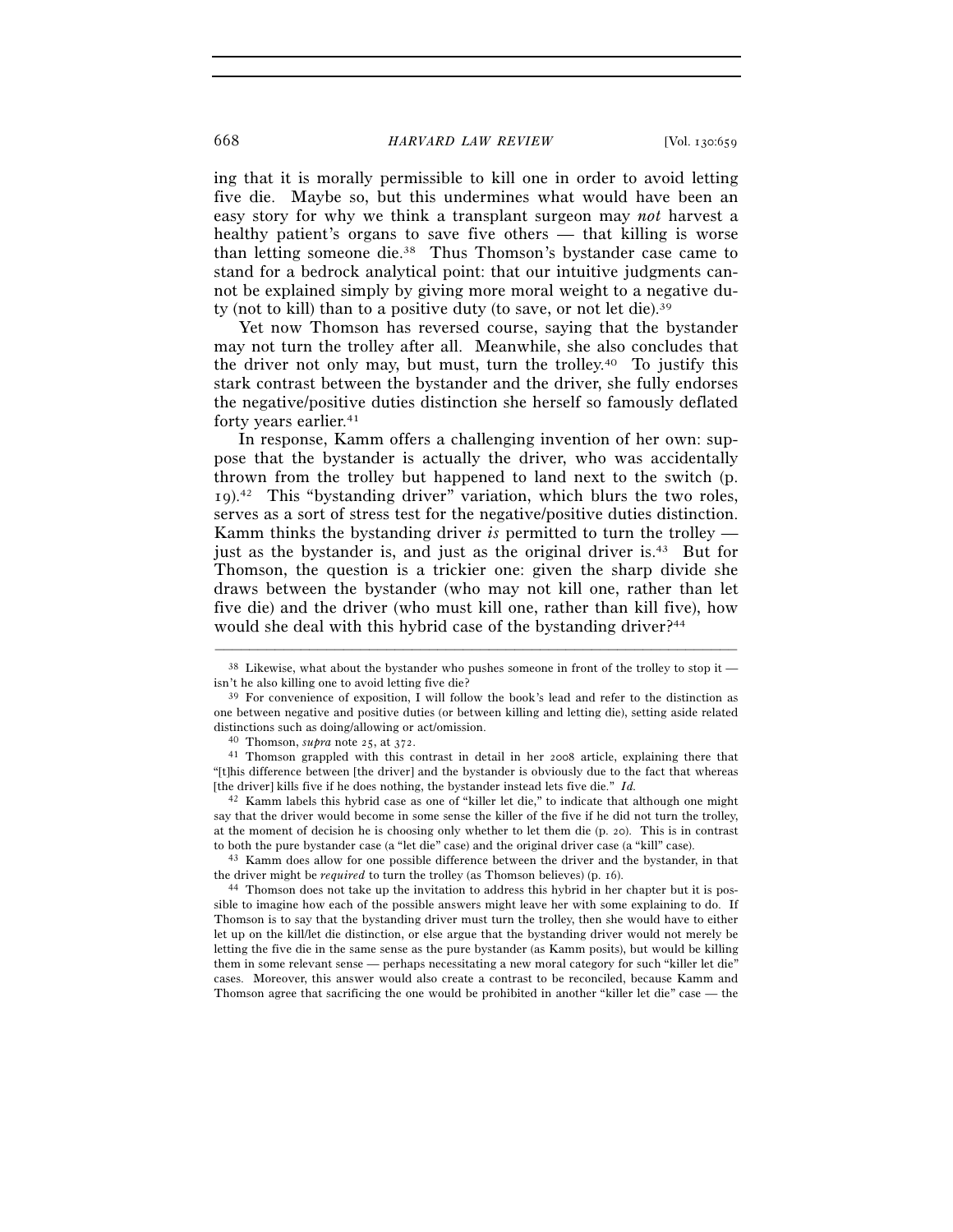Thus, in essence, Kamm's first lecture locates some of the more intriguing trouble spots — where philosophical mysteries remain — both for those who believe the bystander may turn the trolley, and for the contrarians who do not. In that spirit, one might even suggest a way in which Thomson's reversal creates a *more* puzzling moral lineup than before: now the mere bystander is prohibited, the driver is permitted (in fact, required), and the transplant surgeon is prohibited; and yet, isn't the driver serving a special role more like the surgeon's with certain responsibilities for the well-being of others — than the mere bystander is?45

In her second lecture, it is Kamm who goes rogue. Rejecting the conventional view that an actor's intentions are a centrally relevant moral factor,46 Kamm has for some time been developing a Principle of Permissible Harm that focuses instead on the causal relation between the act and its good and bad results (pp.  $66-8$ o).<sup>47</sup> In this book, she articulates the latest iteration of this theory, which receives its own share of challenges from the panel of commentators.

Under Kamm's theory, an act that kills one to save five is prohibited if it has a closer causal relation to the killing than to the saving for example, the act of pushing a person into the trolley's path kills him but is only a causal means to saving the five, and would thus be impermissible. By contrast, the act is permissible if the killing is a causal effect of (what is essentially) the saving itself — for example, the act of diverting the trolley kills the one person as a causal effect of the trolley threat moving away from the five, and would thus be per-

case of the "culpable doctor," in which the transplant surgeon must decide whether to harvest organs from a healthy patient when this surgeon herself caused the organ failures in the other five patients in the first place (p. 19). And if Thomson is to say instead that the bystanding driver may not turn the trolley, then she faces a line-drawing problem as to when the driver no longer counts as a driver — as suggested by a further "killer let die" scenario that Kamm has at the ready: What about the case of a driver who faints, thus giving up control of the trolley, but then awakens just in time to choose whether to let the trolley continue forward to hit the five, or to instead turn it toward the one (p. 18)? Finally, if Thomson is to say that the bystanding driver may turn the trolley (but need not), then she must explain why this actor differs from both the pure bystander (who may not turn) and the driver in the usual case (who must turn) — again, maybe implying a new moral category for such "killer let die" cases.<br><sup>45</sup> The question of role-based morality will return shortly; it also motivates the "engineer" var-

iation of the trolley scenario in the second experiment reported below.<br><sup>46</sup> For example, Kamm rejects the "doctrine of double effect," which would say that stopping

the trolley by pushing someone into it is forbidden, because that option requires that one intend the man's death, whereas diverting the trolley is permissible because then the man's death is not intended but merely a foreseen side effect of saving the five (pp. 14–15). 47 That is, under her theory, different acts (that cause both a greater good and a lesser evil) can

be either morally permitted or prohibited — even if the actor has exactly the same intentions and achieves the same outcomes — depending on how those acts causally relate to the outcomes. An earlier development of the Principle of Permissible Harm is found in KAMM, *supra* note 22, at 24– 25.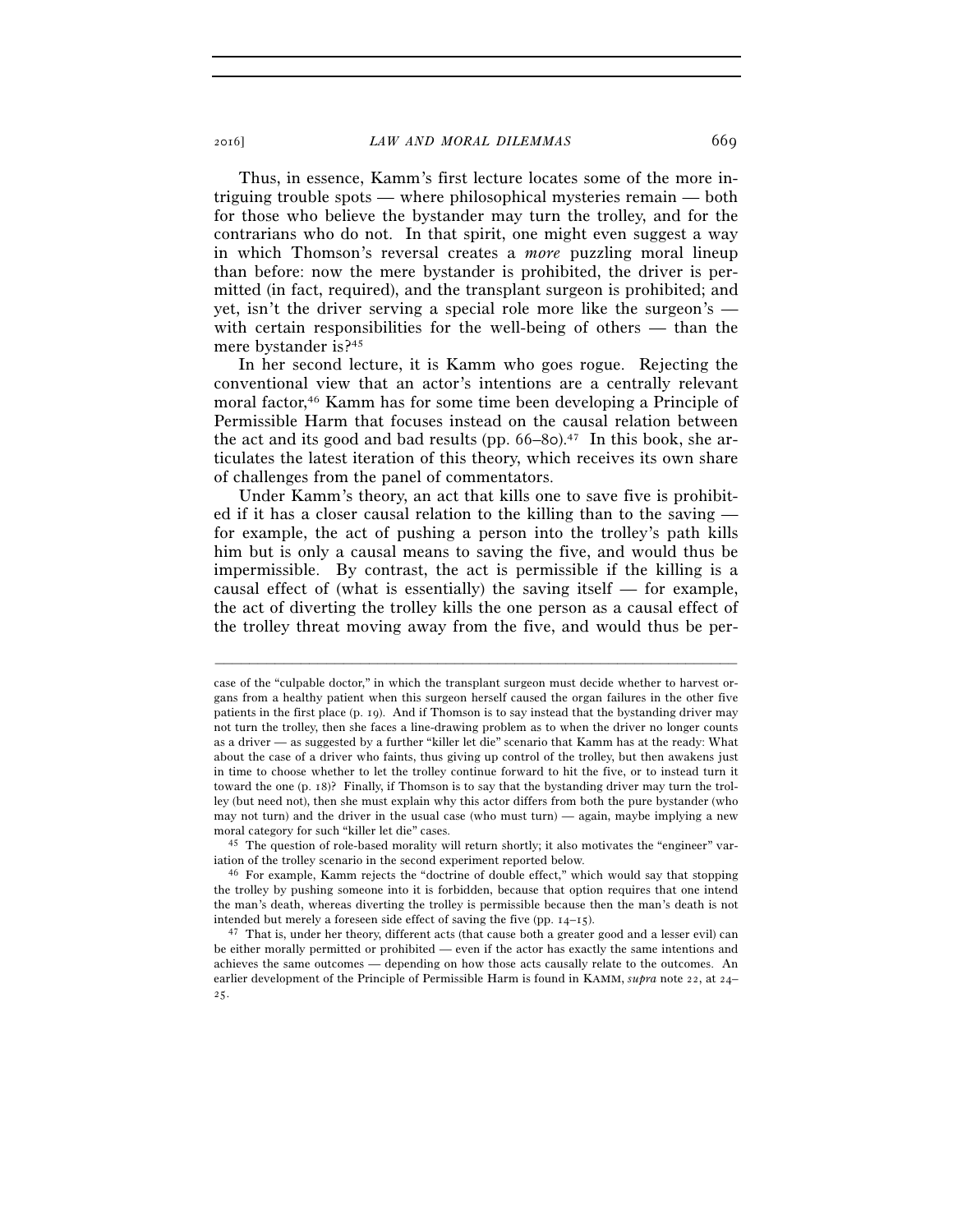missible. (This is all a rough paraphrase of her principle; it is hard to express concisely.48)

This might seem a less-than-intuitive way to draw sharp moral distinctions, and indeed all three commentators are somewhat mystified by Kamm's approach.49 At various points they gamely challenge her on the metaphysics of cause and effect,<sup>50</sup> but it quickly becomes apparent that they also just disagree with her intuitions — both about her proposed principle and about the specific cases she has considered in deriving it.

Kagan, for example, complains that although Kamm may have found a theory that reconciles her own intuitions about a range of trolley cases, the theory itself lacks intuitive appeal (p. 162). And Hurka ventures that one reason may be Kamm's tendency to "reject an attractive-sounding principle because it conflicts with just one or a few [of her] particular judgments" about specific imaginary scenarios<sup>51</sup> some of which are "so far from reality" that one's intuitions about them (if any) should not be taken quite so seriously (p. 139). Pressing

<sup>48</sup> Kamm's own "rough description" in her lectures is as follows: "Actions are *permissible* if greater good or a component of it (or means having these as a noncausal flip side) leads to lesser harm even directly. Actions are *impermissible* if mere means that produce greater good . . . cause lesser harm at least directly, and actions are *impermissible* if mere means cause lesser harms (such as toppling people in front of a trolley) that are mere means to producing greater goods" (p. 66). Rakowski, Thomson, Hurka, and Kagan also each offer unique variations on a paraphrase (pp. 4, 122, 137, 156). My paraphrase draws on theirs, as well as on my conversations with Professor Kamm, for which I am grateful.

<sup>&</sup>lt;sup>49</sup> There is much sport for philosophers, the book reminds us, in conjuring up seemingly absurd implications of a given theory. For example, Hurka urges, let's consider the case of collateral damage in war: Why should it matter morally if the debris that kills an innocent civilian is a piece of the bomb that blew up an enemy munitions factory, or a piece of the building itself? (If it's a piece of the bomb, the killing would be prohibited under Kamm's theory because the bomb's explosion is a causal means of destroying the factory. But if it's a piece of the factory, the killing would be permitted because then the death is a causal effect of the factory's destruction, which is assumed to be the greater good at stake (pp.  $137-39$ ).) Despite this challenge, Kamm remains convinced that the distinction matters — at least, in a trolley version in which a bomb can be thrown to stop the trolley (doing so would be permissible, under her theory, if a piece of the blown-up trolley flies off and kills someone, but impermissible if the bomb itself kills that person)

<sup>(</sup>p. 222).<br> $50$  Thomson briefly raises the question (p. 122), as does Kagan (p. 157). Hurka devotes more of

his response to it (pp. 137–47). *See supra* note 49. <sup>51</sup> One can sense this tendency in how Kamm herself explains her method: "Consider as many case-based judgments of yours as prove necessary. Do not ignore some case-based judgments, assuming they are errors, just because they conflict with simple or intuitively plausible principles that account for some subset of your case-based judgments. Work on the assumption that a different principle can account for all of the judgments. Be prepared to be surprised at what this principle is. . . . Then, consider the principle on its own, to see if it expresses some plausible value or conception of the person or relations between persons." KAMM, *supra* note 22, at 5. A counterexample of sorts, however, might be found in Kamm's insistence on accepting the results that her principle dictates in the bomb hypotheticals, *supra* note 49, despite the apparently counterintuitive nature of those particular judgments.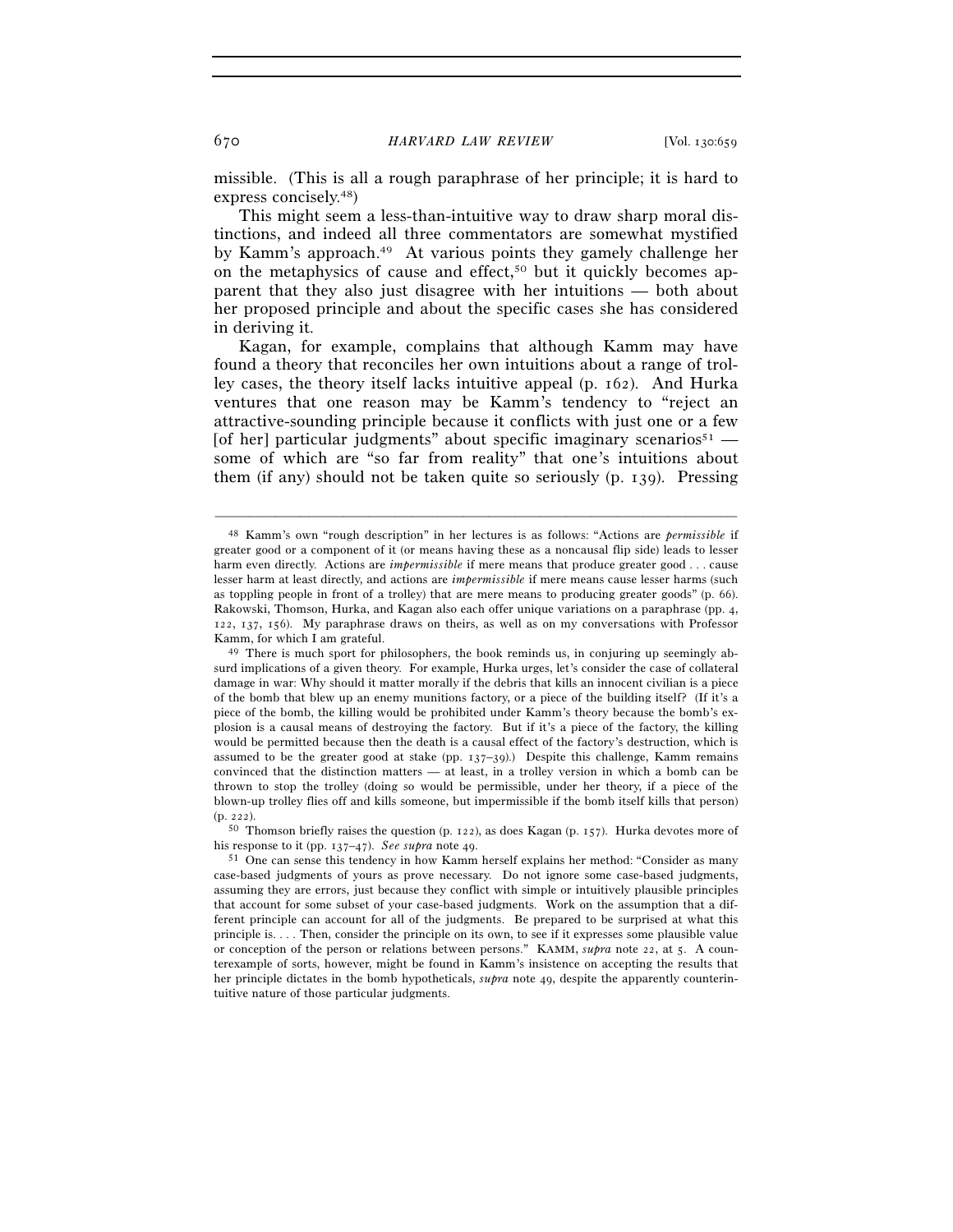the point, Kagan reports that based on a "very informal survey of students in my upper level normative ethics course," half the students disagreed with Kamm's intuitions about one case she used to develop her theory, and three-quarters disagreed with her about another such case (p. 162). And it "does seem problematic for Kamm if others fail to share her intuitions," he observes, for she grounds her arguments in "assertions about what . . . 'people would think' or what 'we think,' and she talks about 'our intuitive judgments' as well" (p. 162).52

And yet, not much hard evidence is mentioned in these exchanges about what "our" moral intuitions actually say, how fluid or rigid they are, or what might cause them to change.<sup>53</sup> This is not for lack of data, as a growing body of research in experimental philosophy and in moral psychology has steadily collected precisely this sort of evidence.54 Notably, among the topics that have gained research attention is one that intersects with Kamm's theory: how our minds assess the strength of the causal connection between an act and an outcome — including how such an assessment may be influenced by our prior moral judgments (and not only the other way around).<sup>55</sup>

<sup>52</sup> As she has previously explained in an interview, "My approach is generally to stick with our common moral judgements, which I share and take seriously." ALEX VOORHOEVE, CONVER-SATIONS ON ETHICS 20 (2009) (interviewing Kamm). She makes clear, however, that in her

view, "[t]hat a lot of people agree doesn't show that something is correct." *Id.* at 28.<br><sup>53</sup> Two exceptions are Kagan's informal report about his students' intuitions (p. 162), as noted above, and Rakowski's pointer in the book's introduction (p. 6 n.3) to empirical research by Professors Mark Kelman and Tamar Kreps, described more fully below. 54 For a review of the growing experimental philosophy and moral psychology literature by

several of its leading researchers, see Fiery Cushman & Liane Young, *The Psychology of Dilemmas and the Philosophy of Morality*, 12 ETHICAL THEORY & MORAL PRAC. 9 (2009), identifying "several instances where cognitive research has identified distinct psychological mechanisms for moral judgment that yield conflicting answers to moral dilemmas," *id.* at 9; and Joshua D. Greene, *The Cognitive Neuroscience of Moral Judgment and Decision Making*, *in* THE COGNI-TIVE NEUROSCIENCES 1013 (Michael S. Gazzaniga & George R. Mangun eds., 5th ed. 2014), surveying recent research, including work with functional MRI brain scans showing that for some variations of the trolley problem, the brain's emotional centers are more active, while for other versions, the brain's cognitive centers are more active, *id.* at 1016.

Part of this literature, notably, is directed at specific arguments made in the analytical literature. *See, e.g.*, S. Matthew Liao, Alex Wiegmann, Joshua Alexander & Gerard Vong, *Putting the Trolley in Order: Experimental Philosophy and the Loop Case*, 25 PHIL. PSYCHOL. 661, 666–68 (2012) (showing order effects in moral judgments about Thomson's "loop" case — a famous variation that blurs the distinction between the pushing and turning cases — depending on whether the loop case is presented after a pushing case or a turning case); *see also* Ezio Di Nucci, *Self-Sacrifice and the Trolley Problem*, 26 PHIL. PSYCHOL. 662 (2013). 55 *See, e.g.*, Fiery Cushman, Joshua Knobe & Walter Sinott-Armstrong, *Moral Appraisals Af-*

*fect Doing/Allowing Judgments*, 108 COGNITION 281, 288 (2008) (reporting experiments showing "that people's moral appraisals affect their application of the doing/allowing distinction"); Fiery Cushman & Liane Young, *Patterns of Moral Judgment Derive from Nonmoral Psychological Representations*, 35 COGNITIVE SCI. 1052, 1056 (2011) (providing experimental evidence suggesting that the act/omission distinction primarily affects moral judgment via causal attribution, but also that "the patterns of causal and intentional attribution observed in the moral condition were, in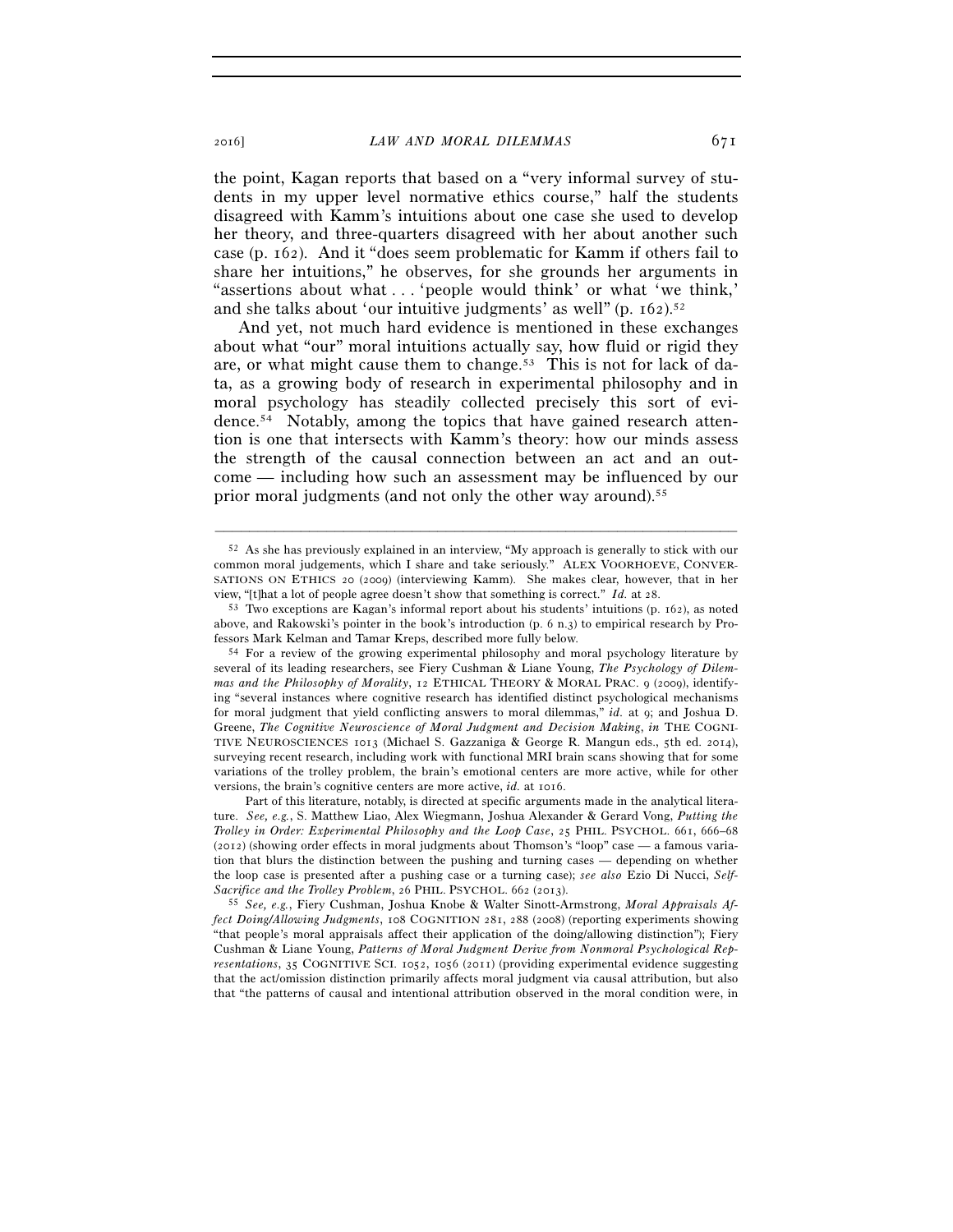672 *HARVARD LAW REVIEW* [Vol. 130:659

Drawing on existing research would seem doubly useful in these debates, moreover, for it may be relevant not only to Kamm's theory but also to her case against Thomson's. Indeed, when Thomson reversed course, she thought it necessary to explain (away) the broad appeal of the view that she was recanting.<sup>56</sup> That apparent consensus,<sup>57</sup> after all, might account for why her original view was taken for granted for so long as a philosophical fixed point.

Offering an exception that proves the rule, Rakowski's introduction points to recent survey experiments by Professors Mark Kelman and Tamar Kreps,<sup>58</sup> showing that survey subjects are less likely to deem turning the trolley to be permissible when that case is presented alongside the contrasting case of pushing someone in front of the trolley (p.

part, a *consequence* of subjects' moral judgments," *id.* at 1062); Joshua Knobe, *Person as Scientist, Person as Moralist*, 33 BEHAV. & BRAIN SCI. 315, 315 (2010) (noting that "in recent years, a series of experimental results" have begun to show that "people's judgments about whether a given action truly is morally good or bad can actually affect their intuitions about what that action caused and what mental states the agent had"); Janice Nadler & Mary-Hunter McDonnell, *Moral Character, Motive, and the Psychology of Blame*, 97 CORNELL L. REV. 255, 292 (2012) (providing experimental evidence suggesting that "moral character, inferred independently from an actor's motive for creating harm (or the conditions that led to harm) can influence judgments about causation, intent, and blame"); Barbara A. Spellman & Elizabeth A. Gilbert, *Blame, Cause, and Counterfactuals: The Inextricable Link*, 25 PSYCHOL. INQUIRY 245, 245 (2014) (arguing that "causal attribution depends at least in part on counterfactual reasoning and that downstream assessments of intentionality, reasons, obligations, and capacity affect the invocation and content of the counterfactuals that will be used in making the causal judgment").

Extrapolating from such findings, for instance, one might hypothesize that if our moral intuitions are already predisposed more favorably (for whatever reason) to turning the trolley toward one person than to pushing one person into its path (or predisposed more favorably to someone who would do the former than someone who would do the latter), then we might also intuit a weaker intentionality and a weaker causal connection between turning and death than between pushing and death. Or one might hypothesize that, if we are already thus predisposed, we will tend to subconsciously downplay the kill/let die distinction in the turning case (thereby also weakening the sense of causal connectedness between turning and death in that case). 56 As she put it, even if her new view means that the "trolley problem is therefore in one way a

nonproblem, it is therefore in another way a real problem, for if the bystander must not turn the trolley in [the bystander case], then we need to ask why so many people who are presented with that case think it obvious that he may." Thomson, *supra* note 25, at 368. She suspects that the explanation for how our intuitions vary involves "how drastic an assault on the one the agent has to make in order to bring about, thereby, that the five live"; and in particular, that "[t]he more drastic the means, the more strikingly abhorrent the agent's proceeding . . . [and] the more striking it is that the agent who proceeds infringes a negative duty to the one." *Id.* at 374; *cf.* Joshua D. Greene, Fiery A. Cushman, Lisa E. Stewart, Kelly Lowenberg, Leigh E. Nystrom & Jonathan D. Cohen, *Pushing Moral Buttons: The Interaction Between Personal Force and Intention in Moral Judgment*, 111 COGNITION 364 (2009).

<sup>&</sup>lt;sup>57</sup> See Cushman & Young, *supra* note 54, at 11 ("Numerous studies have demonstrated that a large majority of individuals consider it morally acceptable to use a switch to redirect a runaway trolley away from five victims and onto a single victim, but unacceptable to push a single victim in front of a runaway trolley in order to stop its progress towards five victims."). 58 Mark Kelman & Tamar Admati Kreps, *Playing with Trolleys: Intuitions About the Permis-*

*sibility of Aggregation*, 11 J. EMPIRICAL LEGAL STUD. 197 (2014).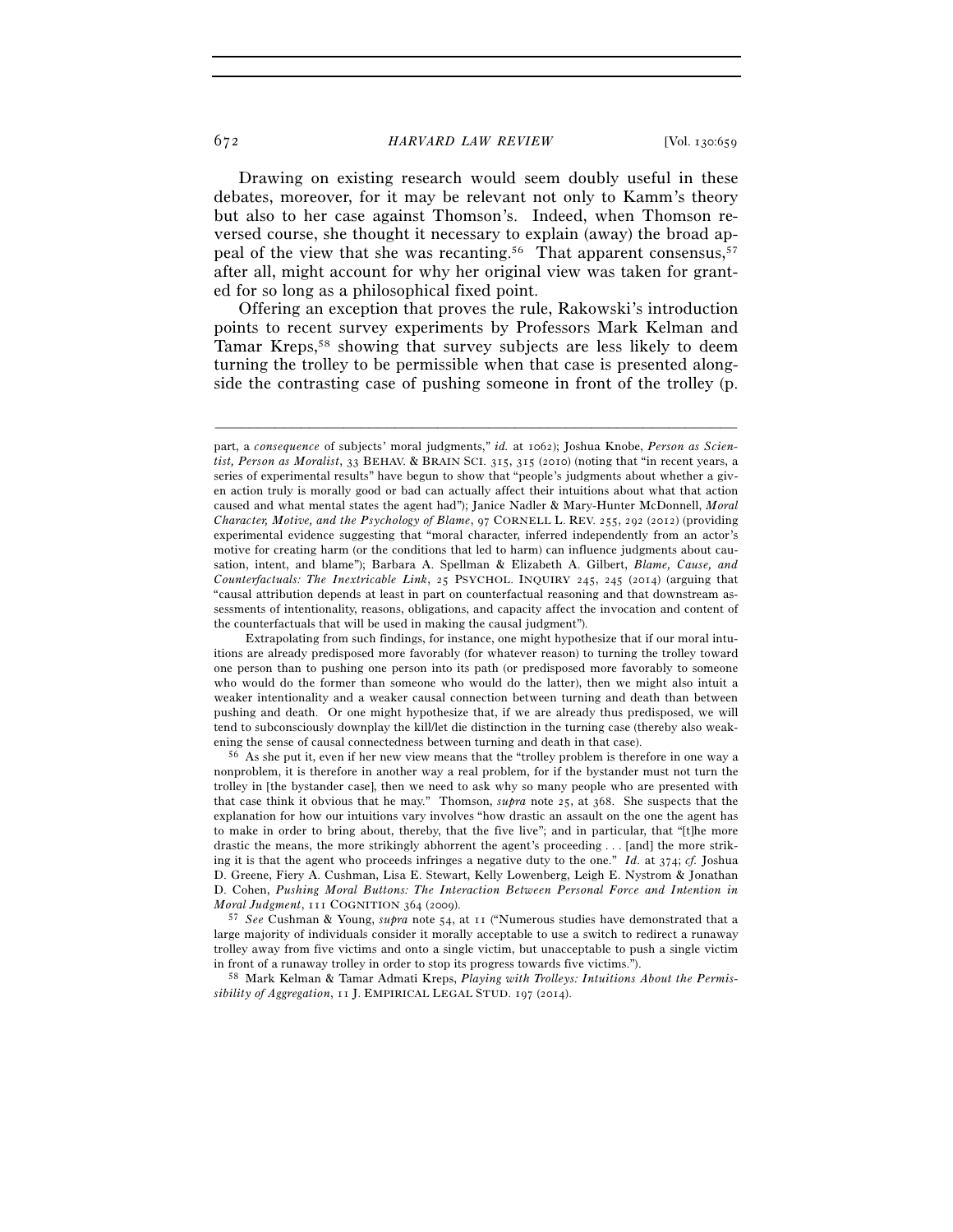$6$  n.3).<sup>59</sup> For one thing, this suggests that the standard intuition may in fact be somewhat malleable. Moreover, isn't this sort of gravitational pull from a contrasting case just what Thomson's argument invites?<sup>60</sup>

In fact, a more recent study shows that people do more often say that turning the trolley is prohibited (in the standard case) if they are first presented with a version of Thomson's three-options case.<sup>61</sup> (By contrast, Kelman and Kreps show that directly exposing subjects to the actual argument — "that no one is obliged to sacrifice his own life to save others, and that it seems immoral to force another to make a sacrifice one would not have to make oneself" — seems to make much less of a difference to their moral intuitions.62) Isn't such an elision of intuitions across the two scenarios, disguised as the persuasive effect of an argument, just what Kamm is warning us to guard against?<sup>63</sup>

Although "philosophical arguments . . . are not reports on opinion polls," as Rakowski notes, empirical research may nonetheless inform "what each of us should conclude about the tug of intuitions or the robustness of tentatively held principles" (p. 6 n.3). Such experiments

–––––––––––––––––––––––––––––––––––––––––––––––––––––––––––––

*See supra* notes 32–33 and accompanying text. (These are my paraphrases.) 61 Nucci, *supra* note 54, at 668. Although the Nucci study aimed to mirror Thomson's argument, the question it asked subjects was not whether they deemed turning the trolley to be morally permissible, but rather the question of "What should you do?" *Id.* at 666–67. 62 Kelman & Kreps, *supra* note 58, at 217. It must be cautioned that the numbers from the

Nucci and the Kelman & Kreps studies are not directly comparable, given differences in subject populations, scenario setup, and measured outcomes. Yet the shift in the Kelman & Kreps experiment (a fall from 77 percent to 67 percent saying that turning the trolley is permissible, *id.*) seems to be quite muted relative to the shift in the Nucci experiment (a fall from 67 percent to 39 percent saying they should turn the trolley). Nucci, *supra* note 54, at 668. It should also be noted that both the Kelman & Kreps and Nucci studies, as well as some of the studies cited above, were published after Kamm's Tanner Lectures and the panelists' commentaries took place, and it may well be that had Kamm and her commentators had access to this research, they might have made use of it.

<sup>59</sup> Even moral philosophers as a class are not immune to such framing effects in judging trolley cases, it turns out. *See* Eric Schwitzgebel & Fiery Cushman, *Philosophers' Biased Judgments Persist Despite Training, Expertise and Reflection*, 141 COGNITION 127, 131–36 (2015) (confirming authors' earlier work documenting order effects among philosophers in the canonical scenarios, and further showing that such effects persist despite various means for debiasing). It remains possible, of course, that particular individuals would not be susceptible.<br><sup>60</sup> As Rakowski notes, "Thomson's thinking has followed [the] same arc" as those who "aban-

don [the standard] view to achieve what they regard as a greater consonance with their response to the [contrasting] case" (p. 6 n.3). Recall that Thomson's argument looks first to the threeoptions case, in which it is intuitively attractive to say "you cannot sacrifice someone else (if you can but won't sacrifice yourself)," before turning to the standard two-options case, where a sense of consistency may lend a boost to the intuition that "you cannot sacrifice someone else (period)."

 <sup>63</sup> Kamm has expressly raised such a concern, as it applies to philosophers, in more general terms: "[T]he fact that philosophers often do not respond to one case without thinking of another, and especially the possibility that their considering several cases together might yield different intuitive judgments than considering each case in isolation, may threaten an assumption about the purity of a philosopher's intuitions. . . . [Such intuitions] may be impure because they are the result of a coherentist frame of mind . . . . This is a problem worth thinking about." KAMM, *supra* note 22, at 427.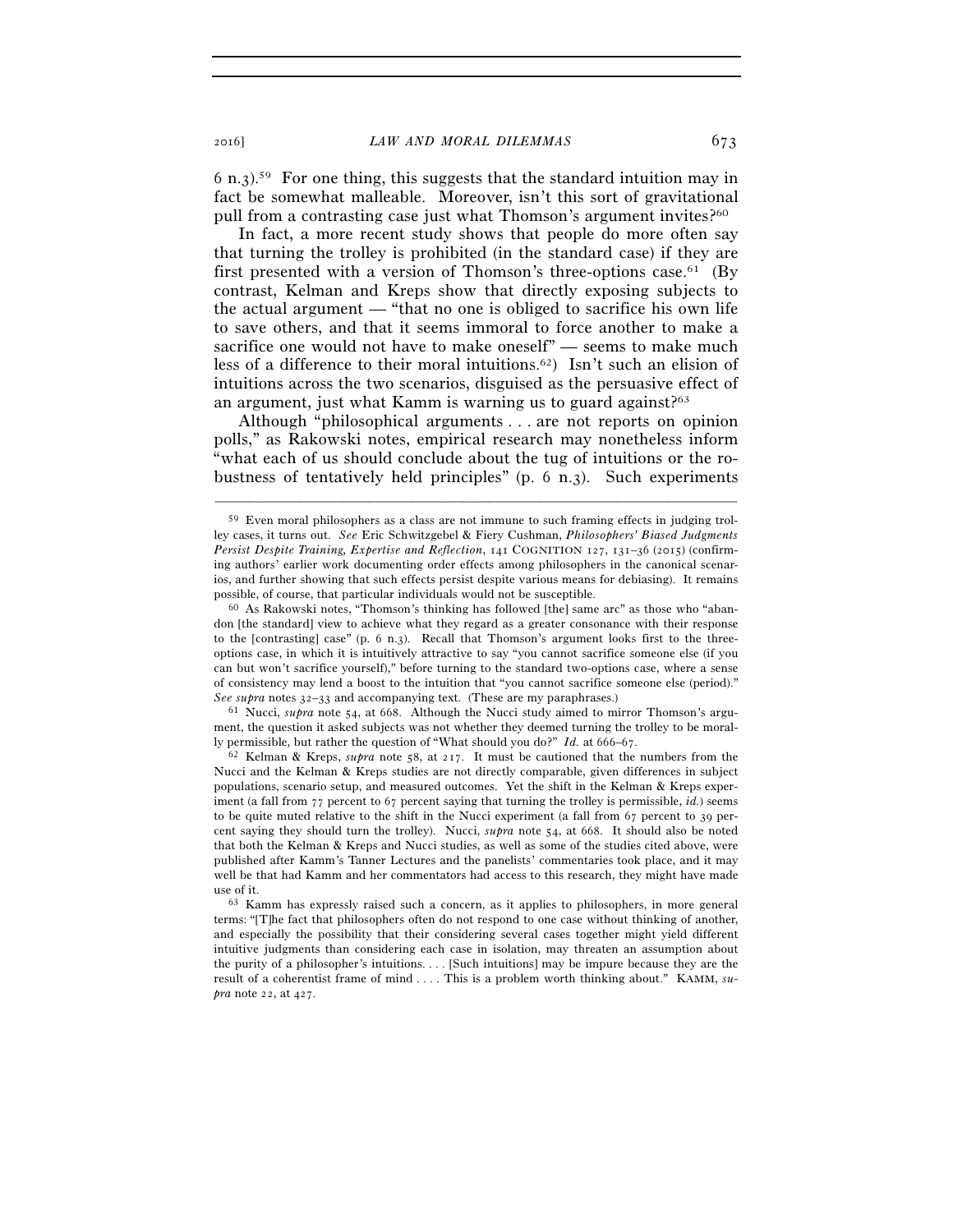may be just as revealing, as these new studies suggest, in interrogating how various forms of intuition-driven arguments may — and whether they should — change our minds.

### *B. New Directions*

This book, with all its sophisticated frisson, could hardly have been better timed for publication. The trolley problem has enjoyed a resurgence in the public consciousness. It has not only thrived in academic debates about law and policy,64 but it has also become the subject of a popular press book by a bestselling author,65 of a BBC radio play by a renowned playwright,<sup>66</sup> and of renewed attention in other media.<sup>67</sup> Public commentators have invoked it in debates about Obamacare, drone strikes, and even the recent Iran nuclear deal.<sup>68</sup>

–––––––––––––––––––––––––––––––––––––––––––––––––––––––––––––

-popular\_b\_10247650.html [https://perma.cc/GJ5D-TNDF]. 68 *See* Hussein Banai, *How Obama Solved U.S.-Iran Relations' "Trolley Problem*,*"* ETHICS & INT'L AFF. (July 16, 2015), http://www.ethicsandinternationalaffairs.org/2015/how-obama-solved -u-s-iran-relations-trolley-problem [https://perma.cc/V3XE-FBXD]; Jonathan Chait, *Yes, the Re*publican Obamacare Strategy Will Kill People, N.Y. MAG. (Nov. 14, 2014, 12:17 PM), http:// nymag.com/daily/intelligencer/2014/11/yes-republican-obamacare-plan-will-kill-people.html [https://perma.cc/3M8N-PKNT]; Larissa MacFarquhar, Forum, *The Logic of Effective Altruism*, BOS. REV. (July 1, 2015), http://bostonreview.net/forum/logic-effective-altruism/larissa

<sup>64</sup> *See supra* notes 3–4 and accompanying text. 65 DAVID EDMONDS, WOULD *YOU* KILL THE FAT MAN? THE TROLLEY PROBLEM AND WHAT YOUR ANSWER TELLS US ABOUT RIGHT AND WRONG (2014). The first chapter of the book, preprinted in *Foreign Affairs*, is available at https://www.foreignaffairs.com/articles/2013 -12-18/would-you-kill-fat-man [https://perma.cc/5R5Z-FCPL]. See also Sarah Bakewell, Clang *Went the Trolley: "Would You Kill the Fat Man?" and "The Trolley Problem*,*"* N.Y. TIMES (Nov.  $22, 2013$ ), http://www.nytimes.com/ $2013/11/24/books/review/would-vou-kill-the-fat-man-and-the$ -trolley-problem.html [https://perma.cc/2WC6-9FVE] (reviewing the book). 66 Tom Stoppard, *Darkside* (BBC Radio <sup>2</sup> <sup>2013</sup>) (radio play commissioned to celebrate the

<sup>40</sup>th anniversary of Pink Floyd's album, *Dark Side of the Moon*); Larry Rohter, *An Author Dives into Pink Floyd*, N.Y. TIMES (Nov. 25, 2013), http://www.nytimes.com/2013/11/26/theater/tom -stoppard-gives-the-dark-side-of-the-moon-a-makeover.html [https://perma.cc/77BA-XMX6] (noting that "the subject matter of 'Darkside' will be familiar to anyone who has ever taken a college course in ethics or moral philosophy").

<sup>&</sup>lt;sup>67</sup> See, e.g., Elisa Criado, *Would You Push a Stranger Off a Bridge? How Your Morals Depend on Language*, INDEPENDENT (Apr. 29, 2014), http://www.independent.co.uk/news/science/to -push-or-not-to-push-how-your-morals-depend-on-language-9303510.html [https://perma.cc/P2VN - L R 3 K]; Lauren Cassani Davis, *Would You Pull the Trolley Switch? Does It Matter?*, THE ATLANTIC (Oct. 9, 2015), http://www.theatlantic.com/technology/archive/2015/10/trolley -problem-history-psychology-morality-driverless-cars/409732 [https://perma.cc/P7WA-VYC8]; Amy Dockser Marcus, *How New Technology Is Illuminating a Classic Ethical Dilemma*, WALL STREET J. (Jun. 8, 2016, 10:11 AM), http://www.wsj.com/articles/how-new-technology-is -illuminating-a-classic-ethical-dilemma-1465395082 [https://perma.cc/W5JV-V86Z]; cf. Poncie Rutsch, *Men and Women Use Different Scales to Weigh Moral Dilemmas*, NPR (Apr. 3, 2015, 2:52 PM), http://www.npr.org/sections/health-shots/2015/04/03/397280759/men-and-women-use -different-scales-to-weigh-moral-dilemmas [https://perma.cc/LQ5F-F4WJ] (concerning moral dilemmas more generally). Apparently, it has also become the subject of an internet meme. *See* Linch Zhang, *Behind the Absurd Popularity of Trolley Problem Memes*, HUFFINGTON POST (Jun. 1, 2016, 7:15 PM), http://www.huffingtonpost.com/linch-zhang/behind-the-absurd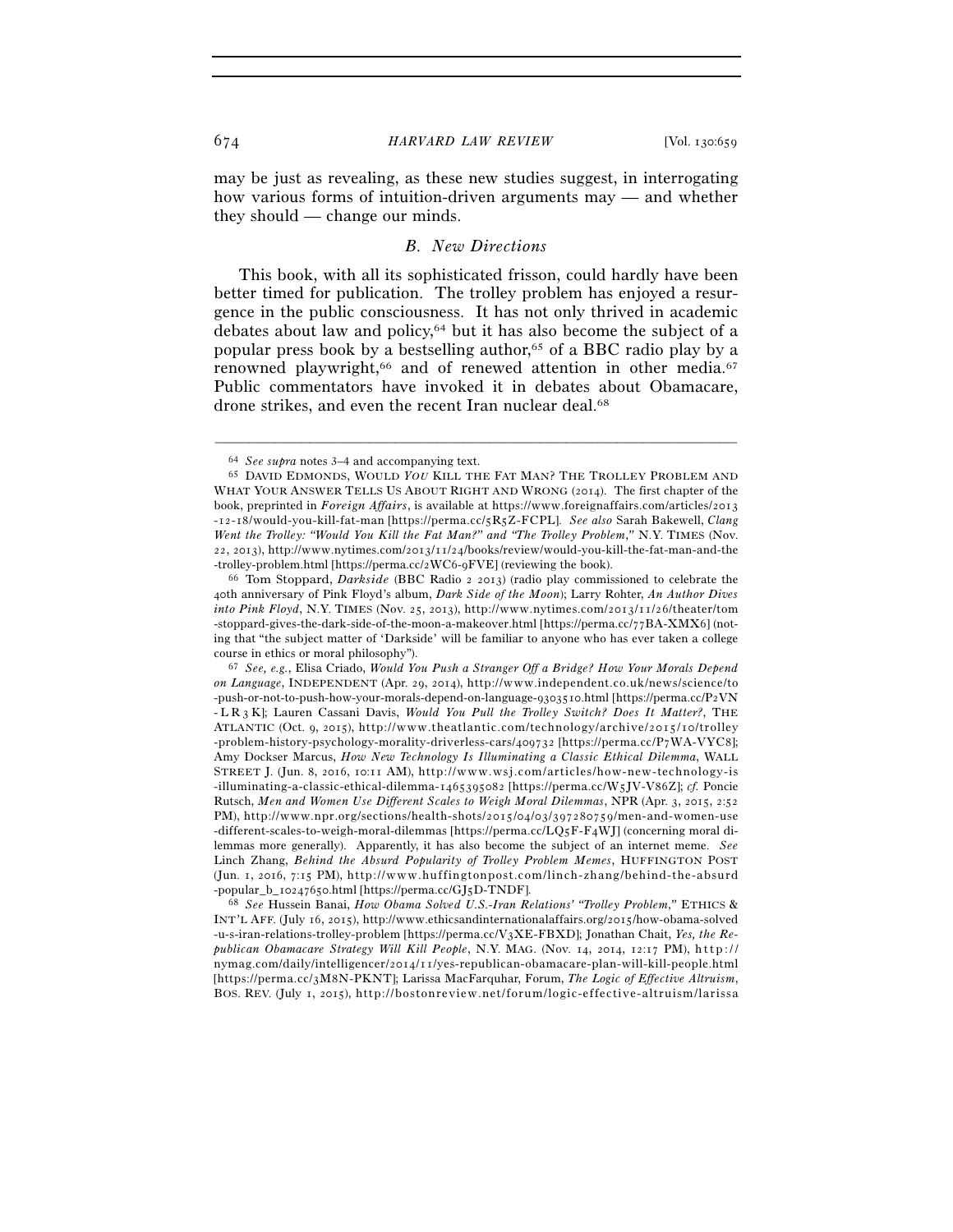Most vividly, it has become the touchstone for the question of how to program ethics into self-driving cars<sup>69</sup>: In an emergency, should your Tesla be programmed to swerve to hit one pedestrian, in order to save five? Should it sacrifice *your* life, to save those five?<sup>70</sup> And what if the situation allowed for not two, but three options: sacrificing you, the passenger, by swerving left; hitting someone else by swerving right; or continuing straight to hit the five?71

Amidst such popularization and the attendant risk that nuanced insights might be lost, it is vital to have in hand a book that "showcases some of the best of current thinking, by the leading voices in the field"  $(p, 6)$  — even if what the book reveals is a crescendo of discord among these voices. All the more so, perhaps, as some of the fantastical figures inhabiting the philosophical mind now seem to be coming to life. Consider: Are the human backup drivers in Uber's new self-driving cars more like the trolley driver, or more like the bystander — or more like Kamm's creature, the "bystanding driver"?72

-from-google-be-allowed-to-kill-you. 70 *See, e.g.*, Jean-François Bonnefon, Azim Shariff & Iyad Rahwan, *The Social Dilemma of Autonomous Vehicles*, 352 SCIENCE 1573 (2016); Julia Griffin, *People Want Self-Driving Cars to Value Passenger Safety over Pedestrians, Study Says*, PBS: NEWSHOUR (June 23, 2016, 2:51 PM), http://www.pbs.org/newshour/rundown/people-want-self-driving-cars-to-value-passenger-safety -over-pedestrians-study-says [https://perma.cc/7K85-VH6N]. 71 In her 2008 article, Thomson analyzes this scenario: a driver "suddenly sees five people on

the street ahead of him, but his brakes fail: he cannot stop his car, he can only continue onto the street ahead or steer to the right (killing one) or steer to the left (killing himself)." Thomson, *supra* note 25, at 369. Emphasizing that "if he simply takes his hands off the wheel, he runs the five down and kills them," she asserts that this driver "cannot at all plausibly insist that he merely lets them die." *Id.* Indeed, it was this assertion that prompted Kamm to respond with the case of the "bystanding driver," as explained above (pp. 16–21). 72 *See, e.g.*, Jennifer Maselli, *Uber's "Self-Driving" Test Cars to Be Overseen by Driver and En-*

*gineer*, SCI. AM. (Aug. 25, 2016), http://www.scientificamerican.com/article/uber-s-self-driving  $- test-cars-to-be-overseen-by-driven-order-order- and engineer [https://perma.c/U7P8-W697];$  Aarti Shahani, *Uber to Roll Out Self-Driving Cars in Pittsburgh*, NPR (Aug. 18, 2016, 4:28 PM), http://www.npr

<sup>–––––––––––––––––––––––––––––––––––––––––––––––––––––––––––––</sup> -macfarquhar-response-effective-altruism [https://perma.cc/ZEN3-DB82] (discussing drone strikes). 69 *See, e.g.*, Joel Achenbach, *Driverless Cars Are Colliding with the Creepy Trolley Problem*,

WASH. POST (Dec. 29, 2015), http://www.washingtonpost.com/news/innovations/wp/2015/12/29 /will-self-driving-cars-ever-solve-the-famous-and-creepy-trolley-problem [https://perma.cc/4]69 - MRWQ]; Robin Marantz Henig, Death by Robot, N.Y. TIMES MAG. (Jan. 9, 2015), http://www .nytimes.com/2015/01/11/magazine/death-by-robot.html [https://perma.cc/MA6N-X7N8] (discussing autonomous military drones and self-driving cars); Patrick Lin, *The Ethics of Autonomous Cars*, THE ATLANTIC (Oct. 8, 2013), http://www.theatlantic.com/technology/archive/2013/10/the -ethics-of-autonomous-cars/280360 [https://perma.cc/UJC8-NNYC]; Gary Marcus, *Moral Machines*, NEW YORKER (Nov. 24, 2012), http://www.newyorker.com/news/news-desk/moral -machines [https://perma.cc/ZWV4-32YM]; Levi Tillemann & Colin McCormick, *Will Driverless-Car Makers Learn to Share?*, NEW YORKER (Sept. 25, 2016), http://www.newyorker.com/business /currency/will-driverless-car-makers-learn-to-share [https://perma.cc/3C7X-HLPA]; Tim Worstall, *When Should Your Driverless Car from Google Be Allowed to Kill You?*, FORBES (June 18, 2014, 8:27 AM), http://www.forbes.com/sites/timworstall/2014/06/18/when-should-your-driverless-car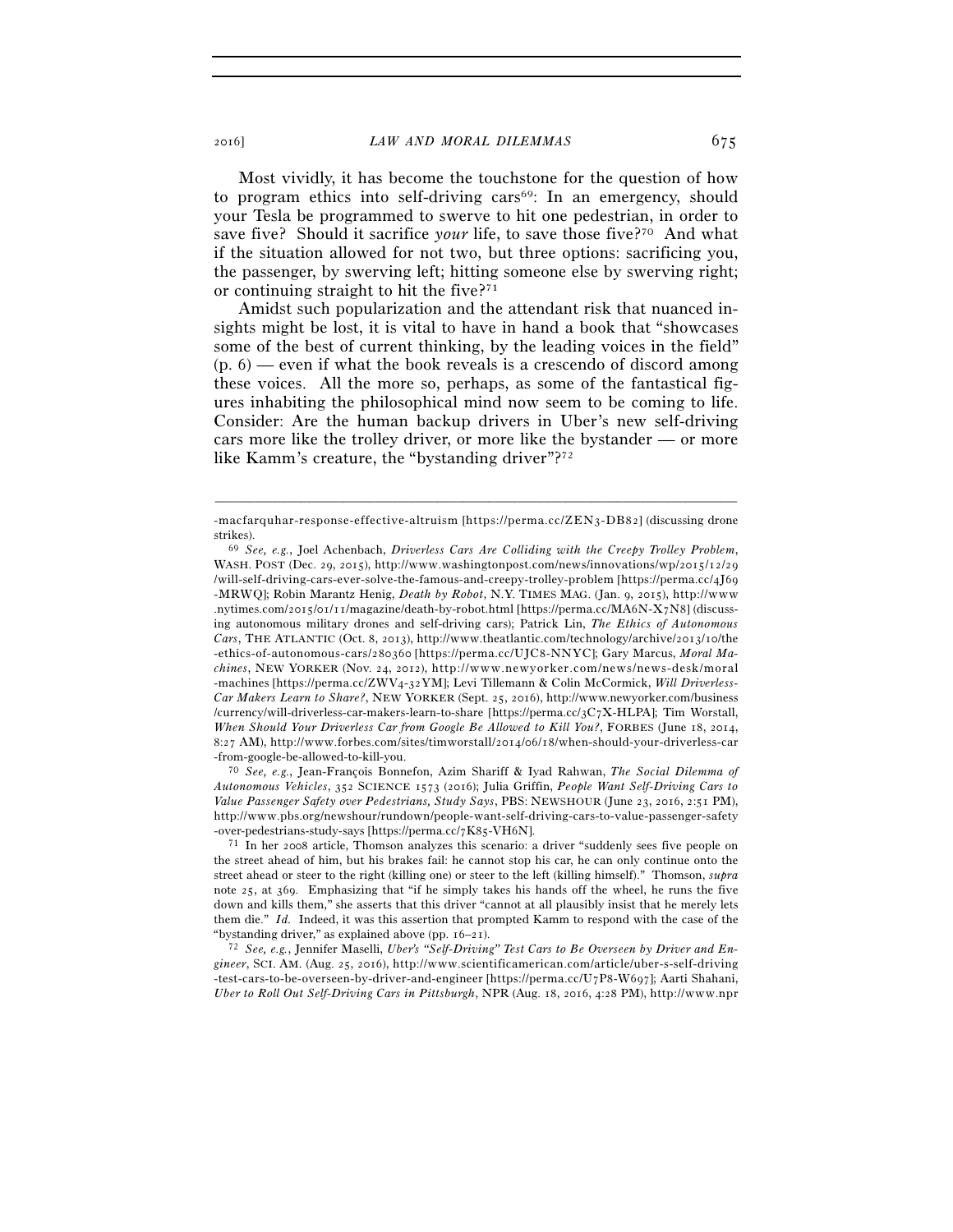### 676 *HARVARD LAW REVIEW* [Vol. 130:659

So this turns out to be a useful time for the book's intricate controversies to be so richly aired. But it is also a useful time to highlight major avenues of inquiry that the book, and the trolley discourse more generally, have bypassed. In the remainder of this Review, by presenting original empirical research, I hope to turn some of our attention to two further lines of questioning: about the role of law, and in particular, about the subset of law that shapes or defines social roles.

*1. The Role of Law. —* Current philosophical debates about the trolley problem have tended not to address one basic source of possible influence on moral intuitions: what the law requires or allows. There appears to be little consideration of whether our moral intuitions and judgments could or should be shaped — or might already be shaped — by the presence of laws prohibiting, permitting, or even requiring the sacrifice of someone's life to save others.73

To be clear, what has been under-studied is the potential pull of positive law, as a set of commands or permissions, rather than the possible influence of legal ideas or concepts. One need not search far at all for signs that law-like *thinking* might be influencing the trolley discourse. Recall Kamm's proposed Principle of Permissible Harm, for example. If anyone might find something intuitive about notions of the proximity of causation, it would be current and former students of the law. Love it or hate it, we do appreciate how the notion of proximate cause can meet its task of cutting off legal responsibility.<sup>74</sup> Why not similarly cut off *moral* responsibility for killing the one, based on a lack of causal proximity to the act? Or why not erase moral credit for saving the five, in the same way? For that matter, why not compare how relatively proximate the good and bad outcomes are? Now we are getting close to recasting Kamm's principle as a "relative proximate cause" theory of morally permissible harm.<sup>75</sup>

<sup>–––––––––––––––––––––––––––––––––––––––––––––––––––––––––––––</sup>  $\frac{\log\left(\frac{1}{2}n\right)}{\log\left(\frac{1}{2}n\right)}$  . or g/sections/thet wo-way/2016/08/18/490524020/uber-to-roll-out-self-driving-cars-in-pitts burgh [https://perma.cc/BR3S-XQHB]. 73 This may be especially surprising given how much attention, as noted above, has been paid

to potential influences going in the *other* direction: how the moral intuitions revealed by trolley

scenarios might influence law and policy, and whether they should. *See supra* p. 661.<br><sup>74</sup> We also appreciate how this line-drawing problem can generate endless conceptual and pragmatic debate, when it calls for choosing a breakpoint on a continuum with no clear demarcations. This discussion does not mean to overlook the many well-known problems with the concept of proximate cause, or with the notion of a "causal chain." It's only to say that these conceptual devices (or fictions) are familiar in the law. Familiarity may not breed enduring admiration, of course; the new Restatement (Third) of Torts has abruptly purged the term "proximate cause" entirely from the lexicon in favor of a "harm within the risk" rubric. *See* RESTATEMENT (THIRD) OF TORTS § 29 (AM. LAW INST. 2005).<br><sup>75</sup> Moral psychologists have proposed and tested a theory of "intervention myopia" that simi-

larly supposes a diminished attribution of moral responsibility due to causal distance. *See* Michael R. Waldmann & Jörn H. Dieterich, *Throwing a Bomb on a Person Versus Throwing a Person on a Bomb: Intervention Myopia in Moral Intuitions*, 18 PSYCHOL. SCI. 247 (2007)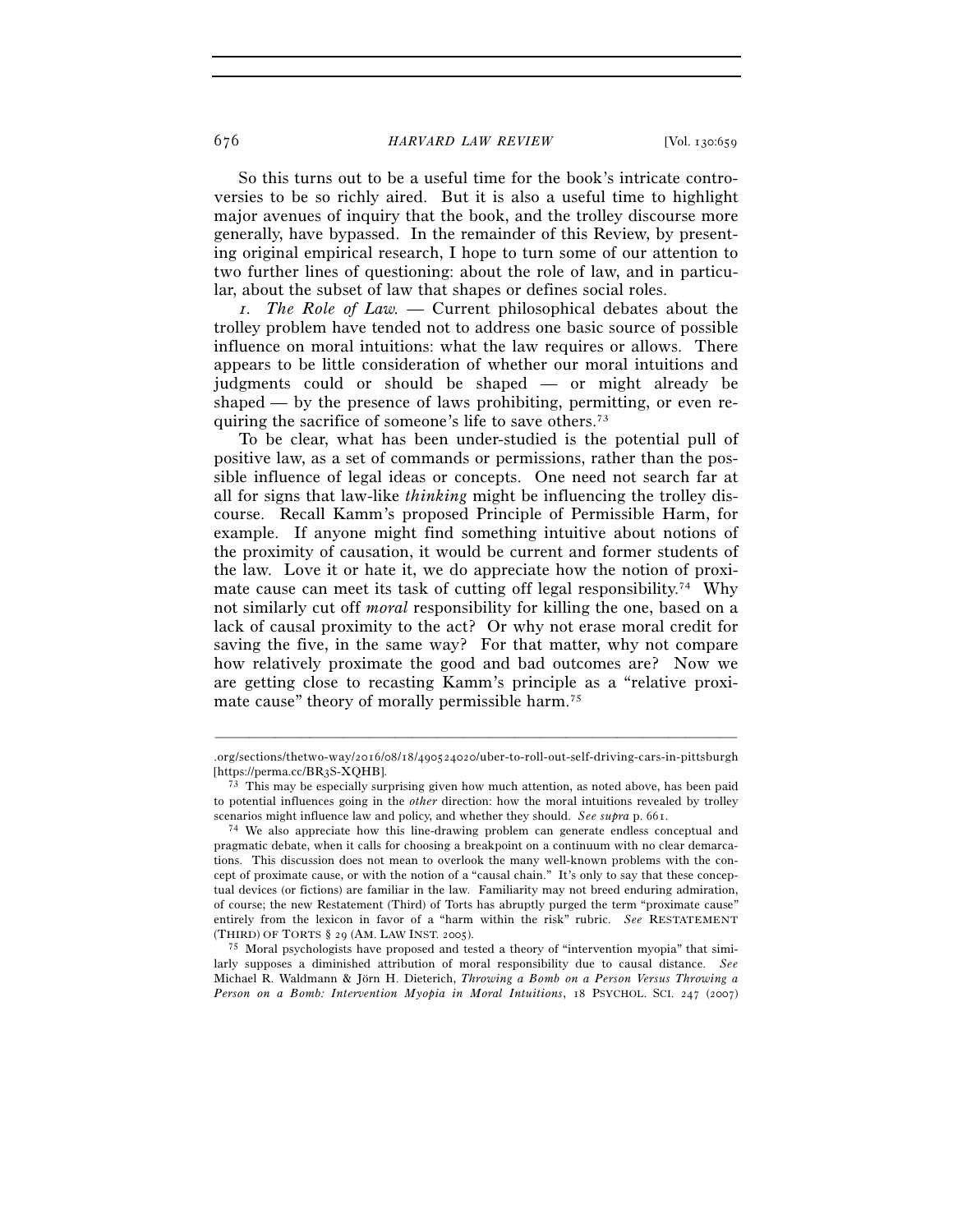It should be little surprise that much trolley argumentation sounds in the same register as legal argument.76 Moral dilemmas and legal controversies often overlap, to say the least, in substance and in normative aims; one might recall that the thought experiment originated in Foot's article, in which she expressly draws on common law cases,<sup>77</sup> and that legal scholars and policymakers have joined philosophers in the trolley debates.

They also overlap in modes of reasoning — the moral philosopher's "reflective equilibrium" approach for fitting and justifying case-by-case judgments is what the lawyer might recognize as a cousin of the common law method.78 Indeed, Kamm herself has reflected on why her case-based method seems so "lawyer-like."79 (And if one might be wondering, yes, she is also quite familiar with *Palsgraf*, the iconic case about proximate cause.80)

Yet for all this overlap, the trolley discourse has given little attention to the potential influence of the law in the form of *laws* — as rules of conduct that might exert influence at the micro level of our moral intuitions about specific cases. This deficit is especially notable with respect to substantive criminal law, which is said to have the purpose

–––––––––––––––––––––––––––––––––––––––––––––––––––––––––––––

Dudley and Stephens, who killed and ate the cabin boy when adrift on the sea without food"). <sup>78</sup> As Kamm crisply explains, "[u]sing our intuitive judgments about which implications for

cases are correct helps us decide among, and also revise, theories and principles" (p. 13). On specific varieties of the method of "reflective equilibrium," see Norman Daniels, *Reflective Equilibrium*, *in* STANFORD ENCYCLOPEDIA OF PHILOSOPHY (Edward N. Zalta ed., 2013), http://plato .stanford.edu/archives/win2013/entries/reflective-equilibrium [https://perma.cc/Z928-XKLZ]. In short:

 The method of reflective equilibrium consists in working back and forth among our considered judgments (some say our 'intuitions') about particular instances or cases, the principles or rules that we believe govern them, and the theoretical considerations that we believe bear on accepting these considered judgments, principles, or rules, revising any of these elements wherever necessary in order to achieve an acceptable coherence among them. The method succeeds and we achieve reflective equilibrium when we arrive at an acceptable coherence among these beliefs.

*Id.*

79 F.M. KAMM, BIOETHICAL PRESCRIPTIONS: TO CREATE, END, CHOOSE, AND IM-PROVE LIVES <sup>553</sup> (2013). 80 She mentions it in defense of the value of considering seemingly far-fetched fact patterns (p.

221).

<sup>(</sup>providing experimental evidence, using trolley scenarios among others, consistent with the hypothesis that "in their moral evaluations, people tend to focus on the causal path of the agent or patient targeted by their intervention," *id.* at 249).<br><sup>76</sup> It would be *no* surprise — and maybe even axiomatic — for those subscribing to the "moral"

grammar" theory of intuitive moral judgments urged by Professor John Mikhail. *See* John Mikhail, *Moral Grammar and Intuitive Jurisprudence: A Formal Model of Unconscious Moral and Legal Knowledge*, *in* 50 PSYCHOLOGY OF LEARNING AND MOTIVATION 27, 29 (Brian H. Ross ed., 2009) ("The moral grammar hypothesis holds that ordinary individuals are intuitive lawyers, who possess tacit or unconscious knowledge of a rich variety of legal rules, concepts, and principles, along with a natural readiness to compute mental representations of human acts and omissions in legally cognizable terms." (citations omitted)). 77 Foot, *supra* note 20, at 30 (referring to cases including the "famous case of the two sailors,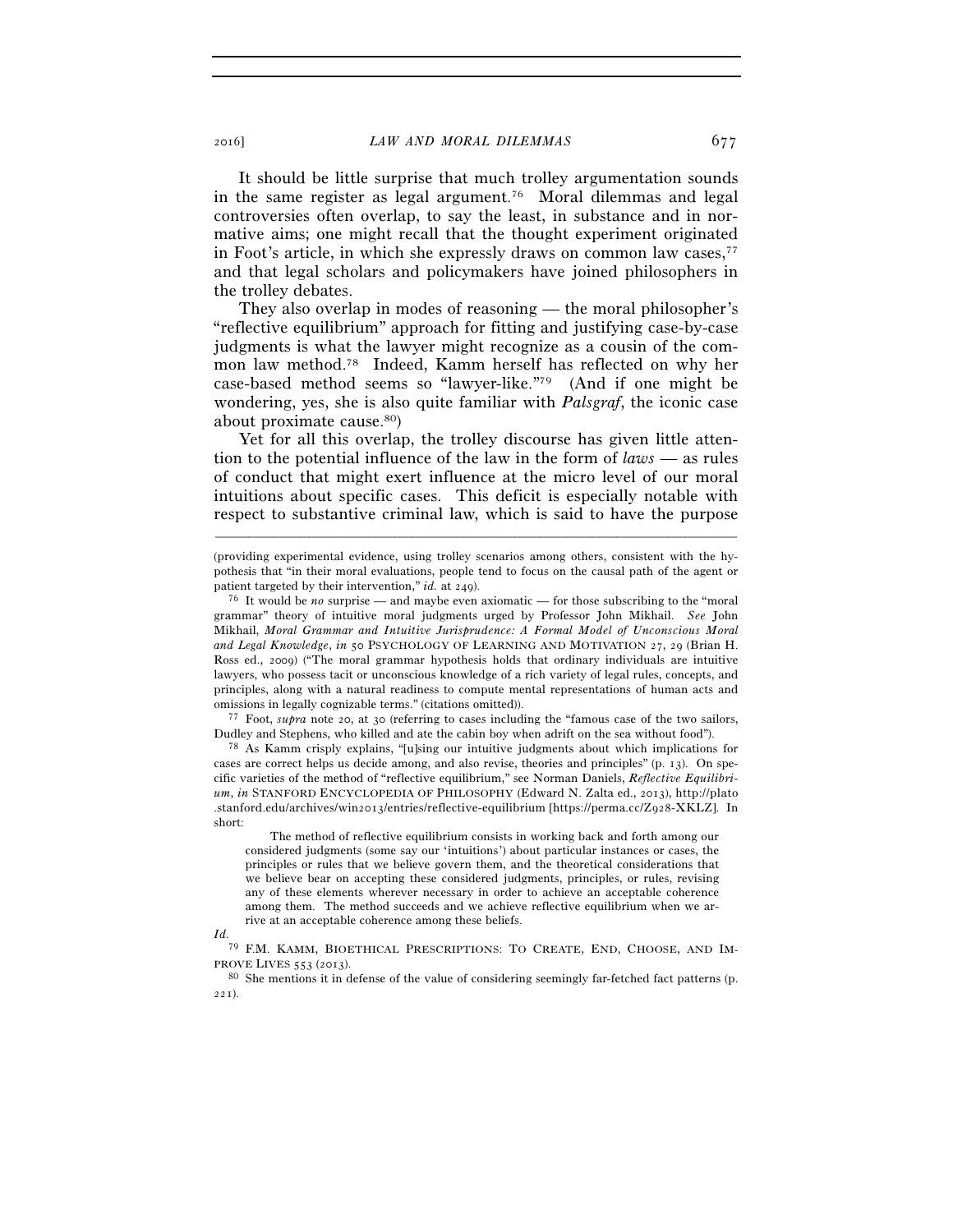of reinforcing or even generating moral intuitions of prohibition.81 Accordingly, to begin filling this gap, each of this study's experiments will test the impact of a legal prohibition on moral intuitions, by presenting scenarios that criminalize the turning of the trolley.<sup>82</sup>

*2. The Law of Roles. —* Another, more subtle way that the law might influence moral intuitions is by defining official or social roles, which in turn set our expectations about correct or blameworthy behavior.<sup>83</sup> Think again of the trolley driver. A newcomer to the thought experiment probably feels a bit of this reflex: "But of course he must turn the trolley — he's the *driver*, responsible for everyone's safety."84 And in the case of the transplant surgeon: "But of course she can't sacrifice the patient — she's a *doctor*, after all. Do no harm."

Such a reflex is not mere naiveté. There *is* something more to these characters than just whether their choice is about killing or letting die. Unlike the simple bystander, the driver and the surgeon have defined roles that affect what we intuitively think they should do.<sup>85</sup> From the deontologist's perspective, such roles might be said to alter one's positive or negative duties. Indeed, this possibility was one of Thomson's original reasons for shifting the trolley problem discourse from the driver to the bystander.<sup>86</sup> At other times, however, the core

–––––––––––––––––––––––––––––––––––––––––––––––––––––––––––––

charged by the trolley company with responsibility for the safety of his passengers and anyone

<sup>81</sup> *See, e.g.*, MICHAEL MOORE, PLACING BLAME: A GENERAL THEORY OF THE CRIMI-NAL LAW 207–08 (1997); Donald Braman, Dan M. Kahan & David A. Hoffman, *Some Realism About Punishment Naturalism*, 77 U. CHI. L. REV. 1531, 1535–36 (2010); Paul H. Robinson & John M. Darley, *Intuitions of Justice: Implications for Criminal Law and Justice Policy*, 81 S. CAL. L. REV. 1, 18–19 (2007). Whether civil wrongs are so readily mapped onto moral prohibitions is more controversial. *See, e.g.*, ARTHUR RIPSTEIN, PRIVATE WRONGS 6 (2016) (providing an account of tort law that "start[s] from the moral idea that no person is in charge of another"); John C.P. Goldberg & Benjamin C. Zipursky, *Torts as Wrongs*, 88 TEX. L. REV. 917, 919 (2010) (recognizing torts as *"legal wrongs* rather than moral wrongs").<br><sup>82</sup> The study design is described below, *infra* Part II, pp. 680–85.<br><sup>83</sup> The question of social roles has received much attention, including empi

al philosophers, experimental philosophers, and moral psychologists; and my discussion here is not meant to suggest otherwise. *See, e.g.*, Jonathan Haidt & Jonathan Baron, *Social Roles and the Moral Judgement of Acts and Omissions*, 26 EUR. J. SOC. PSYCHOL. 201 (1996) (surveying literature and presenting experiments varying social roles as stranger/best friend/acquaintance; boss/employee/coworker; passenger/captain; relative/unrelated; subordinate/peer). 84 In an analogous scenario involving a lifeboat, experimental evidence shows differences in

people's moral judgments when the actor is a captain versus a passenger. Haidt & Baron, *supra* note 83, at 215 (showing interaction effects between act/omission distinction and social roles, using scenarios including one in which "[a] person in a crowded lifeboat (the captain or a passenger) either fails to throw a rope to a drowning person, or else pulls a rope away from a drowning person," *id.* at 213).<br><sup>85</sup> This concern is naturally at the front of the lawyerly mind. For a survey of contemporary

debates over role-differentiated morality, especially as it relates to lawyers and legal ethics, see W. Bradley Wendel, *Professional Roles and Moral Agency*, 89 GEO. L.J. 667, 669–81 (2001) (reviewing ARTHUR ISAK APPLBAUM, ETHICS FOR ADVERSARIES (1999)). *See also* DAVID LUBAN, LAWYERS AND JUSTICE (1988); WILLIAM H. SIMON, THE PRACTICE OF JUSTICE (1998).<br><sup>86</sup> She observes: "In the first place, the trolley driver is, after all, captain of the trolley. He is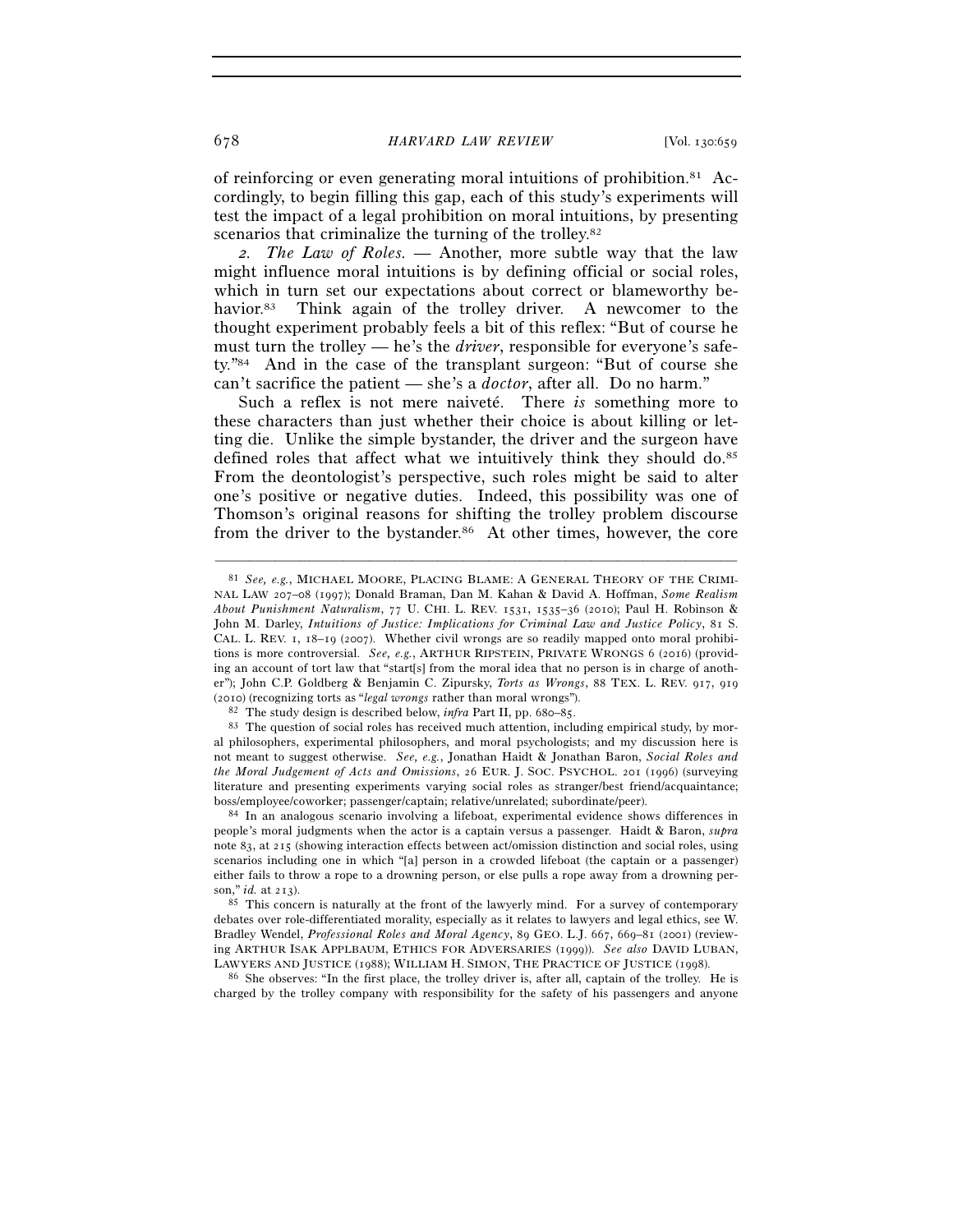trolley debates have flagged this possibility only to say that it will be ignored.87

One of the experiments I describe below will highlight, rather than suppress, the potential for social roles to affect our moral intuitions. Moreover, it constructs a scenario in which the demands of the role can be regulated by the law<sup>88</sup>: A railroad engineer (rather than a casual bystander) is the one standing at the switch. And the experimental conditions vary this engineer's legal obligations.89 Will our moral intuitions be moved, to know that in such a situation the law requires the engineer to minimize casualties?

The experiment thus brings a further dimension to the inquiry of "who turned the trolley" that Kamm has pursued.<sup>90</sup> There are at least a couple ways to characterize the influence, if any, of such role regulation on our moral intuitions. First and most simply, one might say that the law imposes a new positive duty or strengthens the existing positive duty to save the five, by creating a "special relationship." Second, one might say that the legal duty alters the framing of the dilemma, converting it from a "killing" case into a "saving" case.<sup>91</sup> Or to put it more elaborately, whether a given moral duty is characterized as positive or negative depends on the baseline<sup>92</sup> — and in a scenario

88 *Cf.* Sunstein, *supra* note 11, at 923 (observing that "[l]aw can help constitute roles" and that "[o]ften law tries to redefine roles"). 89 As with Kamm's invention of the bystanding driver case, one might see my engineer's case

as scrambling expectations about positive/negative duties — albeit in an experimentally controlled way. To be clear, the engineer in my experiments is not the driver of the trolley.

<sup>90</sup> This is not to suggest that Kamm is insensitive to how social roles might affect the boundaries of moral conduct. Far from it. She touches on the role of roles in noting that a bystander who is a bodyguard, or a friend, or a promisor, might have different moral obligations than a mere bystander (pp. 33, 88). She also notes the possible view that someone who has already begun a rescue might have an obligation to continue (p. 43). And most relevant here, she contem-<br>plates that the driver might have a duty to drive in the "best possible way" (p. 35).

<sup>–––––––––––––––––––––––––––––––––––––––––––––––––––––––––––––</sup> else who might be harmed by the trolley he drives. The bystander at the switch, on the other hand, is a private person who just happens to be there." Thomson, *supra* note 20, at 1397.<br><sup>87</sup> In her 2008 article, Thomson recognizes that it might seem extra-appealing that the trolley

driver should turn the trolley because "[p]erhaps we think of a trolley driver as charged, as part of his duties, with seeing to the safety of the men who are working on the tracks"; but she assumes away this appeal, saying that "we should prescind from the possibility that the agents in the cases we are considering have special duties towards the other parties." Thomson, *supra* note 25, at 370.

<sup>&</sup>lt;sup>91</sup> See Kelman & Kreps, *supra* note 58, at 209–12 (finding notable empirical differences in the sturdiness of intuitions between sacrificial dilemmas framed as killing cases and those framed as saving cases). 92 As Professor Ronald Dworkin elegantly observed: "It is unclear what it means to let nature

take its course. If it is natural to try to rescue five people at the cost of one, then throwing the switch is letting nature take its course. But perhaps 'nature' means nonintelligent nature, so that a potential rescuer lets nature take its course by pretending that he is not there. But why should he?" RONALD DWORKIN, JUSTICE FOR HEDGEHOGS 298–99 (2011). One might read this observation to suggest that even in the original bystander case, the proper baseline is open to question.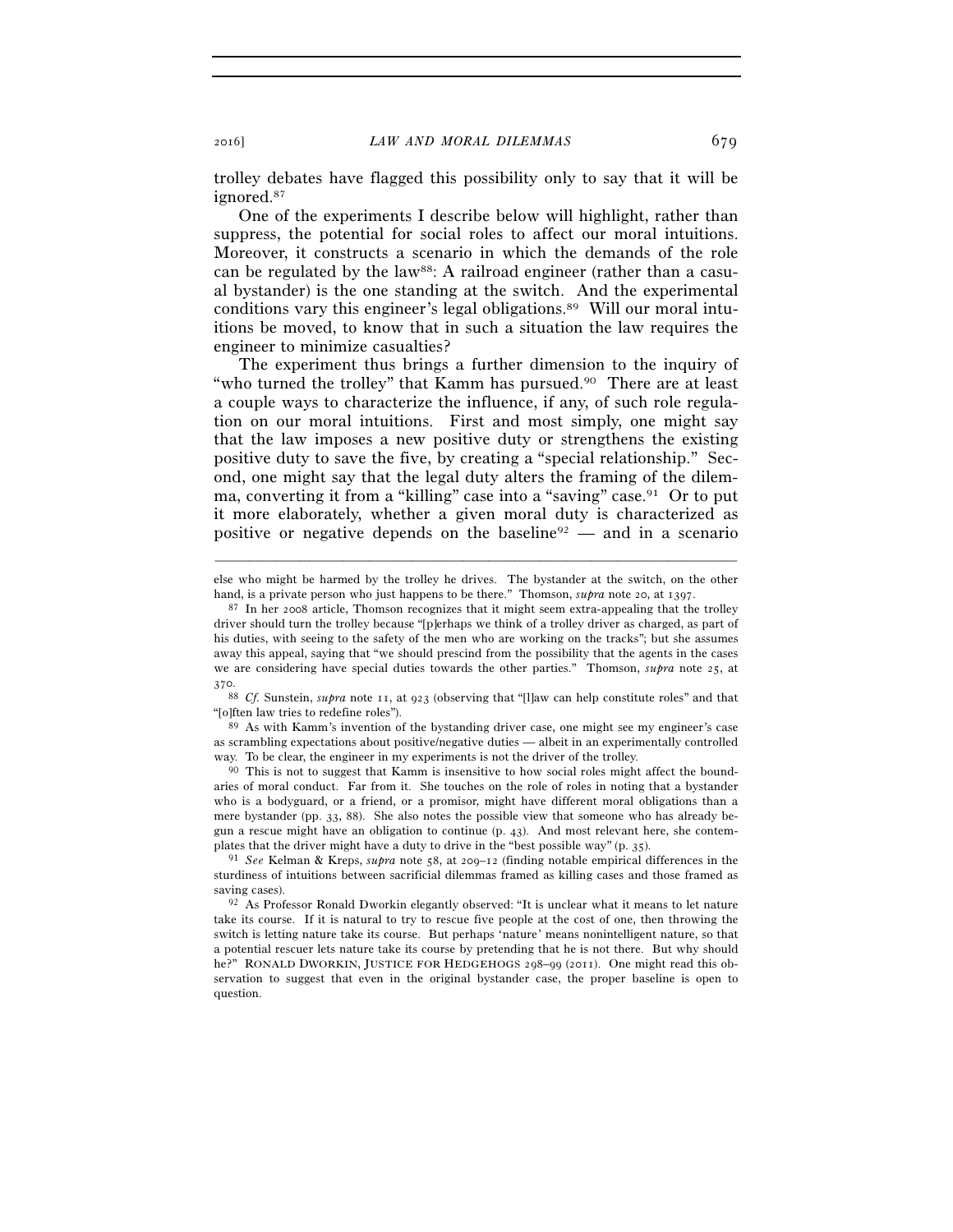### 680 *HARVARD LAW REVIEW* [Vol. 130:659

where the engineer is said to have a legal duty to minimize casualties, the salient counterfactual may be the death, rather than the survival, of the one.93

### II. INVESTIGATING LAW'S INFLUENCE

How much can the law shift our intuitions about moral dilemmas? Do our moral opinions, about whether it is right to kill one to save five, change if we are told that the law prohibits such a sacrifice? Or if we are told that the law will allow it as justified by the circumstances? What if we are told that the law *requires* the sacrifice?

The following randomized survey experiments seek to address these questions in a novel way: by varying the information stated about the law, within trolley scenarios, to reveal how moral intuitions respond.

## *A. Research Method*

Randomized survey experiments are now quite common in the experimental-philosophy and moral-psychology literatures. In the past twenty years, they have become a familiar means for studying the trolley problem and other moral dilemmas,<sup>94</sup> including among legal scholars.95 The main advantage of using randomized survey experiments is that causal inferences can be drawn from the results in a straightforward way, as with a randomized controlled trial in science or medicine. This method, it is worth noting, also parallels Kamm's technique for identifying which specific factors seem to matter to moral intui-

<sup>93</sup> One might even stretch to say that killing and letting die are flipped: letting the five die (when they should not, given a baseline of minimizing casualties) more resembles killing; and killing the one (when it should be done) more resembles letting die. 94 *See supra* note 14 and sources cited *supra* note 54. Survey subjects are randomly assigned

to read moral dilemma scenarios that vary in a specific way chosen by the experimenter (for example, a single fact is changed — in my case, a fact about the law). The outcomes of interest are the subjects' expressed moral opinions. Due to the initial random assignment of scenarios, the observed differences in moral opinions (as compared among the scenarios) can be attributed causally to the factor that has been varied by the experimenter.

<sup>95</sup> *See* JOHN MIKHAIL, ELEMENTS OF MORAL COGNITION 319–60 (2011); Kelman & Kreps, *supra* note 58, at 203–09. Legal scholars have used similar experimental survey methods to test other psychological effects that relate to moral judgments, such as what factors affect moral outrage about eminent domain and whether the inclusion of a liquidated damages clause in a contract can alter a party's willingness to breach. Janice Nadler & Shari Seidman Diamond, *Eminent Domain and the Psychology of Property Rights: Proposed Use, Subjective Attachment, and Taker Identity*, 5 J. EMPIRICAL LEGAL STUD. 713, 742–47 (2008); Tess Wilkinson-Ryan, *Do Liquidated Damages Encourage Breach? A Psychological Experiment*, 108 MICH. L. REV. 633, 655–56  $(2010)$ .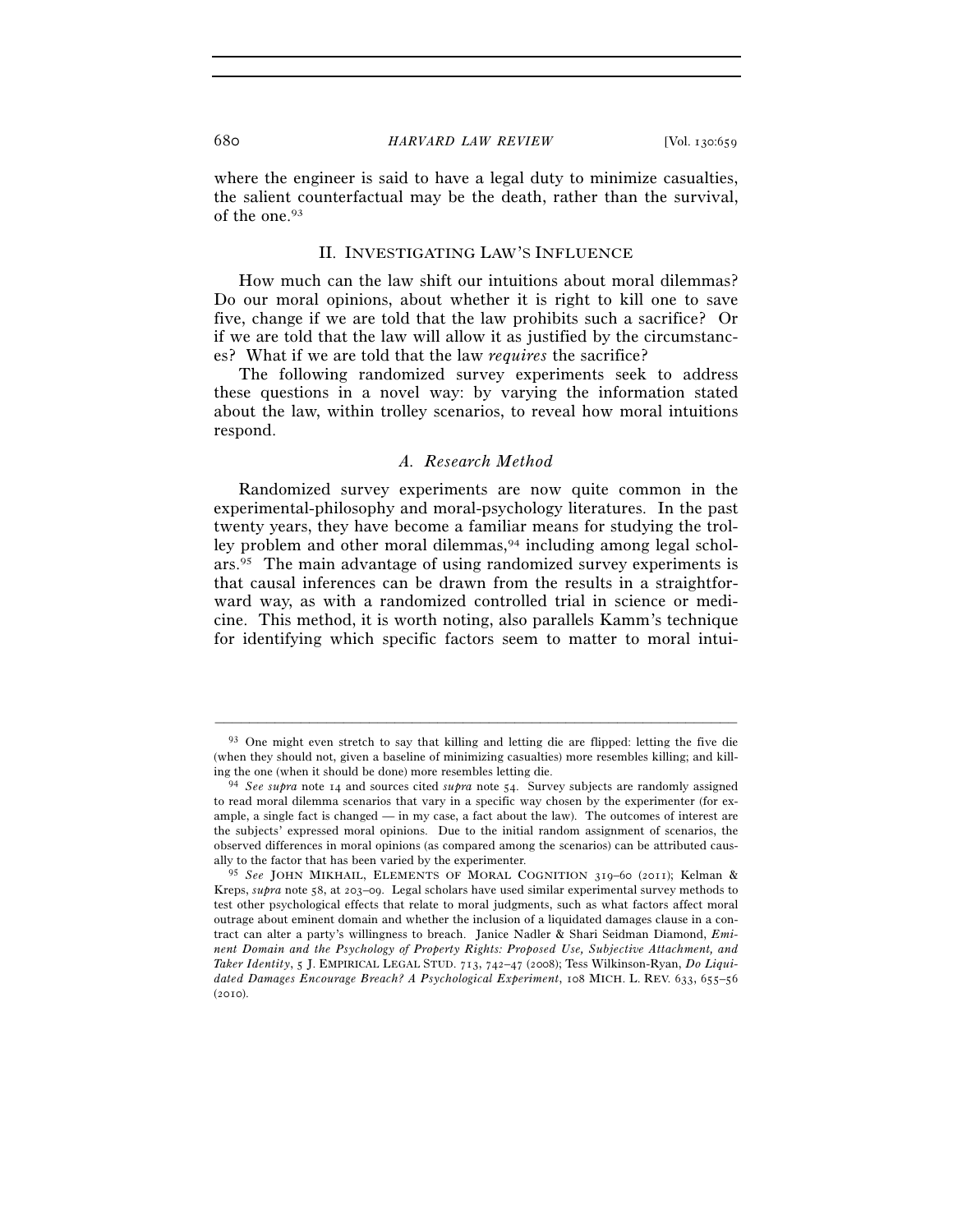tions — by varying one factor at a time, to see whether one's moral judgment changes.96

*1. Introducing the law. —* Survey subjects are randomly assigned to read variations of the same basic trolley scenario, differing only in the information given about what the law prohibits, permits, or requires. In other words, the potentially pivotal factor being isolated in these experiments is information about the law. They are designed to generate evidence about this primary research question: Can informing people about the *law* influence their *moral* intuitions about the trolley problem?

If the answer is "yes," then a number of further questions arise. What are the potential mechanisms of the law's influence? Which moral intuitions are more (or less) susceptible? Which kinds of legal commands exert more (or less) influence? A secondary aim of the present study is to draw out preliminary, suggestive evidence about these subsequent questions and to motivate their further investigation.

*2. Law or liability? —* Of particular note, the experimental scenarios here are designed to distinguish between the presence of law and the threat of liability.97 Some scenarios describe what the law says but assure the reader that the actor will not face any actual liability because the law will not be enforced. Other scenarios, by contrast, make clear that the actor will be held liable.

Making this distinction in the scenarios allows us to address one question about the possible mechanisms of influence: When the presence of law moves the moral needle, is it due only to the presence of a threat of liability? Is it, for example, because people think that the punitive consequences for the actor ought to count in the moral calcu

<sup>96</sup> As she explains it, her trolley variations "are specifically constructed, like scientific experiments, to distinguish among and test theories and principles" (p. 13). Elsewhere, she likens her use of thought experiments to how "[s]cientists use experiments in which they can change one variable at a time, holding everything else constant, in order to see if that variable is crucial to an explanation of a phenomenon." KAMM, *supra* note 79, at 579. Further, she elaborates that "just as artificially controlled conditions in a lab can lead to results that are applicable to real life, the results of artificial thought experiments might help us explain intuitive responses in 'messier' cases closer to real life or in real life." *Id.* Kagan also observes that Kamm's method begins with "psychological reconstruction," in which "[s]he is doing her best to identify the various features that actually influence our intuitions about the different cases" (p. 157). He hastens to add that this descriptive inquiry is only a prelude to the normative, for, "of course, Kamm is interested in more than psychology," in that "[s]he is looking for the *correct* moral principle" (p. 158).

<sup>&</sup>lt;sup>97</sup> As Schauer observes, "even when law is in its most overtly regulatory and commanding mode, the existence of legal obligation is logically distinct from the sanctions and threats that law employs to enforce its commands and the obligations that law creates." SCHAUER, *supra* note 11, at 31.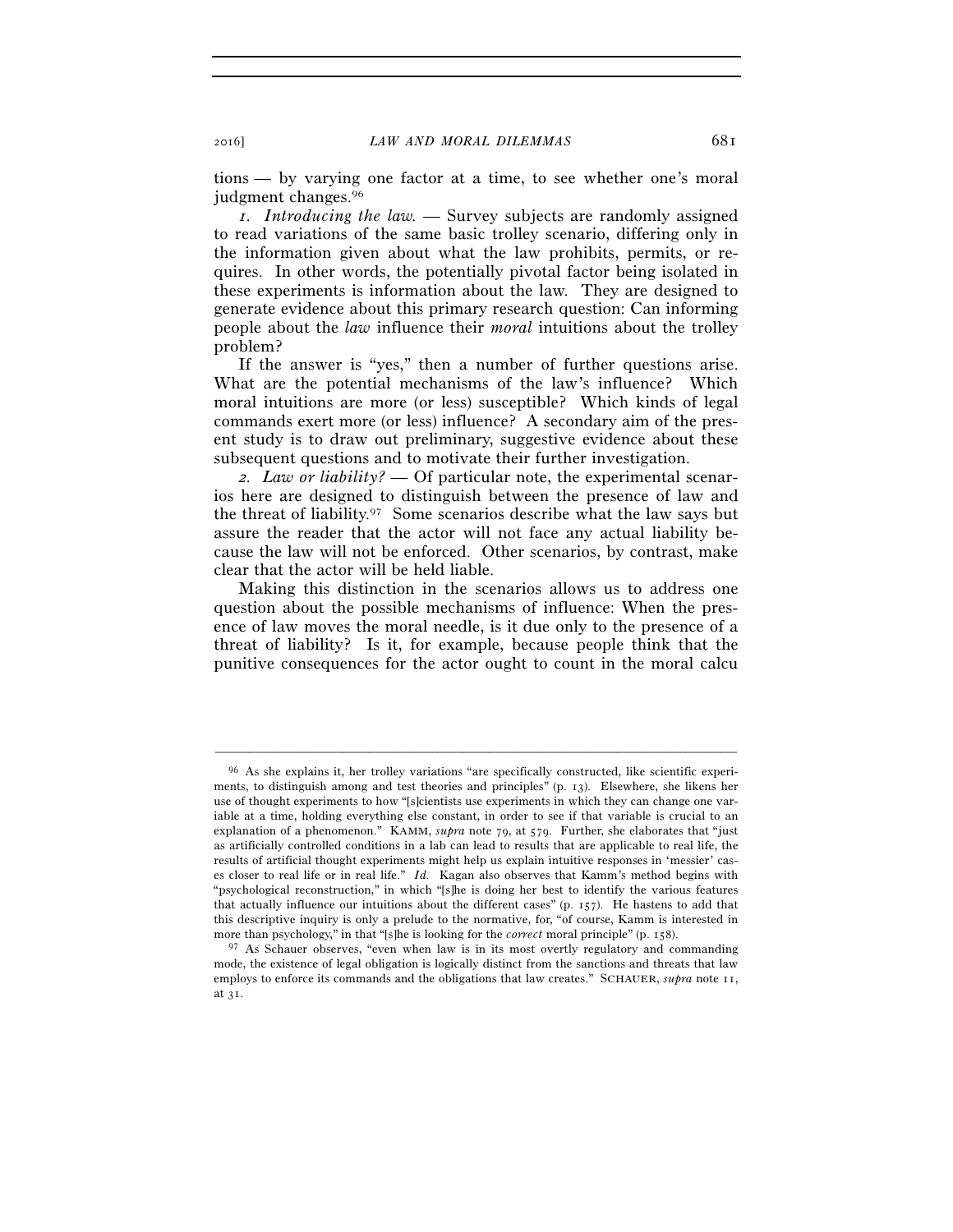lus?98 Or, instead, can the law's instruction affect moral intuitions even when there are *no* legal consequences for the actor?<sup>99</sup>

#### *B. Survey Population*

The experiments described below include the answers from 1400 subjects in surveys conducted in April and May 2016. All are adults living across the United States;100 they are volunteers recruited by the survey design and polling firm SurveyMonkey.<sup>101</sup> Unlike other common sources of experimental subjects, such as online labor pools,<sup>102</sup> the subjects in this study were neither paid a piece rate for each survey they took, nor a time-based wage.103 In addition, all samples exclude subjects who reported that they could not take the exercise seriously;

–––––––––––––––––––––––––––––––––––––––––––––––––––––––––––––

regular benchmarking surveys to ensure our members are representative of the U.S. population." *Our Audience*, SURVEYMONKEY, https://www.surveymonkey.com/mp/audience/our-survey -respondents [https://perma.cc/KR8N-9N2R]. 102 In particular, use of Amazon's Mechanical Turk online labor pool for trolley experiments

has been criticized. *See* Christopher W. Bauman et al., *Revisiting External Validity: Concerns About Trolley Problems and Other Sacrificial Dilemmas in Moral Psychology*, 8 SOC. & PERSON-ALITY PSYCHOL. COMPASS 536, 548 n.2 (2014) (noting that heavy use of Mechanical Turk for trolley problem experiments has resulted in high levels of familiarity with the thought experiment within the labor pool).

<sup>&</sup>lt;sup>98</sup> This study is not designed to compare criminal sanctions with civil or regulatory sanctions, however, and nothing in the following discussion should be read as implying a parity between them. As will be evident in the descriptions below, the scenarios used in this experiment specify only that the actor will be held liable but not what the precise sanctions would be. Survey subjects are thus left to imagine for themselves both the sanctions that will result from liability and why such consequences might enter into the moral calculus. One might imagine, for instance, the potential costs to the actor's family if she were convicted of manslaughter (or had to pay impoverishing amounts of civil penalties). Maybe not everyone would describe such an effect as a mechanism of law's influence on moral judgment, preferring instead a description like "how the costs of acting enter into a moral calculus." The possibility of this conceptual distinction amplifies the motivation for separating law from liability in the experiments.<br><sup>99</sup> It is certainly possible to interpret the difference between these two types of scenarios as a

matter of degree, rather than kind. One might say that a law that gets enforced sends a stronger message than one that doesn't get enforced — whether in general, or in a specific actor's case. One might then pose the question more subtly, as Schauer does: "Could law have the opinionforming or opinion-influencing it has, however much that may be, without the way in which the sanction arguably underlines the importance of the legal norm itself?" SCHAUER, *supra* note 11, at 73. 100 Among them, 58% are women. 101 This study does not make claims about representativeness, but SurveyMonkey does "run

<sup>103</sup> As SurveyMonkey explains: "We reward members with non-cash incentives to discourage rushing through surveys just for the reward." SURVEYMONKEY, *supra* note 101. The standard reward is a donation of \$0.50 to a charity and entry into a sweepstakes for a small prize. This method of recruitment raises the possibility that these survey subjects may be more charitably minded than other samples one might draw from the general population (although the donations are extremely small). In this study, however, the question of interest is how answers change *within* the same population of survey subjects. It remains possible that the findings may not generalize to other samples or to the general population (for instance, if this group reacts differently to the legal stimuli than other groups do).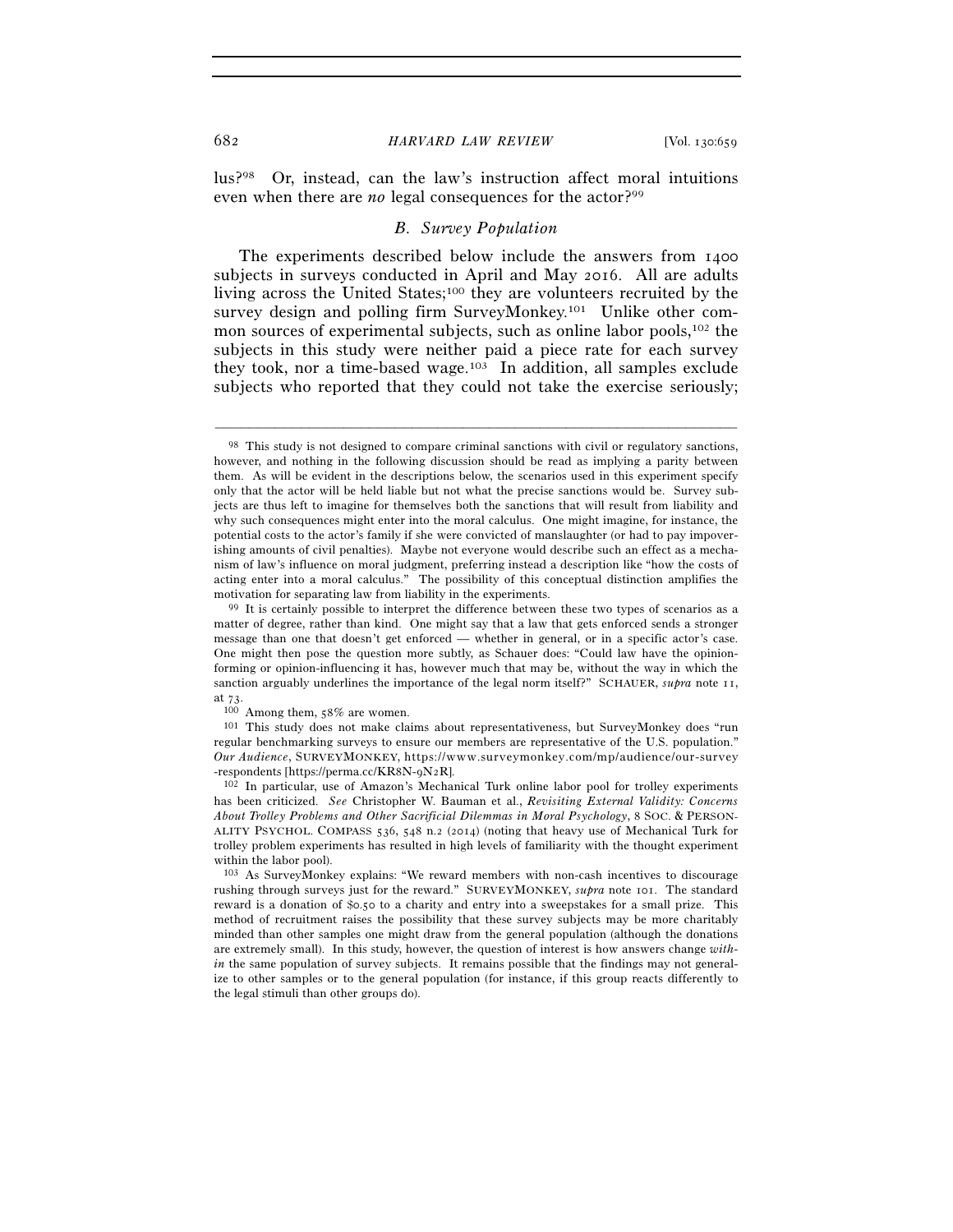who have taken another moral-dilemma survey in the past year; or who have gone to law school or formally studied moral philosophy. Moreover, a factual review question was used to screen out subjects who did not understand the information about the law given in the scenario. Finally, these surveys were conducted with the approval of the Columbia University institutional review board.

## *C. Survey Design*

The trolley scenarios used for this study are all variations of the most basic bystander case. This case has been widely studied in prior experimental work and is thought to induce a moral judgment that is very broadly shared.104 And yet, as is evident in the book, this seemingly well-settled scenario has become an epicenter of analytical debate.

For the sake of continuity with prior literature, the scenarios I use are adapted from ones recently used by Kelman and Kreps, which bear a resemblance to scenarios previously used by Mikhail, which in turn track Thomson's original version.105 The key difference between these earlier studies and mine, of course, is that they focused on factors other than information about law or liability.

Following the usage in the standard literature, including in the book's debates, this study posits that an act can be deemed "morally prohibited," "morally permissible," or "morally required."106

### *D. Experiment 1: Introducing a Legal Prohibition*

The first experiment adopts the classic bystander scenario, in its usual form, with five lives saved by sacrificing one. Let's call it "Bystander Saves Five" for short. The scenario begins as follows, for all survey subjects:

<sup>104</sup> *See supra* note 57. 105 *See* Kelman & Kreps, *supra* note 58, at 204–05 tbl.1; MIKHAIL, *supra* note 95, at 78–80 (listing scenario variations from experiments Mikhail has run).

<sup>106</sup> Among deontologists such as Kamm and Thomson, the term "morally permissible" is often used to mean "not morally prohibited"; when it is used this way, the term includes "morally required." But they also use the term "morally required" when it is useful to distinguish it from permissible-but-not-required. (In the survey questions here, these three choices are laid out together, and it is obvious to the subject that she must pick only one choice. Thus, in this context, the subject would not read "morally permissible" to include "morally required.") Also following the literature, this study does not allow for an act to be simultaneously "morally prohibited" *and* "morally required" (and so forth). It may seem sensible to suggest that the whole point of imagining a moral dilemma is to raise such a possibility (that an act is at once both prohibited and required) — but that's just not how the terminology works in the literature. Rather, each of the three labels is assumed to refer to the (unique) conclusion that one reaches after grappling with the dilemma. One further note: following the book's analysis, this study will not consider the category of "supererogatory" judgments (deeming the act praiseworthy but not required).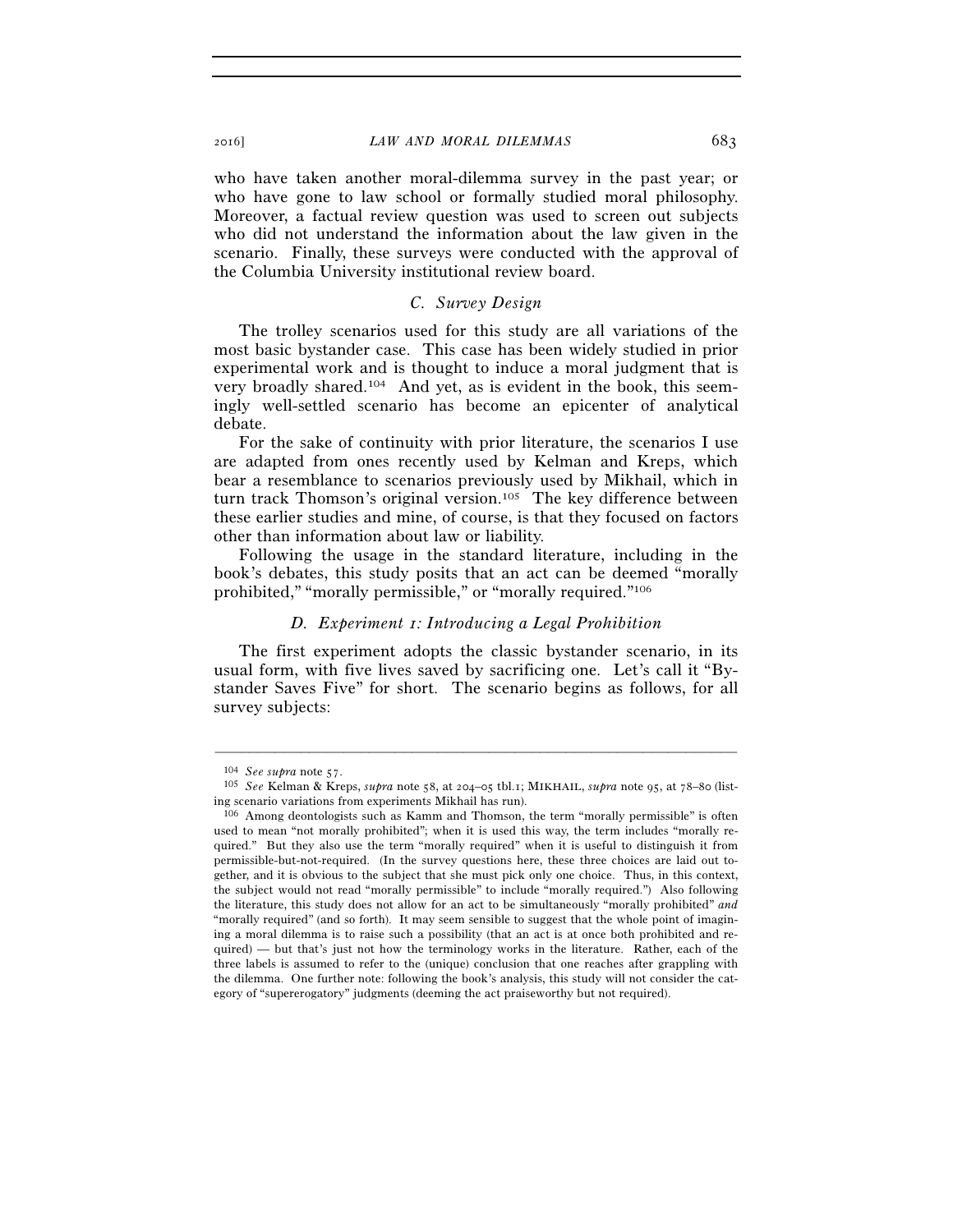### *The Story*

Michael is taking his daily walk near the railroad tracks when he notices a freight train approaching. The train seems out of control. Michael can see that the driver is slumped over, unconscious.

There are five workmen on the tracks ahead. The train is now rushing towards them. They don't see the train coming, and Michael can't get their attention. He yells at them, but the construction noise is too loud. He waves his arms, but they are looking the other way.

Michael happens to be standing near a railroad switch. He can reach it easily, and he knows that pulling the switch will turn the train onto a side track before it hits the five workmen.

However, there is another workman on this side track. He also doesn't see or hear the train coming, and Michael can't get his attention either.

Michael can choose to pull the switch, or he can choose not to do anything.

If Michael pulls the switch, he knows that the man on the side track will be killed by the train.

If Michael doesn't do anything, he knows that the five men on the main track will be killed by the train.

This story then concludes with one of the following passages, randomly assigned. (The labels in brackets are for this essay's expositional purposes and are *not* shown to the reader.)

### {Criminal & liable}

Under the law, pulling the switch would count as criminal homicide, and Michael will be held liable for doing it.

Michael won't be held liable if he doesn't do anything.

#### {Criminal & not liable}

Under the law, pulling the switch would count as criminal homicide. But the local prosecutor won't bring charges, and so Michael won't be held liable for doing it.

Michael also won't be held liable if he doesn't do anything.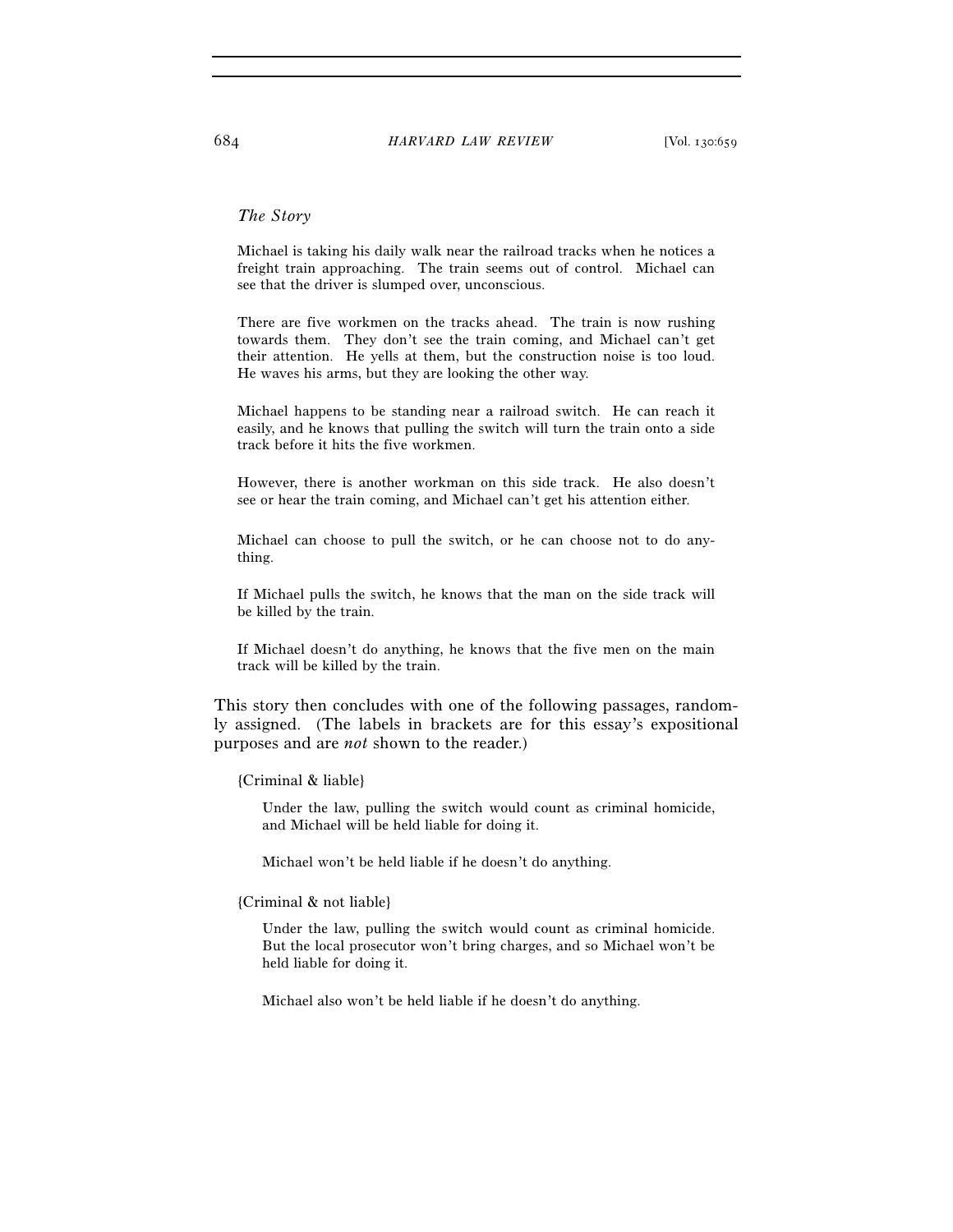{Justified & not liable}

Under the law, pulling the switch would be considered a justified act. This means that Michael won't be held liable for doing it.

Michael also won't be held liable if he doesn't do anything.

### *E. Experiment 2: Introducing a Legal Duty*

In the second experiment, the scenario is designed to test for the law's potential influence through another mechanism — by imposing a role-based legal duty.107 The scenario tells the reader at the outset that the character Michael is a railroad engineer,<sup>108</sup> and the experimental conditions vary whether this role entails a duty to "minimize casualties." Note that, in a departure from the literature, the tradeoff is set at two lives saved by sacrificing one.109 The reason is that with a fiveto-one tradeoff, the baseline percentage of subjects who would say it is "morally prohibited" for a railroad engineer to pull the switch would likely be too low to allow detection of any (further) suppression of that moral intuition.<sup>110</sup> Let's call this the "Engineer Saves Two" scenario.

The legal duty to act is introduced via a set of randomly assigned story endings. As with the criminalization scenarios, there are two versions of the duty condition, one with liability and one without. In addition, note that the {Justified & not liable} scenario now says that *both* choices are deemed "justified."<sup>111</sup> The two criminalization conditions are also included; they are identical to those listed above. Altogether, the five randomized story endings are as follows:

<sup>&</sup>lt;sup>107</sup> The reason that legal duty is not included in the first experiment is that subjects may balk at the suggestion that a casual bystander who happens upon a railroad switch could possibly have a legal duty to use it to kill someone, even if it saves net lives. Excluding such a legal condition helps to avoid distortions that might arise from prompting an oppositional attitude (one might call them backlash or outrage effects) among subjects who view such a legal duty as plainly unjust or absurd.

<sup>108</sup> The first line of the story begins: "Michael, who is a railroad engineer, is standing near the railroad tracks . . . ."

<sup>109</sup> The reason for the two-to-one tradeoff is to make the case as hard a call as possible (while still being more than one-to-one).

<sup>110</sup> This caution is suggested by the results from Experiment 1, as well as those from prior work, showing that typically a very low percentage of subjects will say that even a casual bystander (never mind a railroad employee) is morally prohibited from pulling the switch.<br><sup>111</sup> One might imagine this presents a more "neutral" middle option than in the analogous con-

dition in the Bystander Saves Five scenario. The reason that the {Justified & not liable} condition in the Bystander Saves Five scenario does not say that inaction is "considered justified" is that such a statement about the law would not make as much sense when it is not plausible that inaction could be penalized in the first place. *See supra* note 107 (explaining why the first experiment does not include treatments that impose a legal duty to save).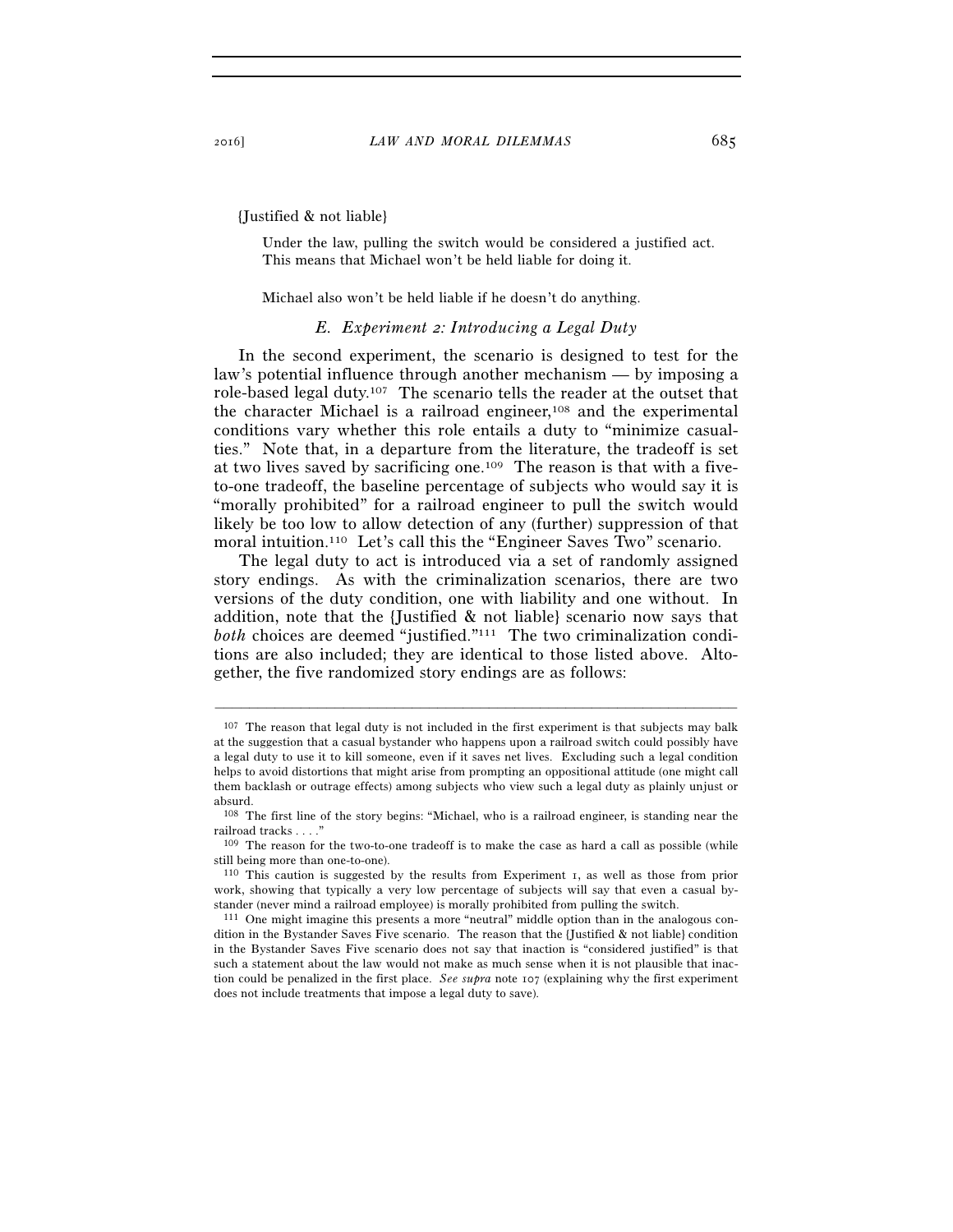### {Criminal & liable}

Under the law, pulling the switch would count as criminal homicide, and Michael will be held liable for doing it.

Michael won't be held liable if he doesn't do anything.

#### {Criminal & not liable}

Under the law, pulling the switch would count as criminal homicide. But the local prosecutor won't bring charges, and so Michael won't be held liable for doing it.

Michael also won't be held liable if he doesn't do anything.

#### {Justified & not liable}

The law neither prohibits nor requires either choice, because the law considers both choices to be justifiable.

This means that Michael won't be held liable, either way.

#### {Duty & not liable}

The law requires Michael, who works for the railroad, to try to reduce casualties from accidents.

This means that Michael won't be held liable, if he pulls the switch. But he also won't be held liable, if he does nothing, because the law won't be enforced in this case.

## {Duty & liable}

The law requires Michael, who works for the railroad, to try to reduce casualties from accidents.

This means that Michael won't be held liable, if he pulls the switch. But he will be held liable, if he does nothing.

## *F. Further Preliminaries*

Several additional features and limitations of these experiments are worth noting at the outset. First, although an air of unreality may be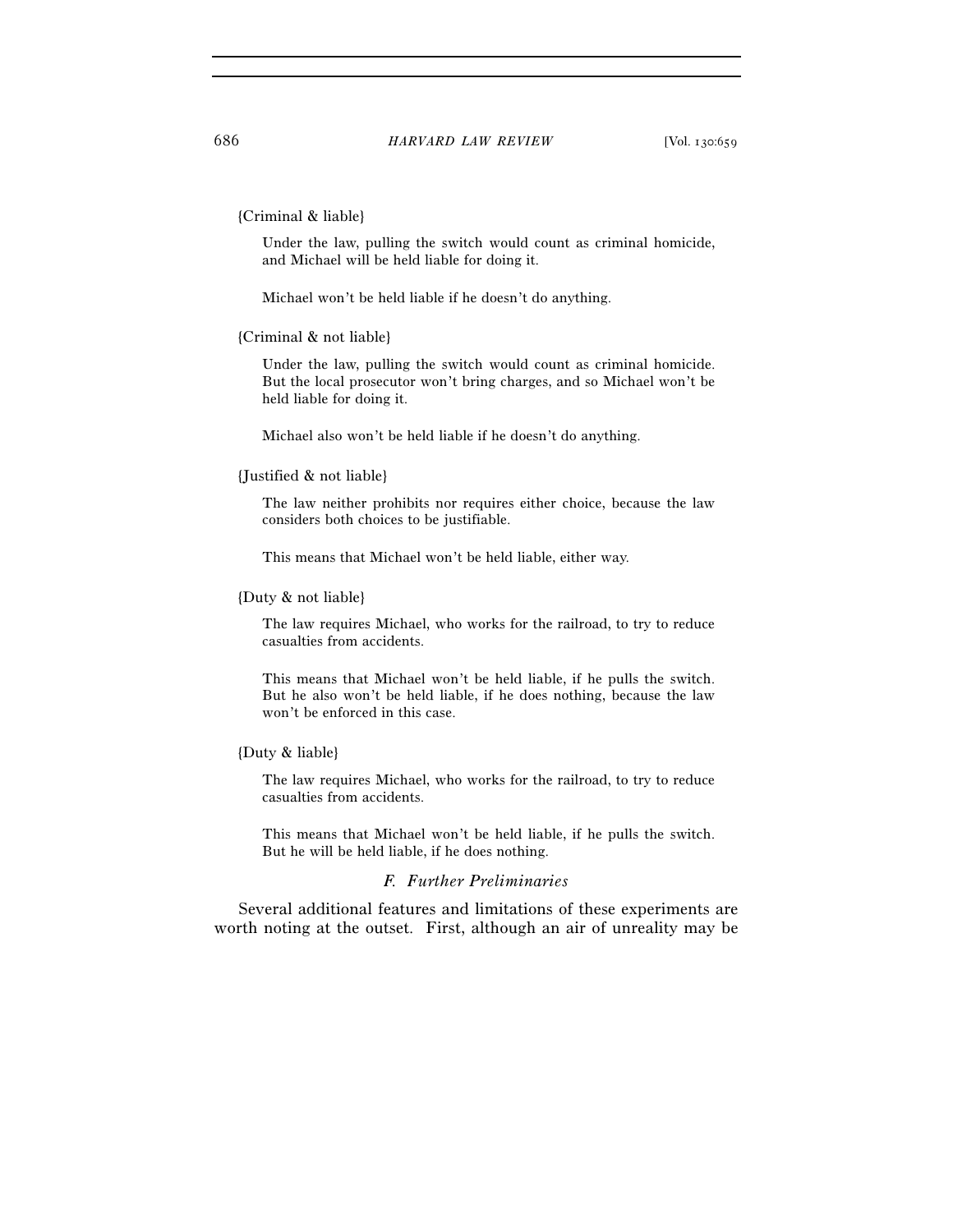unavoidable in any trolley problem scenario, $112$  these variations include a few factual details meant to preempt ways for subjects to dodge the hard moral question (for example, by imagining creative means by which everyone can be saved, or by protesting that a mere bystander couldn't possibly operate a railroad switch).113 Second, all subjects are required to write out a brief explanation for the moral judgment that they report; thus subjects are encouraged to grapple with the moral dilemma directly.<sup>114</sup> Third, to minimize the concern that some survey subjects just cannot take a thought experiment seriously, the survey expressly offers all subjects the option (at the end of the survey) to say "ignore my answers" for that reason.<sup>115</sup> Fourth, immediately following the presentation of the scenario, subjects are also required to answer a reading comprehension question that asks them what the scenario said about the  $law$ ;<sup>116</sup> those who answer incorrectly are excluded, but it remains possible that some subjects may remain unclear about the law even if they answer correctly.<sup>117</sup> Fifth, these experiments only present two fairly similar scenarios, and one

–––––––––––––––––––––––––––––––––––––––––––––––––––––––––––––

note 56, at 366. Moreover, subjects are able to quit the survey at any point (and are thus excluded from the data) by closing their browser or their app. They are expressly reminded of this option in the initial consent page of the survey.

<sup>112</sup> Because this study focuses on the turning-the-trolley scenarios, it also happens to avoid the criticism that some survey subjects may be prompted to laugh, or otherwise toggle out of a mindset of moral reasoning, by scenarios that seem awkward or uncomfortable (most notably, the classic so-called "Fat Man" scenario — also known as the "Footbridge" or "Drawbridge" scenario in which the train can be stopped by pushing a large man in front of it). *See* Bauman et al., *supra* note 102, at 541–42 (citing Sandel, *supra* note 21, at 4:33).<br><sup>113</sup> The text also makes clear that the actor must choose (only) among the specified options.<br><sup>114</sup> Survey subjects see this question immediately following (a

the main question of the survey, which asks them to choose among "morally prohibited," "morally permissible," and "morally required." How to interpret the actual content of the subjects' explanations for their judgments is a much more complicated question; the analysis below will not address that content. *See, e.g.*, Fiery Cushman, Liane Young & Marc Hauser, *The Role of Conscious Reasoning and Intuition in Moral Judgment: Testing Three Principles of Harm*, 17 PSYCHOL. SCI. 1082 (2006); Jonathan Haidt, *The Emotional Dog and Its Rational Tail: A Social Intuitionist Approach to Moral Judgment*, 108 PSYCHOL. REV. 814 (2001). 115 Nearly 5% of subjects chose this option. I borrow this technique from Greene et al., *supra*

<sup>116</sup> Subjects are able to reread the scenario while answering this comprehension question. It must be noted that for some subjects the presence of this question may be a demand characteristic suggesting either that the experimenter wants them to report moral intuitions that accord with the law, or contrarily, that the experimenter wants to see if they can set aside the law in thinking about morality. Such a concern cannot be ruled out, although it may help that these surveys were answered anonymously online (and distributed with randomization by a third-party survey firm), and that each subject saw only a single scenario.

<sup>117</sup> For example, although the no-liability scenarios clearly state that Michael will not face liability, some subjects may not believe such an assertion, and instead suspect that some legal consequences might nonetheless befall Michael. It is also possible that some subjects may feel that they should make their moral judgments based on the fact that sanctions exist and might befall someone (other than Michael) who faced such a situation.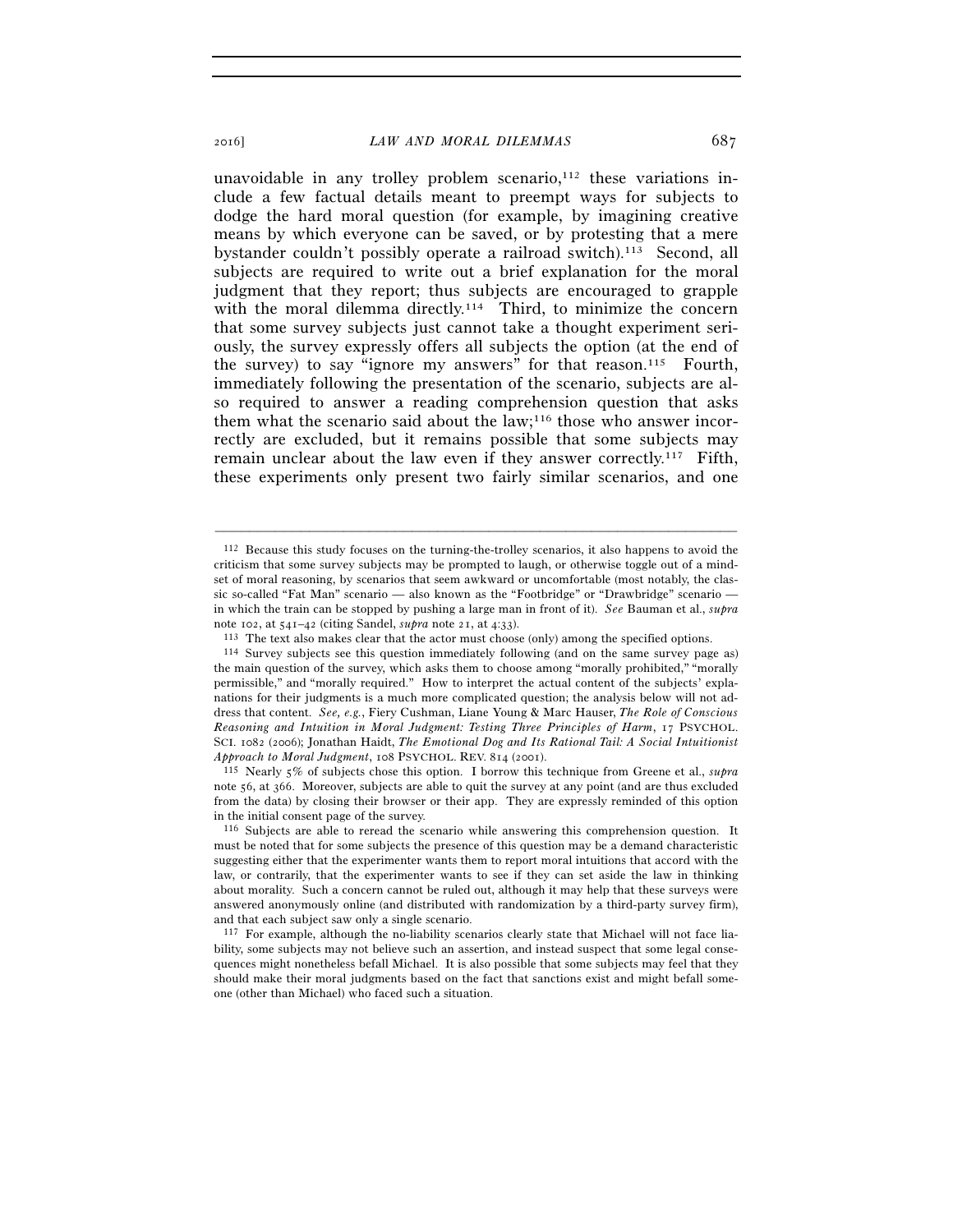### 688 *HARVARD LAW REVIEW* [Vol. 130:659

ought not to assume that the results generalize to other moral dilemmas or other moral problems.

Finally, it should be noted that this study asks subjects simply to report their moral judgments. It does *not* ask people how they would act, if they themselves were standing at the switch.118 Thus, a typical criticism of survey experiments — that in a laboratory setting we cannot learn what people would actually do in a real setting, but only what they *think* they would do — has little relevance here. These surveys directly document people's moral judgments about someone else's actions, and those moral judgments are the main object of study.

### III. EVIDENCE OF LAW'S INFLUENCE

### *A. Types of Influence*

It will be convenient, for interpreting the survey results, to categorize the various possible effects on moral intuitions into the following two sets. The primary set of effects might be called the law's "directional influence" on moral intuitions, whereby the law's command pulls moral intuitions in that same direction. A second set might be called "the pull of neutrality," whereby the law's express permission here, saying that the act is justified — pulls intuitions inward toward a "morally permissible" judgment and away from the two extremes.

*1. Directional Influence. —* If telling subjects that pulling the switch amounts to criminal homicide has any effect on moral intuitions, one might expect it to reinforce a sense that the act is (also) morally prohibited.119 One might also expect it to suppress a sense that the act is nevertheless morally permitted or morally required. Altogether, we should expect the introduction of the law's prohibition to push resulting judgments toward a "morally prohibited" judgment and away from "morally required." In contrast, one might expect the law to push in the other direction if it imposes a duty to rescue or a duty to minimize casualties.

The various effects of a given legal treatment are not necessarily linked; all or none or only a subset may be at work for any given legal

<sup>118</sup> The scenarios and the questions make clear that a fictional character, not the survey subject, is the one standing at the switch. Undoubtedly, for many people, empathy feeds into moral judgment; it is utterly natural for us to try to imagine ourselves in the situation of the fictional character. But one might argue that using such imagination or introspection to form a moral opinion does not imply that the resulting opinion isn't a true moral opinion. In any event, on this matter of methodology, this study follows much of the experimental philosophy literature, in which studies ask people directly for their moral judgments about a fictional character's choices within an imaginary moral dilemma scenario. *See* sources cited *supra* note 54.<br><sup>119</sup> This is not to suggest in any way that it's a simple matter to sort out which psychological

mechanisms might be partly responsible for this influence. Questions of mechanism are raised (but not answered) in the Conclusion.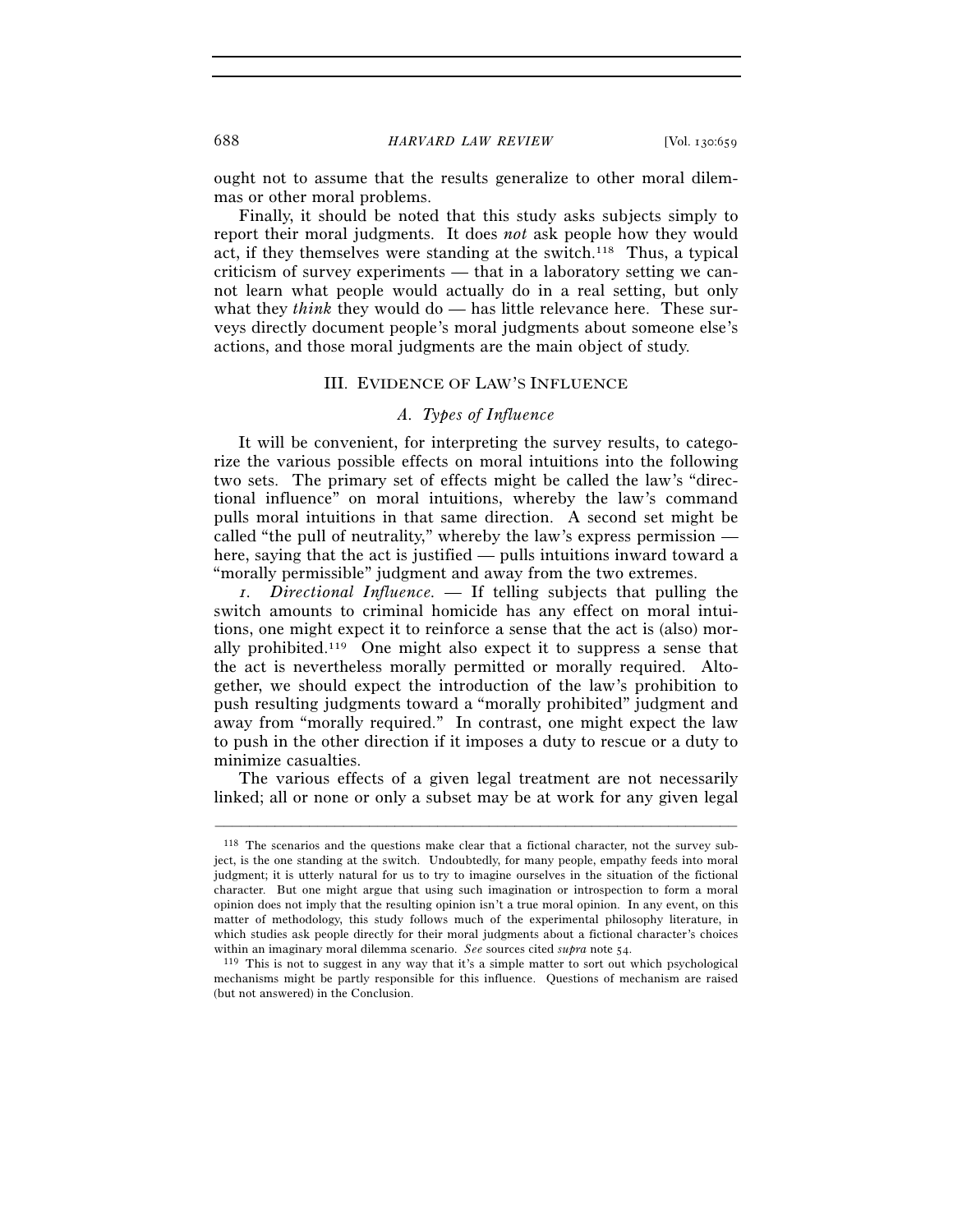treatment, for any given intuition, on any given person.<sup>120</sup> For example, a criminal prohibition may strongly boost one person's aligned sense of moral prohibition, while not putting much of a dent in her competing sense that the act may be morally required. For a different person, the relative strengths of the influences might be reversed; for a third person, the law might exert no influence whatsoever on her moral intuitions. The surveys will measure, of course, only the aggregate of these varied effects and noneffects.

These predictions follow: (1) Relative to a scenario in which the law *criminalizes* the act, a scenario in which the law *requires* the act should show fewer subjects reporting "morally prohibited." (2) The legal requirement scenario should also show more subjects reporting "morally required." (3) The number reporting "morally permitted" could go either way, depending on the first two effects; that is, on whether more subjects switch in from "morally prohibited" or more switch out to "morally required."121

*2. The Pull of Neutrality. —* The law's neutrality may also have its own influence on moral intuitions. Specifically, it might exert an inward pull toward *moral* neutrality as well, and away from both moral poles (that is, a subject might think, "If the law permits both choices, then I suppose both choices are morally permissible, too."). Such an effect may be enhanced if the law is thought to express neutrality as a substantive choice — as when it declares that an otherwise prohibited act is "justified."122

This complication does not affect the interpretation of any comparisons between a criminalization condition and a legally *required* condition. The first experiment, however, does not include a legally required condition; only comparisons between the criminalized and

<sup>120</sup> What is not contemplated in these predictions is that the law's instruction might boost the *opposed* moral intuition (criminalizing the act should not make *more* subjects say "morally required"), or suppress the aligned intuition (making *fewer* subjects say "morally prohibited"). One can imagine contrarian subjects who take an oppositional attitude to the law — perhaps because they view a given law as illegitimate or absurd, or perhaps because they have suffered bad experiences with the legal system. I have sought to minimize the chances of inviting such an oppositional attitude by using legal conditions that should *not* be broadly unbelievable (unlike imposing a general duty on a bystander to pull the switch) or patently unjust (such as a scenario where the actor would be held liable for either choice). It may be interesting for future work to address the possibility of backlash or other such oppositional effects, as well as possible crowding-out effects.<br><sup>121</sup> Thus the effects on the extreme choices, (1) and (2), are the unambiguous predictions.<br><sup>122</sup> See, e.g., Gabriella

Law, 11 J. MORAL PHIL. 454 (2014) (articulating a three-part legal design common to criminal law and tort law that, first, sets out a duty, second, specifies when breach is deemed privileged such as under a doctrine of justification — and third, specifies when privilege is inapplicable due to abuse, *id.* at 462; and suggesting reasons for potential gaps between legal and moral permissibility, *id.* at 458–59).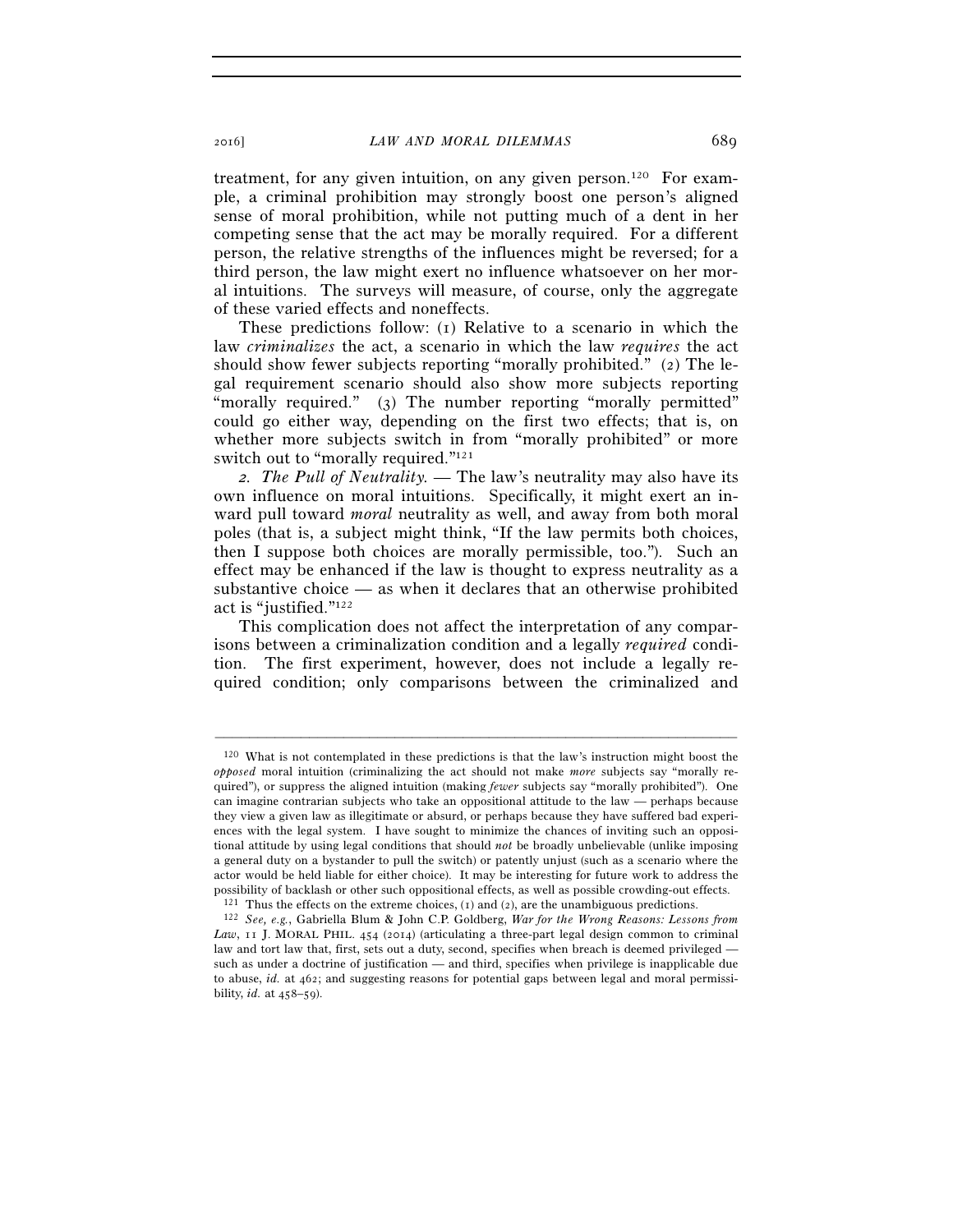legally neutral conditions are possible. Thus it is useful to state these predictions, for purposes of the first experiment:

(1) Relative to a scenario in which the law considers the act to be *justified*, a scenario in which the law *criminalizes* the act should show more subjects reporting "morally prohibited."<sup>123</sup> (2) The number reporting "morally required" could go either way, depending on whether the directional influence of criminalization (a decrease) outweighs relief from the pull of neutrality (an increase).<sup>124</sup> (3) The number reporting "morally permitted" could go either way, depending on the first two effects; that is, on whether more subjects switch out to "morally prohibited" or more switch in from "morally required."125

<sup>123</sup> But this difference should not be attributed entirely to the influence of criminalization because some of the difference may be due to the pull of legal neutrality. Consider a subject who is on the fence between "morally prohibited" and "morally permissible." She might be pulled toward the former by a criminalization condition, and she might be pulled toward the latter by a legally neutral condition.

<sup>&</sup>lt;sup>124</sup> To see this, consider a subject who is on the fence between "morally permissible" and "morally required." He might be pulled toward the former by *both* the criminalization *and* the legally neutral scenarios.

 $125$  In the first experiment, then, effect (1) is the sole unambiguous prediction.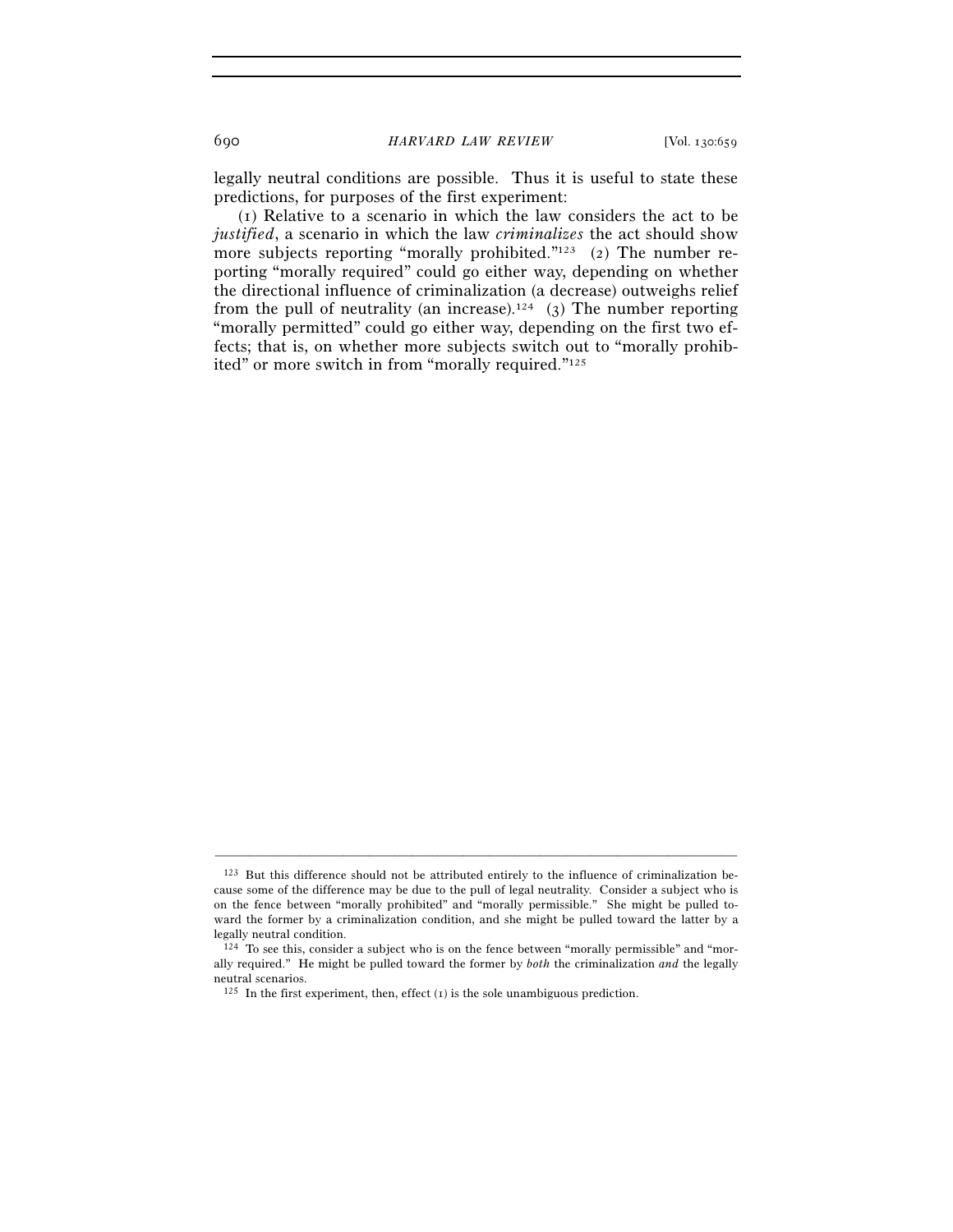|                        | Morally<br>prohibited | Morally<br>permissible | Morally<br>required | N   |
|------------------------|-----------------------|------------------------|---------------------|-----|
| Criminal & liable      | $16.0\%$              | $60.3\%$               | $23.7\%$            | 156 |
| Criminal & not liable  | 8.8%                  | 70.8%                  | $20.4\%$            | 137 |
| Justified & not liable | $4.4\%$               | $71.1\%$               | $24.4\%$            | 180 |

## TABLE 1. BYSTANDER SAVES FIVE

## FIGURE 1A. BYSTANDER SAVES FIVE



# FIGURE 1B. BYSTANDER SAVES FIVE

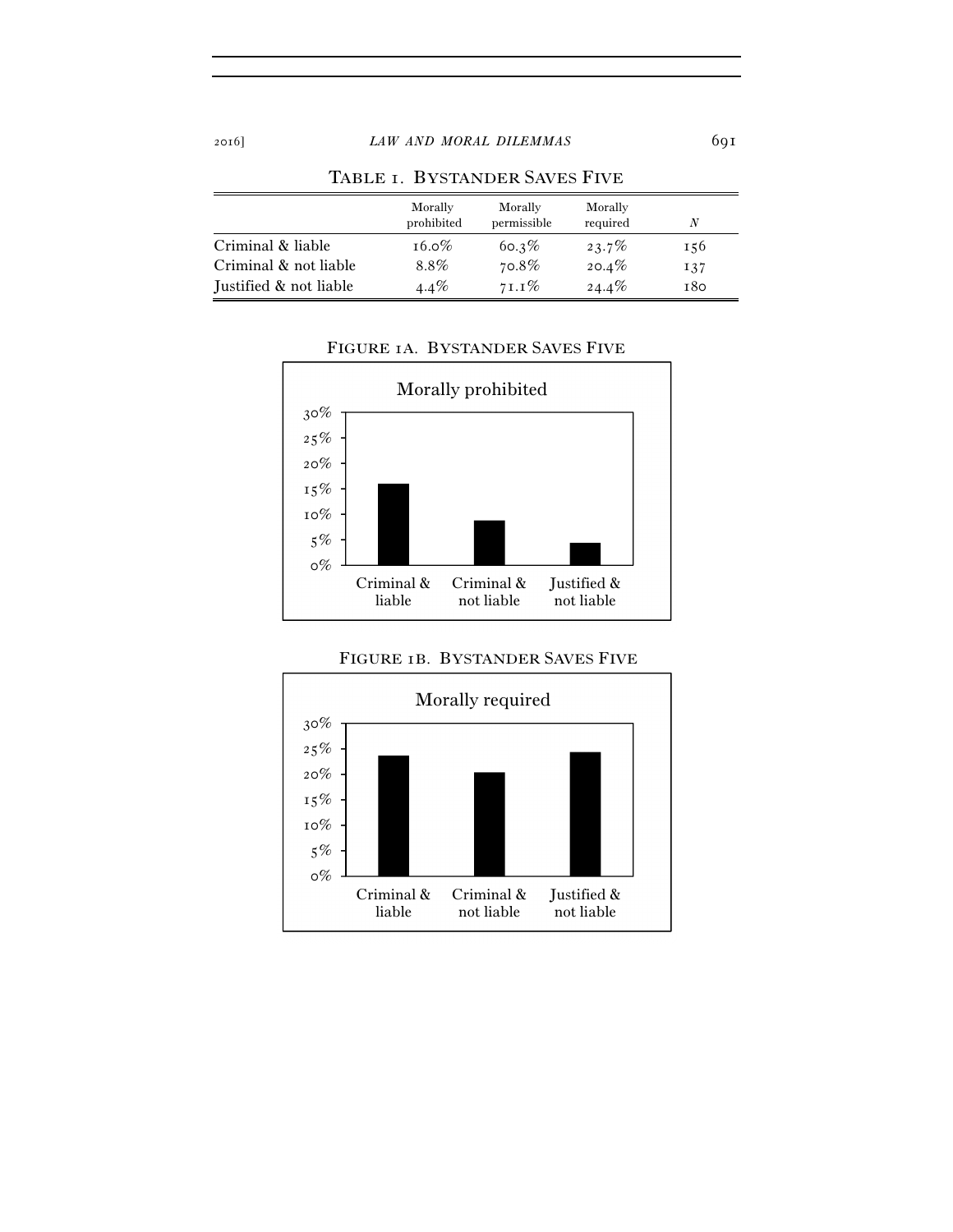#### 692 *HARVARD LAW REVIEW* [Vol. 130:659

## *B. Findings from Experiment 1: The Role of Law*

The reported moral intuitions resulting from the varying conditions in the first experiment are shown in Table 1 and Figures 1A and 1B. We may begin by asking whether a legal prohibition, operating at full force, can influence moral intuitions. In this experiment, the most relevant comparison is between the {Justified & not liable} condition and the {Criminal & liable} condition. The share of subjects who deem pulling the switch to be "morally prohibited" is considerably higher when that choice entails criminal liability: the 16.0% share in the {Criminal & liable} condition is more than three times the  $4.4\%$  share in the {Justified  $\&$  not liable} condition.<sup>126</sup>

As explained above, this observed difference should not be attributed entirely to the moral pull of criminalization, because some of the gap might be due to a suppression of the "morally prohibited" responses in the legal neutrality condition. Rather, the difference can be interpreted as resulting from the combined effects of this change of legal regime.

We then turn to whether the fact of criminalization might influence moral intuitions even if it is known that this actor will not be held liable. The relevant comparison is between the {Justified & not liable} condition and the {Criminal & not liable} condition. There may be some change in the share reporting "morally prohibited," in the expected direction, but the difference is not statistically significant.127

Meanwhile, recall the prediction that the number reporting "morally required" could go either way, when comparing the legally neutral and the criminalization conditions; and in the data, there seems to be no notable difference among these conditions. One simple interpretation would be that, relative to the {Justified & not liable} condition, the directional influence of criminal liability and (relief from) the pull of neutrality roughly cancel each other out.128 But these data do not reveal whether each influence alone is large, small, or nonexistent.

<sup>–––––––––––––––––––––––––––––––––––––––––––––––––––––––––––––</sup>  $^{126}$   $\chi^2(1, N = 336) = 12.66$ , p < 0.001. Note that the standard error for any individual proportion  $\hat{p}$  is given by the usual formula, the square root of  $\hat{p}(1-\hat{p})/N$ .

 $127$  The comparison is between 4.4% among the {Justified & not liable} subjects and 8.8% among the {Criminal & not liable} subjects.  $\chi^2(I, N = 3I7) = 2.45$ ,  $p = 0.1I7$ .

 $128$  In other words, it remains possible that some moral pull away from "morally required" does exist but is masked because the legally neutral condition also pulls in the same direction. Equivalently, there may be a pull of neutrality that is masked by the pull of criminalization.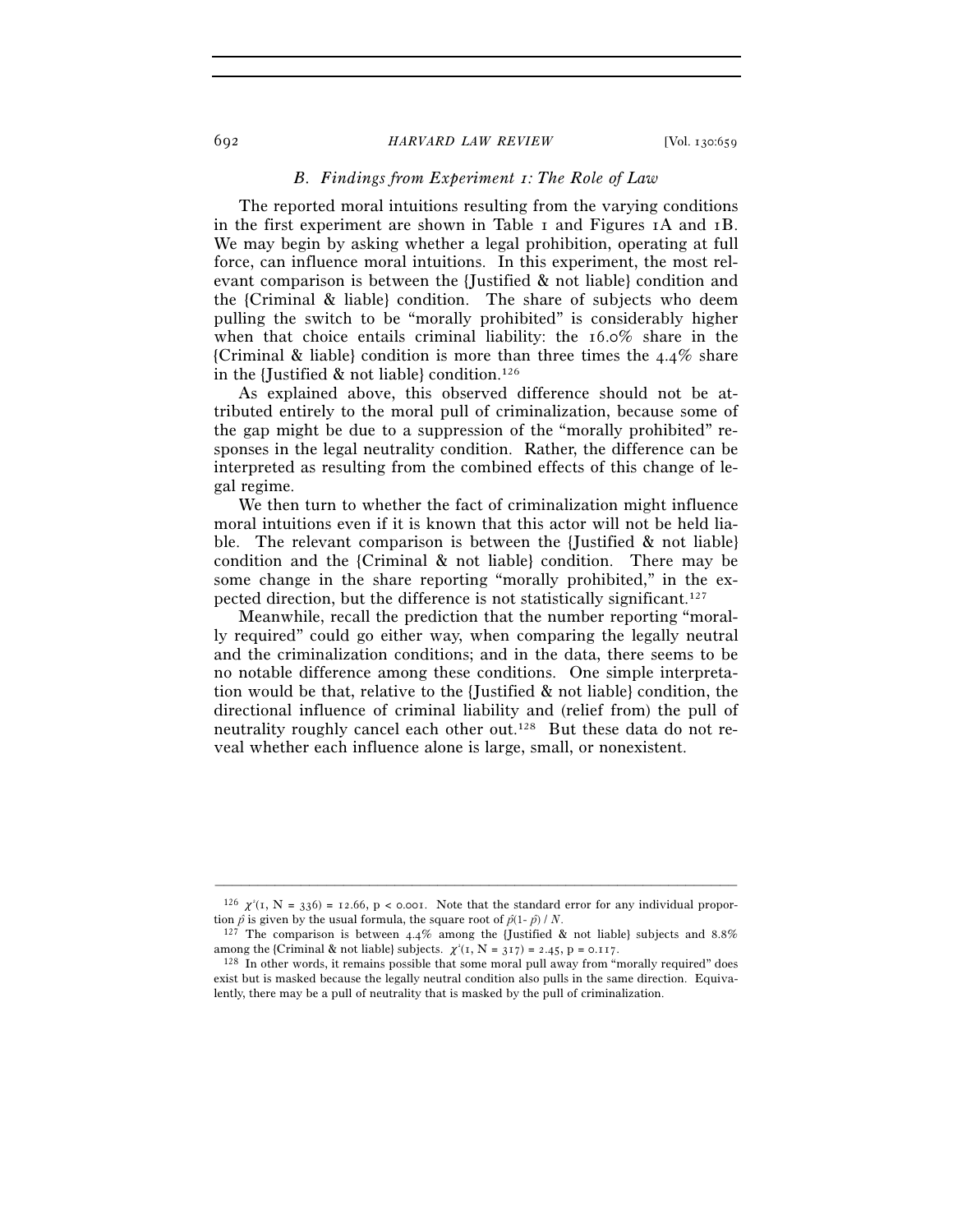|                        | Morally<br>prohibited | Morally<br>permissible | Morally<br>required | N   |
|------------------------|-----------------------|------------------------|---------------------|-----|
| Criminal & liable      | $25.5\%$              | $55.2\%$               | $19.3\%$            | 145 |
| Criminal & not liable  | $15.3\%$              | 67.4%                  | $17.4\%$            | I44 |
| Justified & not liable | $9.4\%$               | $78.9\%$               | $11.7\%$            | 180 |
| Duty & not liable      | $3.3\%$               | $62.1\%$               | $34.6\%$            | 153 |
| Duty & liable          | $1.9\%$               | $56.9\%$               | $41.3\%$            | 160 |

## TABLE 2. ENGINEER SAVES TWO



# FIGURE 2A. ENGINEER SAVES TWO

# FIGURE 2B. ENGINEER SAVES TWO

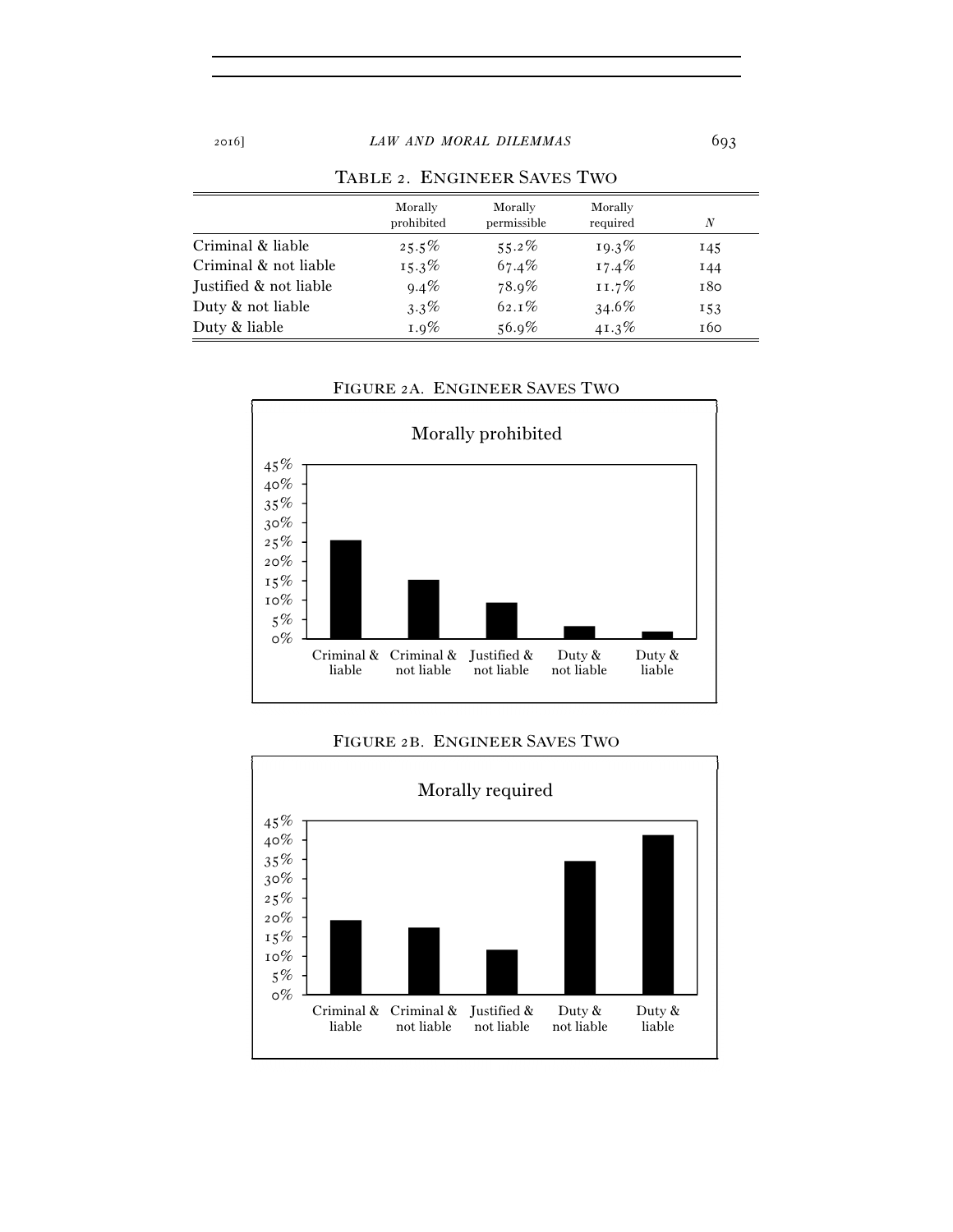#### 694 *HARVARD LAW REVIEW* [Vol. 130:659

## *C. Findings from Experiment 2: The Law of Roles*

The reported moral intuitions resulting from the varying conditions in the second experiment are shown in Table 2 and Figures 2A and 2B. In this experiment, unlike the first, we are able to compare the two extremes of legal prohibition and legal requirement.129 We may begin with both legal commands operating at full force. Between the {Criminal & liable} condition and the {Duty & liable} condition, the differences in both the "morally prohibited" and the "morally required" responses are quite large. The share of subjects who say that pulling the switch is "morally required" roughly doubles, from 19.3% in the {Criminal & liable} condition to  $41.3\%$  in the {Duty & liable} condition.<sup>130</sup>

Even more notable, perhaps, is the nearly total suppression of the "morally prohibited" response: it falls from over  $25\%$  in the {Criminal & liable} condition to about  $2\%$  in the {Duty & liable} condition.<sup>131</sup> Apparently, when the law requires the engineer to triage casualties, and is backed up by liability, almost nobody will say that it is morally prohibited. This collapse may seem all the more remarkable when one remembers that the tradeoff in lives here is only two-to-one, not fiveto-one.

A similar set of patterns is evident when there is no liability accompanying either legal command. This second comparison of interest is between the {Criminal & not liable} condition and the {Duty & not liable} condition. Here, too, a sizeable difference appears in both the "morally prohibited" and the "morally required" responses. Again, subjects are about twice as likely to say "morally required" in the legal duty condition;  $17.4\%$  say so in the {Criminal & not liable} condition as compared with  $34.6\%$  in the {Duty & not liable} condition.<sup>132</sup> And again, the share saying "morally prohibited" collapses, from over  $15\%$ in the {Criminal & not liable} condition to around  $3\%$  in the {Duty & not liable} condition.133 Although these differences are smaller than in the comparison between the two conditions with liability, $134$  they may

<sup>129</sup> This experiment's setup has the advantage that we need not rely on comparisons with the {Justified & not liable} condition, with the attendant complications for interpretation. A brief word may be of interest, however, concerning the seeming dip in the share reporting "morally required" in the {Justified & not liable} condition relative to the criminalization conditions. Such a drop might be seen as evidence that the pull of neutrality away from the "morally required" judgment was even stronger than the pull of criminalization, on average; however, the observed difference is not quite large enough to say so with much confidence.

<sup>130</sup>  $\chi^2(I, N = 305) = 17.17, p < 0.001$ .<br>
131  $\chi^2(I, N = 305) = 37.31, p < 0.001$ .

 $\begin{array}{c} 131 \ x^2(1, \, N=305)=37.31, \, p<0.001. \\ 132 \ x^2(1, \, N=297)=11.44, \, p<0.001. \end{array}$ 

<sup>133</sup>  $\chi^2(1, N = 297) = 12.95, p < 0.001$ .

 $134$  Again, it should be noted that some subjects presented with the no-liability condition may not fully believe it or may think they should be answering the morality question not based on the consequences for Michael specifically but rather on the assumption that sanctions generally back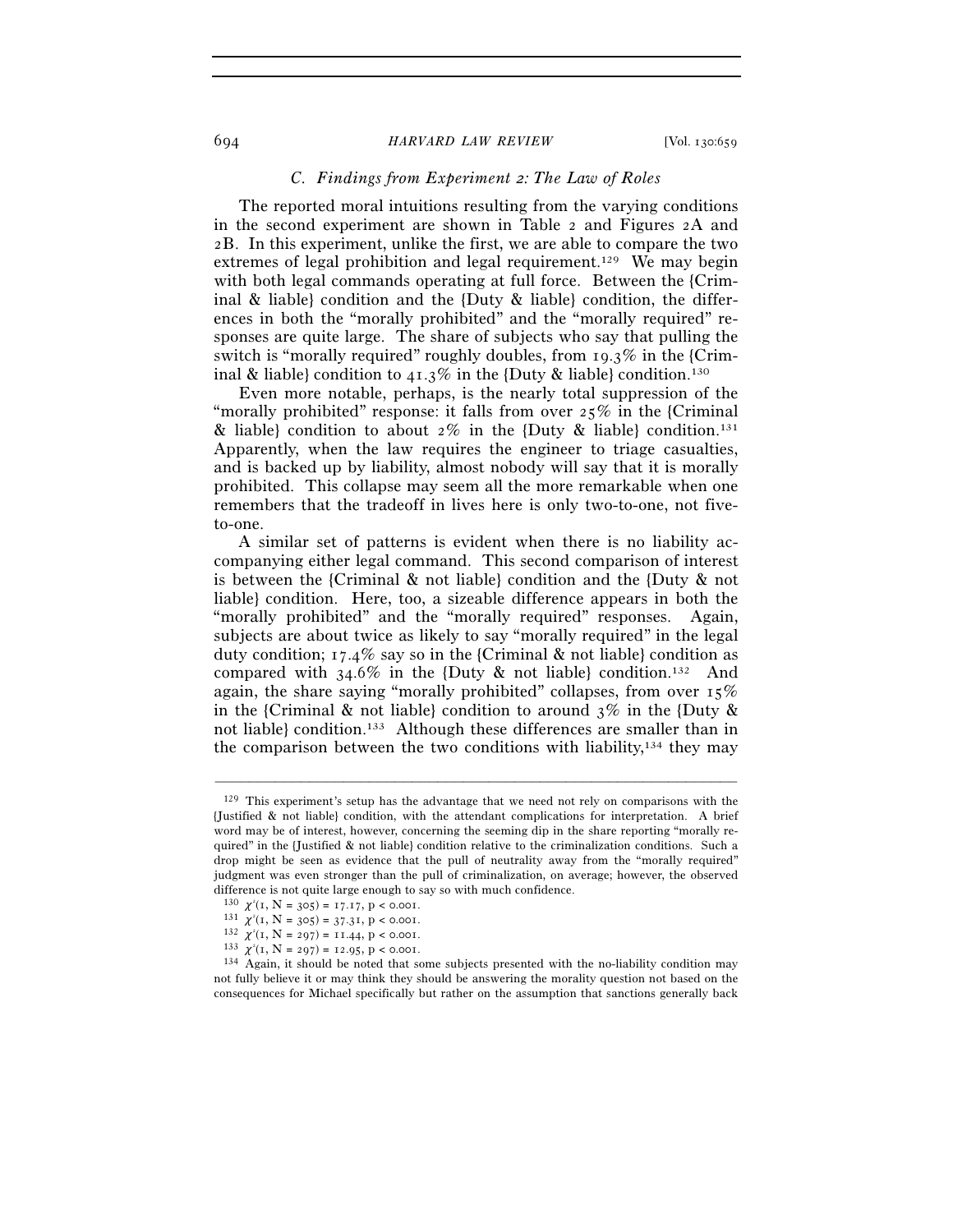be more impressive in the sense that they are induced only by a change in what the law *says*.

#### *D. Some Questions Raised*

While it would be too hasty to suggest broad implications on the basis of this initial set of experiments, the findings here do help to motivate several lines of inquiry for law and policy design, for the growing body of experimental research focusing on moral dilemmas, and for the analytical trolley discourse, including for arguments raised in the book.135 Most of these questions revolve around this central problem: What if the moral intuitions we can observe have already been shaped by people's impressions, however vague or subconscious, about what the *law* expects?

*1. Law and Policy Design. —* Supposing that there are good reasons to design new laws to reflect our moral beliefs in some contexts, should we (and how could we) correct for the feedback loops that occur when observable moral beliefs are already influenced by existing laws?136

Or to take a more pragmatic perspective: In newly emerging contexts, should lawmakers aim to move speedily in promulgating rules, in order to nudge the initial orientation of these feedback loops? And if the mutual influence of law and moral intuitions is sufficiently strong, could such a first-mover approach even be used to induce a specific self-reinforcing equilibrium?

For instance, consider driverless cars. Should regulators quickly announce principles for answering the various dilemmas that Google Cars, Teslas, or other autonomous cars will likely face $137$  — before that first tragic accident in the news begins to steer the public's moral intuitions in a specific direction? Should regulators hasten to make clear that the role of the car's programmer (like the role of the engineer in

up such laws. *See supra* note 117. If so, then caution is warranted in interpreting the difference between the {Criminal & not liable} and {Duty & not liable} conditions as representing the influence of the law absent sanctions.

<sup>135</sup> The Conclusion will point to questions, concerning the possible mechanisms of law's influence, that these findings raise for future empirical investigation.

<sup>136</sup> Needless to say, although I have posed the question here about moral intuitions writ large, the two reported experiments concern only moral dilemmas — and, indeed, only two specific trolley scenarios. Further investigations would be needed to know whether, and to what extent, the

<sup>&</sup>lt;sup>137</sup> The newly released guidelines from the U.S. Department of Transportation highlight the need for a process for addressing sacrificial dilemmas, but do not specify substantive moral or ethical principles. U.S. DEP'T OF TRANSP., NAT'L HIGHWAY TRAFFIC SAFETY ADMIN., FEDERAL AUTOMATED VEHICLE POLICY 26–27 (2016) ("Algorithms for resolving these conflict situations should be developed transparently using input from Federal and State regulators, drivers, passengers and vulnerable road users, and taking into account the consequences of an [automated vehicle's] actions on others.").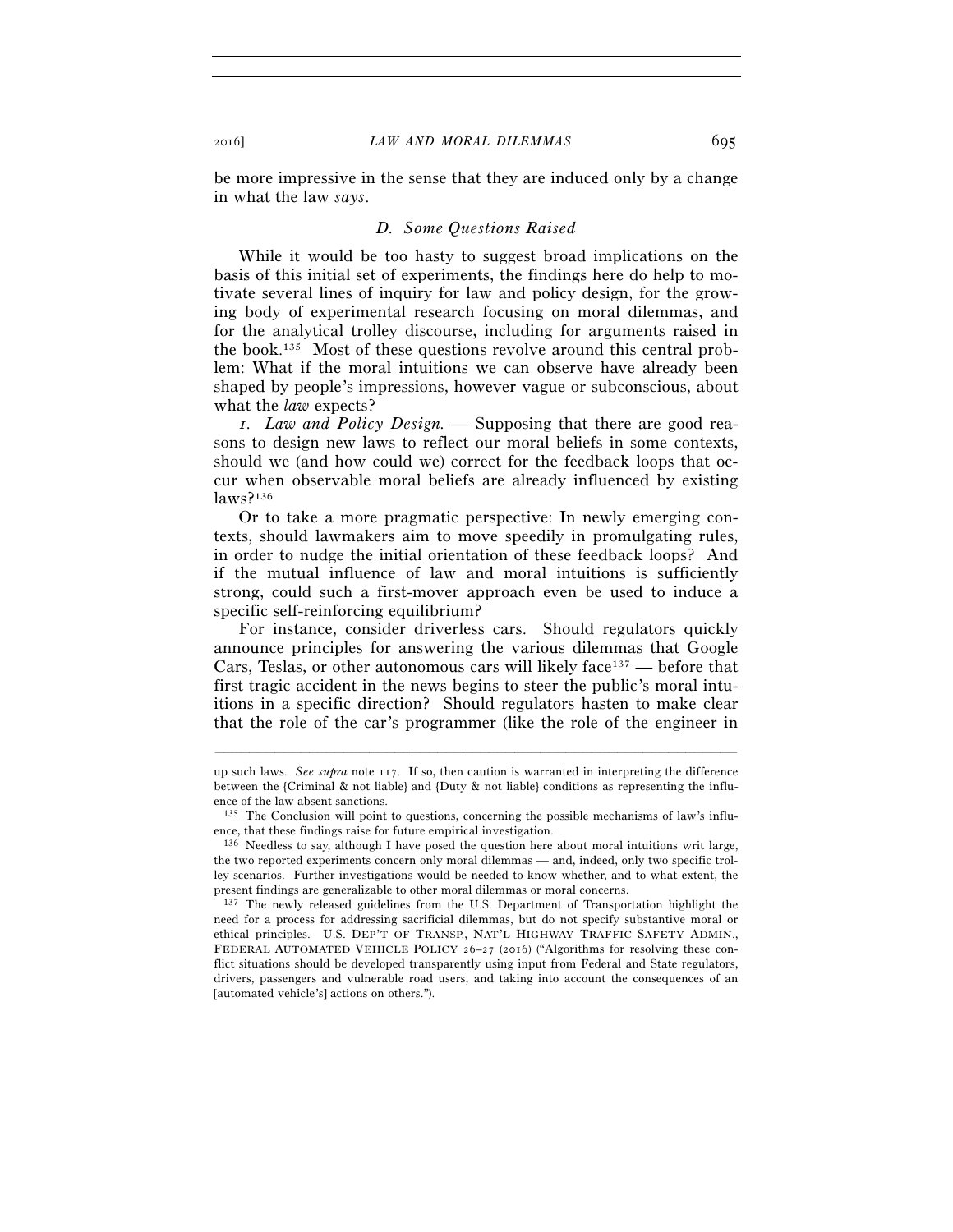my second experiment) entails a duty to minimize casualties?138 And after moral intuitions have already started down a given path,139 would a more attention-getting regulatory intervention be needed to "reset" the feedback loop, so that intuitions and regulations begin to realign in favor of overall safety?140

*2. The Trolley Debates. —* These experiments' findings also motivate related questions for the standard method of trolley thinking, which takes our intuitions about individual cases as the raw moral data to be fit-and-justified through the careful crafting of more general principles.141 How should one proceed in crafting such general principles, if these supposedly "moral" data actually reflect some uncalibrated mix of our moral sense and our impressions about the positive law?

Or, to put it in the language of reflective equilibrium,  $142$  could there be *multiple equilibria* — some in which purely moral intuitions and certain moral principles align, and others in which law-influenced intuitions and different moral principles align? And if so, what is the normative theory that explains how to choose among them?<sup>143</sup>

*3. Experimental Research. —* A version of this issue also extends to the empirical work in the experimental-philosophy and moralpsychology literatures. What impressions about the law might already be reflected in the moral intuitions that these studies have been mea-

–––––––––––––––––––––––––––––––––––––––––––––––––––––––––––––

-car-hit-a-pedestrian-to-save-your-life.html [https://perma.cc/T<sub>3</sub>Q9-SJMH].<br><sup>140</sup> Note that the present experiments resemble this sort of re-intervention, if one assumes that people already held some impressions about what the law expects before reading the scenario's new information about what the law expects.<br> $141 \text{ See supra notes } 51-52.$ 

<sup>138</sup> It is possible, of course, that the first accident might steer moral intuitions in favor of such aggregation or triage — for example, if the tragedy is that the car did *not* minimize casualties, but instead saved the passenger's life at the cost of many others' lives.

 <sup>139</sup> Consider, for example, the possible effects of widespread news coverage of a recent survey showing that people were less keen to buy a self-driving car that minimized casualties (median reported likelihood of 19, on a scale of 1 to 100) than a car that prioritized the owners' and their families' lives over the lives of others (median of 50). *See* Bonnefon et al., *supra* note 70, at 1574. Although the same study also showed widespread support for the principle that self-driving cars should be programmed to minimize casualties (especially if many people would be saved), both the study itself and the following news coverage sought to emphasize that people were hesitant to put their money where their morality is. *See, e.g.*, Jacqueline Howard, *Driverless Cars Create a Safety "Dilemma": Passengers vs. Pedestrians*, CNN (June 23, 2016, 3:31 PM), http://www.cnn .com/2016/06/23/health/driverless-cars-safety-public-opinion [https://perma.cc/WqRO-YXKP]; Karen Kaplan, *Ethical Dilemma on Four Wheels: How to Decide When Your Self-Driving Car Should Kill You*, L.A. TIMES (June 23, 2016, 11:05 AM), http://www.latimes.com/science /sciencenow/la-sci-sn-autonomous-cars-ethics-20160623-snap-story.html [https://perma.cc/5XFG - 29 E K]; John Markoff, *Should Your Driverless Car Hit a Pedestrian to Save Your Life?*, N.Y. TIMES (June 23, 2016), http://www.nytimes.com/2016/06/24/technology/should-your-driverless

<sup>&</sup>lt;sup>142</sup> On the method of reflective equilibrium, see Daniels, *supra* note 78. <sup>143</sup> This question would seem relevant even for those who might find it unremarkable (and unobjectionable) that our moral judgments might take the law into account to some degree.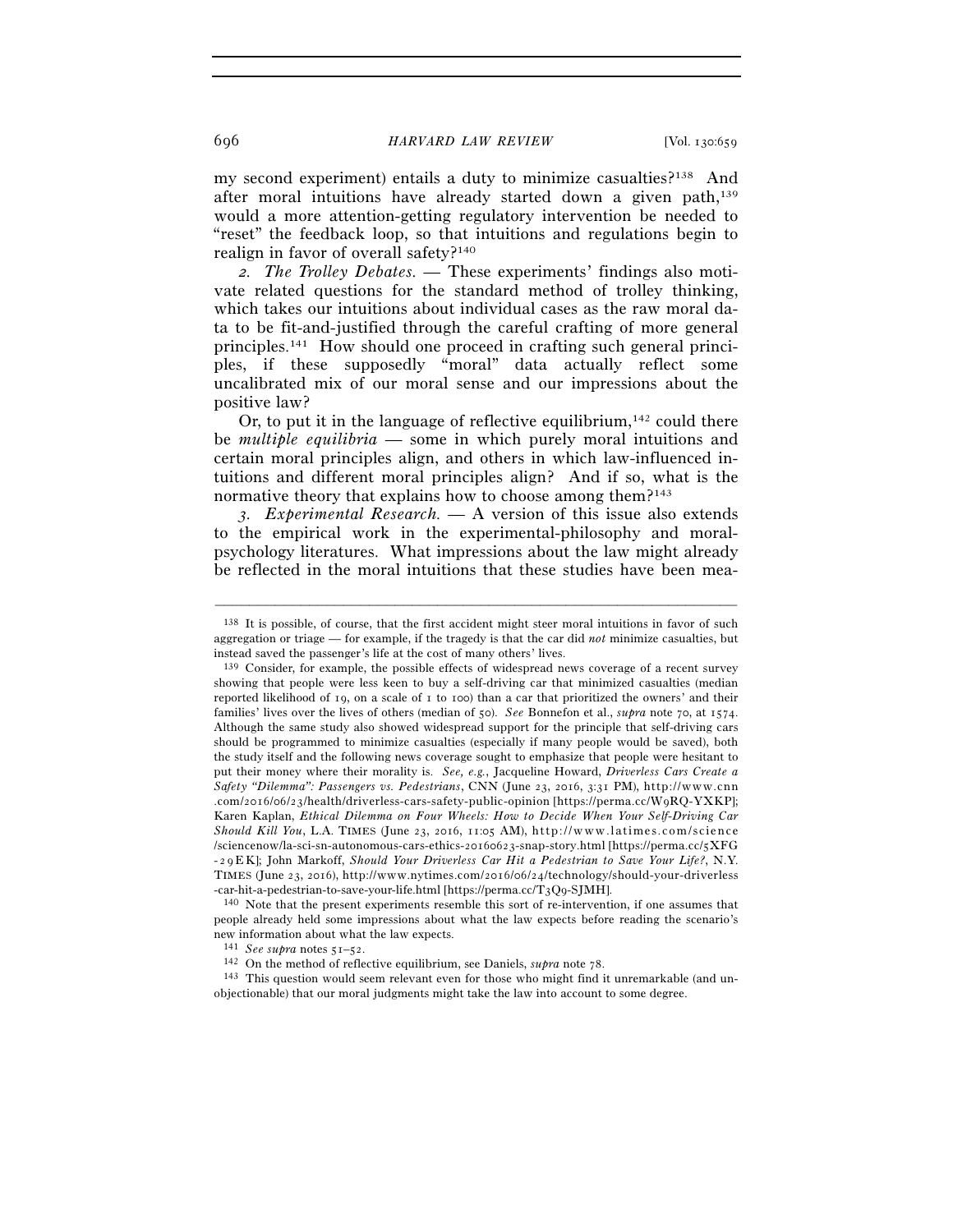suring? Might there be interactions between these legal impressions and the experimental factors whose effects the researchers have sought to isolate?144

*4. The Role of Roles. —* One further point has already been suggested by the second experiment's focus on roles. The finding that varying the duties of the engineer's role (via the law) can affect our moral intuitions suggests that we should also be more attentive of changes in the actor's role across scenarios. Consider, for instance, a comparison between Kamm's bystanding driver case and the mere bystander case<sup>145</sup>: an observed difference in moral judgments between these two cases might not be due to the distinction between what she calls a "killer let die" case and a simple "let die" case,146 as these cases also differ in that one involves the role of a driver and the other does not.147

Such a confounding factor might be present in any comparisons across roles — not least, in comparing the bystander with the original driver (who we think is responsible for safety),  $148$  and in comparing either of them with a transplant surgeon (who we think must do no harm). It may be possible for a determined philosopher to will away any such expectations;<sup>149</sup> it may even be possible, one supposes, to wipe survey subjects' minds clean of any such taint. But if role expec-

<sup>144</sup> I assume that this possibility of interaction effects is what should be of greatest interest for experimenters, because a sensible answer to the prior question is that it does not matter if subjects hold impressions about the law as long as those impressions on average do not differ across the randomized treatment and control groups.

<sup>&</sup>lt;sup>145</sup> On Kamm's presentation of the bystanding driver case as a challenge to Thomson's new position, see *supra* notes  $42-44$  and accompanying text.

position, see *supra* notes 42–44 and accompanying text. 146 *See* Kamm, *supra* note 42 and accompanying text. Likewise, a comparison between the bystanding driver case and the original driver case might not detect a difference in moral intuitions between someone whose status is a "killer letting die" and someone whose status is "killing" because each case still involves a driver, with role-based expectations that might dominate the effect of status.

<sup>147</sup> As other commentators on Thomson's new position have noted, the role of driver may be accompanied by duties that the driver assumed in taking on the role: "Would a driver have to turn into a wall in order to avoid killing others, as Thomson contends? That surely depends on what level of responsibility the driver assumed. It could be imagined that he assumes such responsibility in virtue of taking the job of driving the trolley." Alec Walen & David Wasserman, *Agents, Impartiality, and the Priority of Claims over Duties: Diagnosing why Thomson Still Gets the Trolley Problem Wrong by Appeal to the "Mechanics of Claims*,*"* 9 J. MORAL PHIL. 545, 569

n.50 (2012) (citation omitted). 148 Kamm does recognize, in the context of another argument, the possibility that the driver might be thought to have a special "duty . . . to drive . . . in the best possible way" (p. 35); but for the most part, this possibility is set aside throughout the book.

 <sup>149</sup> As Thomson puts it, "we should prescind from the possibility that the agents in the cases we are considering have special duties towards the other parties." Thomson, *supra* note 25, at 370.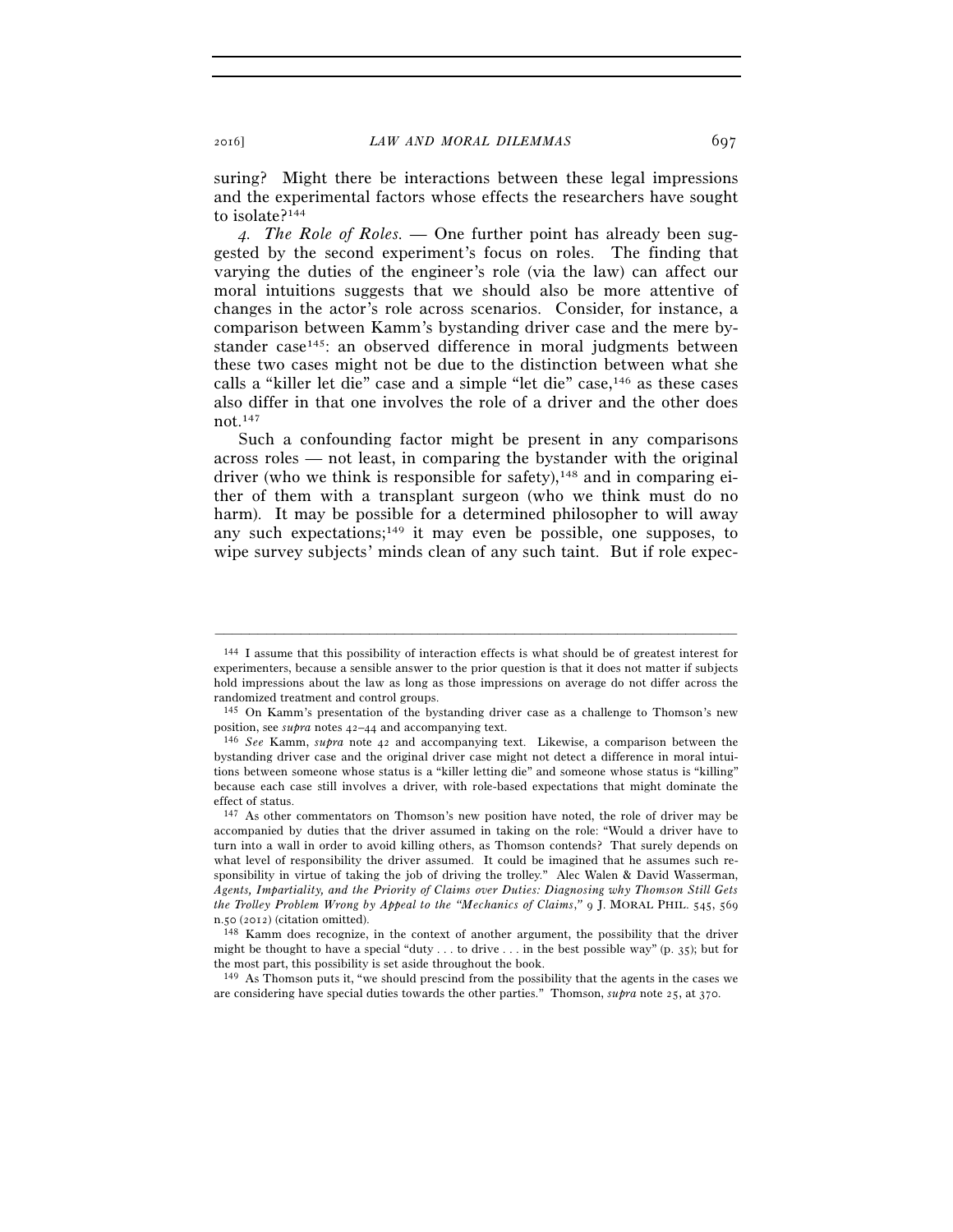tations or impressions about the law pull at our intuitions even subconsciously, then in such comparisons, all else is not equal.150

### **CONCLUSION**

The experiments reported here show that information about the law *can* exert an influence over our moral intuitions in the most basic trolley dilemma. Moreover, the content of the law appears able to exert an influence on our moral intuitions even when it is not enforced. The next question, naturally, is *why*?

What are the possible mechanisms of law's halo?<sup>151</sup> Do some subjects consciously look to the law as a source of moral guidance? If so, do they adopt its articulated purpose and even its reasoning? Or does the law serve as a sort of tiebreaker for the morally hard cases?152

Do some see following the law as just a morally good thing to do and do some think so even when the law goes unenforced?<sup>153</sup> Do some see the law as an indicator of social proof, a sign that many others in society hold the consonant moral opinion?<sup>154</sup>

Does being informed about different legal regimes amplify different mental processes, such as the cognitive as opposed to the emotional?<sup>155</sup> Does the law's expectation create a framing effect, perhaps altering the baseline by which consequences are measured?

<sup>150</sup> For example, all is not equal if our impressions about what the law might say varies across scenarios — say, if one holds an impression that it might be criminal homicide for the transplant surgeon to plan the sacrifice, but surely not for a trolley driver facing an emergency decision. 151 This evocative term is credited to Professor Donald Regan. *See* Donald H. Regan, *Law's* 

*Halo*, *in* PHILOSOPHY AND LAW 15 (Jules Coleman & Ellen Frankel Paul eds., 1987).<br><sup>152</sup> Or one might say, do some respect the "settlement function" of the law and yield to its

choice? *See* Larry Alexander & Frederick Schauer, *Law's Limited Domain Confronts Morality's Unlimited Empire*, 48 WM. & MARY L. REV. 1579 (2007) (explaining law's settlement function for morally contested questions about which practical decisions need an answer); *cf.* Larry Alexander & Frederick Schauer, *On Extrajudicial Constitutional Interpretation*, 110 HARV. L. REV. 1359  $(1997)$  (arguing that judicial supremacy provides such a settlement function).<br><sup>153</sup> As Schauer reminds us, "[a]s far back as Socrates and his insistence on acknowledging his

obligation to the law even as he believed it to have condemned him unjustly, philosophers and ordinary people have argued that there is a content-independent moral obligation to obey the law." SCHAUER, *supra* note 11, at 55 (footnote omitted) (reviewing theories of obligation due to social contract, fairness and reciprocity, consent, coordination, and respect for the demos and the lawmaking process). But he also reminds us of the need for better empirical evidence about this possibility, as distinct from evidence about behavior that is consistent with the law or about compliance that is motivated by sanctions. *Id.* at 148–49 ("[T]hat law actually does activate in people what they understand to be a moral reason to obey the law turns out to be a claim with far less empirical support than the conventional wisdom in both jurisprudence and the literature on norms has typically assumed.").

 <sup>154</sup> *See* Robert Cialdini & Linda Demaine, *The Expanding, Lop-Sided Universe of Social Influence and Law Research*, *in* THE OXFORD HANDBOOK OF SOCIAL INFLUENCE (Stephen G. Harkins et al. eds., 2016). 155 *See generally* Cushman & Young, *supra* note 54; Greene, *supra* note 54; Sunstein, *supra*

note 4.